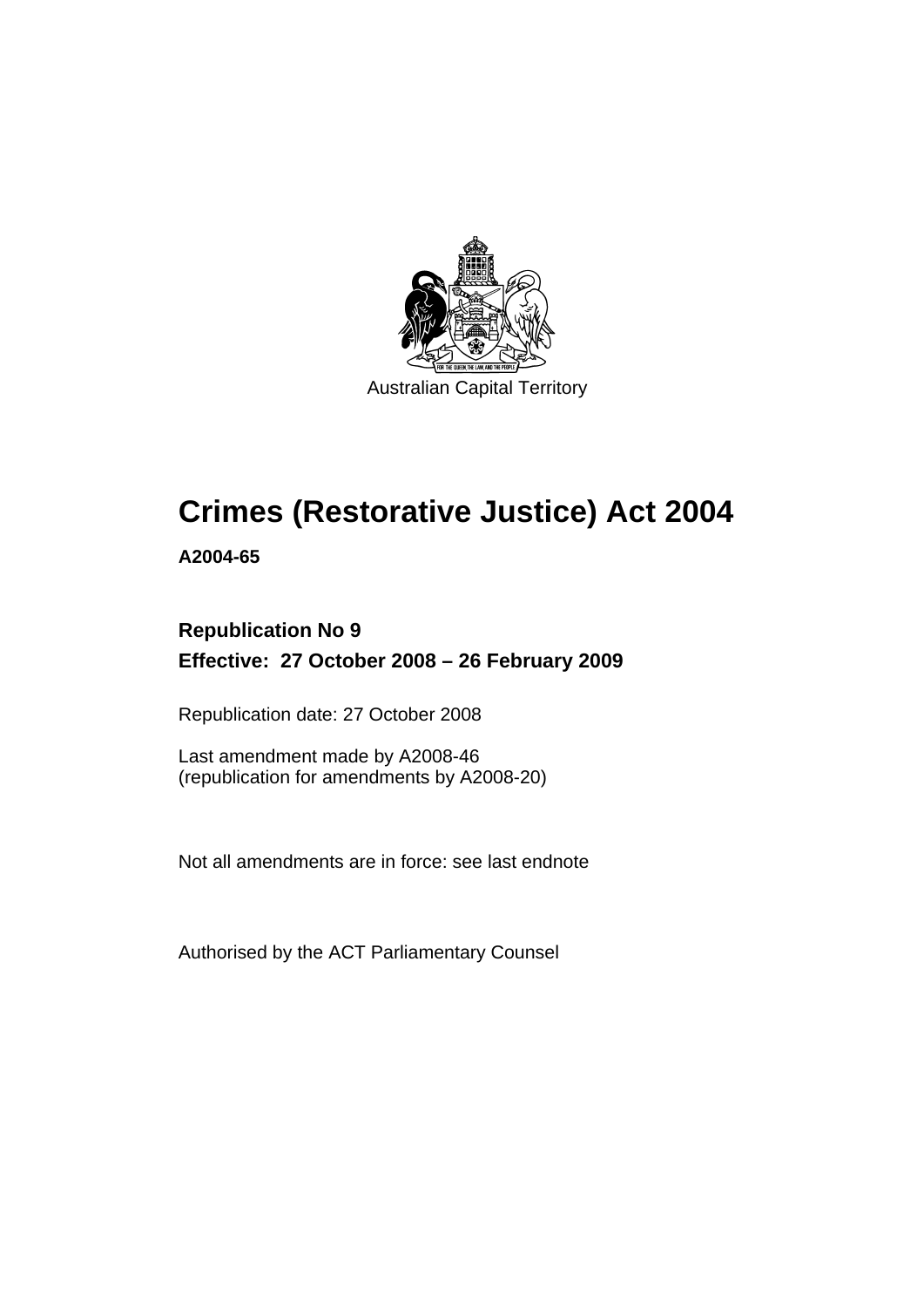#### **About this republication**

#### **The republished law**

This is a republication of the *Crimes (Restorative Justice) Act 2004* (including any amendment made under the *Legislation Act 2001*, part 11.3 (Editorial changes)) as in force on 27 October 2008*.* It also includes any amendment, repeal or expiry affecting the republished law to 27 October 2008.

The legislation history and amendment history of the republished law are set out in endnotes 3 and 4.

#### **Kinds of republications**

The Parliamentary Counsel's Office prepares 2 kinds of republications of ACT laws (see the ACT legislation register at www.legislation.act.gov.au):

- authorised republications to which the *Legislation Act 2001* applies
- unauthorised republications.

The status of this republication appears on the bottom of each page.

#### **Editorial changes**

The *Legislation Act 2001*, part 11.3 authorises the Parliamentary Counsel to make editorial amendments and other changes of a formal nature when preparing a law for republication. Editorial changes do not change the effect of the law, but have effect as if they had been made by an Act commencing on the republication date (see *Legislation Act 2001*, s 115 and s 117). The changes are made if the Parliamentary Counsel considers they are desirable to bring the law into line, or more closely into line, with current legislative drafting practice.

This republication does not include amendments made under part 11.3 (see endnote 1).

#### **Uncommenced provisions and amendments**

If a provision of the republished law has not commenced or is affected by an uncommenced amendment, the symbol  $\mathbf{U}$  appears immediately before the provision heading. The text of the uncommenced provision  $\overline{or}$  amendment appears only in the last endnote.

#### **Modifications**

If a provision of the republished law is affected by a current modification, the symbol  $\mathbf{M}$ appears immediately before the provision heading. The text of the modifying provision appears in the endnotes. For the legal status of modifications, see *Legislation Act 2001*, section 95.

#### **Penalties**

The value of a penalty unit for an offence against this republished law at the republication date is—

- (a) if the person charged is an individual—\$100; or
- (b) if the person charged is a corporation—\$500.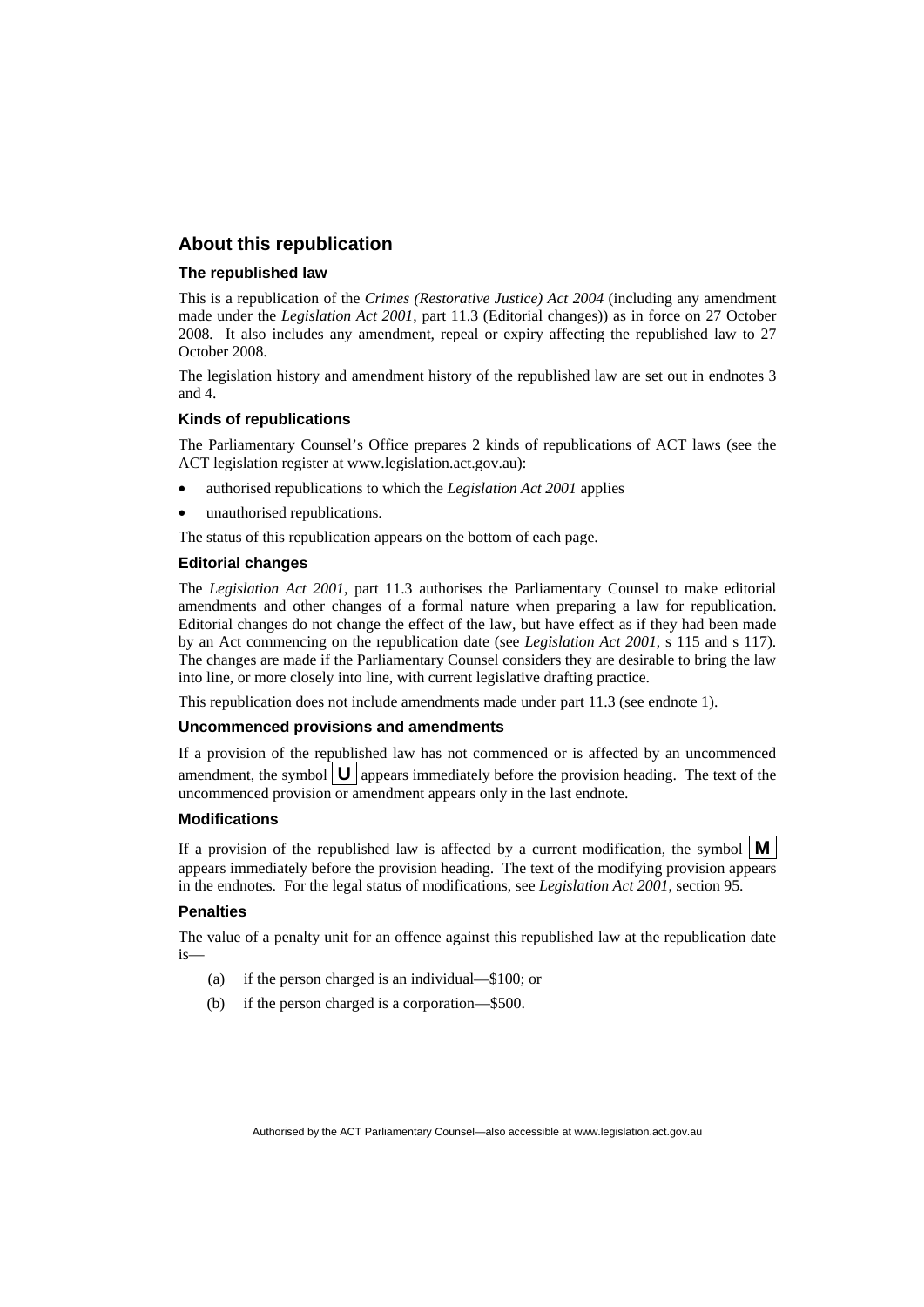

# **[Crimes \(Restorative Justice\) Act 2004](#page-8-0)**

### **Contents**

|                            |                                                                       | Page       |  |
|----------------------------|-----------------------------------------------------------------------|------------|--|
| Part 1                     | <b>Preliminary</b>                                                    |            |  |
| 1                          | Name of Act                                                           | 2          |  |
| 3                          | Dictionary                                                            | 2          |  |
| 4                          | <b>Notes</b>                                                          | 2          |  |
| 5                          | Offences against Act—application of Criminal Code etc                 |            |  |
| Part 2                     | Underlying principles                                                 |            |  |
| 6                          | Objects of Act                                                        | 4          |  |
| $\overline{7}$             | Application of restorative justice<br>4                               |            |  |
| 8                          | 5<br>When restorative justice is available                            |            |  |
| 9                          | 6<br>No obligation to participate                                     |            |  |
| Part 3                     | Key concepts                                                          |            |  |
| 10                         | Definitions-restorative justice                                       | 7          |  |
| R <sub>9</sub><br>27/10/08 | Crimes (Restorative Justice) Act 2004<br>Effective: 27/10/08-26/02/09 | contents 1 |  |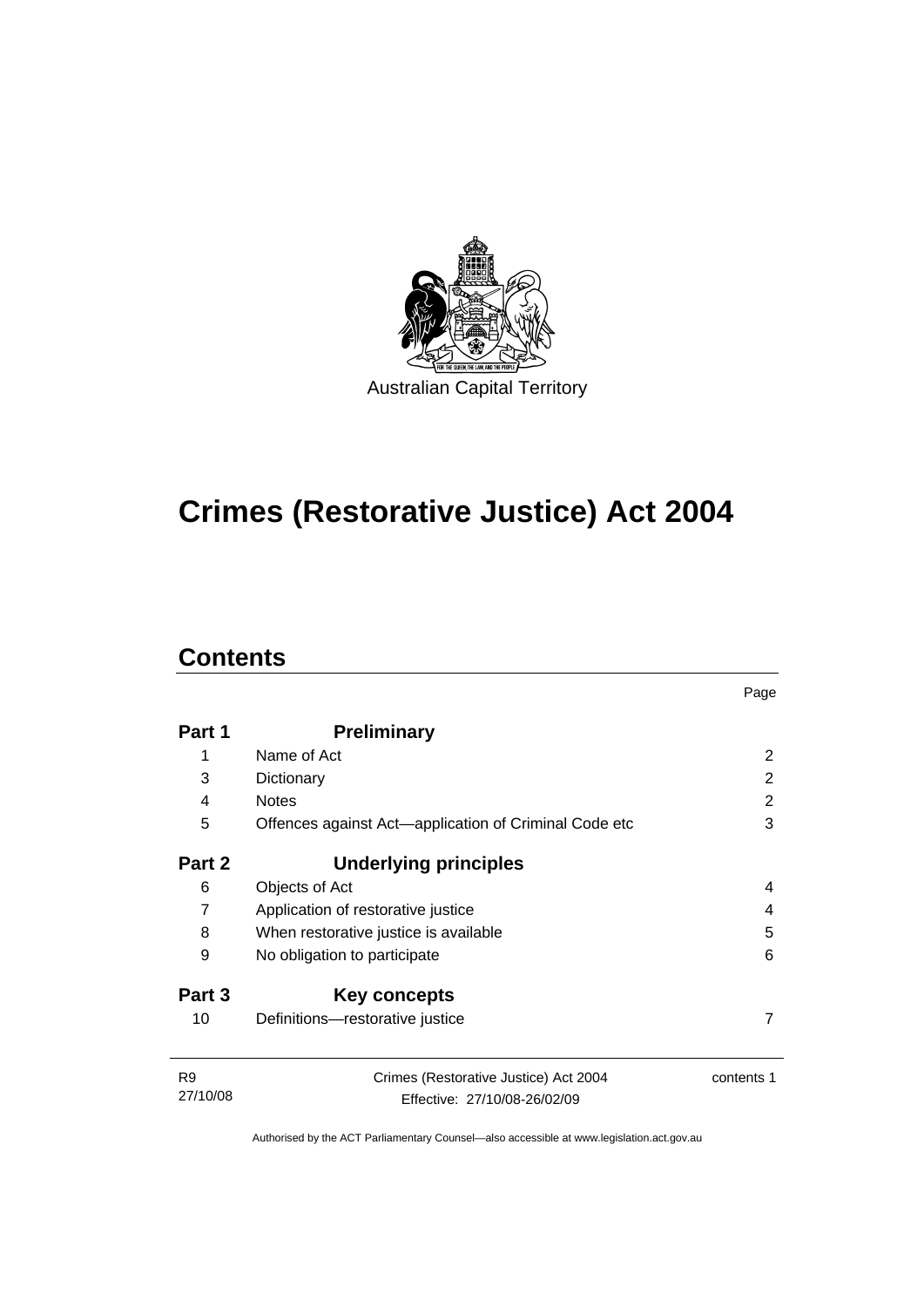|                     |                                                                            | Page<br>8 |  |  |
|---------------------|----------------------------------------------------------------------------|-----------|--|--|
| 11                  | Definitions-child victim, parent and victim                                |           |  |  |
| 12                  | Definitions-offences and offenders                                         |           |  |  |
| 13                  | Definition-sentence-related order                                          |           |  |  |
| Part 4              | <b>Application of Act</b>                                                  |           |  |  |
| 14                  | Application of Act-young offenders and less serious offences               | 11        |  |  |
| 15                  | Application of Act-generally                                               | 12        |  |  |
| 16                  | Application of Act-domestic violence offences                              | 13        |  |  |
| Part 5              | <b>Eligibility for restorative justice</b>                                 |           |  |  |
| 17                  | Eligible victims                                                           | 15        |  |  |
| 18                  | Eligible parents                                                           | 16        |  |  |
| 19                  | Eligible offenders                                                         | 17        |  |  |
| 20                  | Accepting responsibility for offences                                      | 17        |  |  |
| Part 6              | Referral for restorative justice                                           |           |  |  |
| <b>Division 6.1</b> | Preliminary                                                                |           |  |  |
| 21                  | Definitions-referral                                                       | 19        |  |  |
| Division 6.2        | General                                                                    |           |  |  |
| 22                  | <b>Referring entities</b>                                                  | 19        |  |  |
| 23                  | Referral-procedure                                                         |           |  |  |
| 24                  | Referral power                                                             |           |  |  |
| 25                  | Explanation of restorative justice                                         | 24        |  |  |
| 26                  | Referral by DPP-domestic violence offences committed by young<br>offenders |           |  |  |
| Division 6.3        | <b>Referral by courts</b>                                                  |           |  |  |
| 27                  | Referral during court proceeding                                           | 26        |  |  |
| 28                  | Court referral orders-reports                                              |           |  |  |
| Part 7              | <b>Suitability for restorative justice</b>                                 |           |  |  |
| 29                  | Meaning of personal characteristics for pt 7                               |           |  |  |
| 30                  | Suitability-eligibility requirement                                        |           |  |  |
| 31                  | Finding of eligibility by referring entity                                 |           |  |  |
| 32                  | Suitability-decision                                                       | 31        |  |  |
| contents 2          | Crimes (Restorative Justice) Act 2004                                      | R9        |  |  |
|                     | Effective: 27/10/08-26/02/09                                               | 27/10/08  |  |  |
|                     |                                                                            |           |  |  |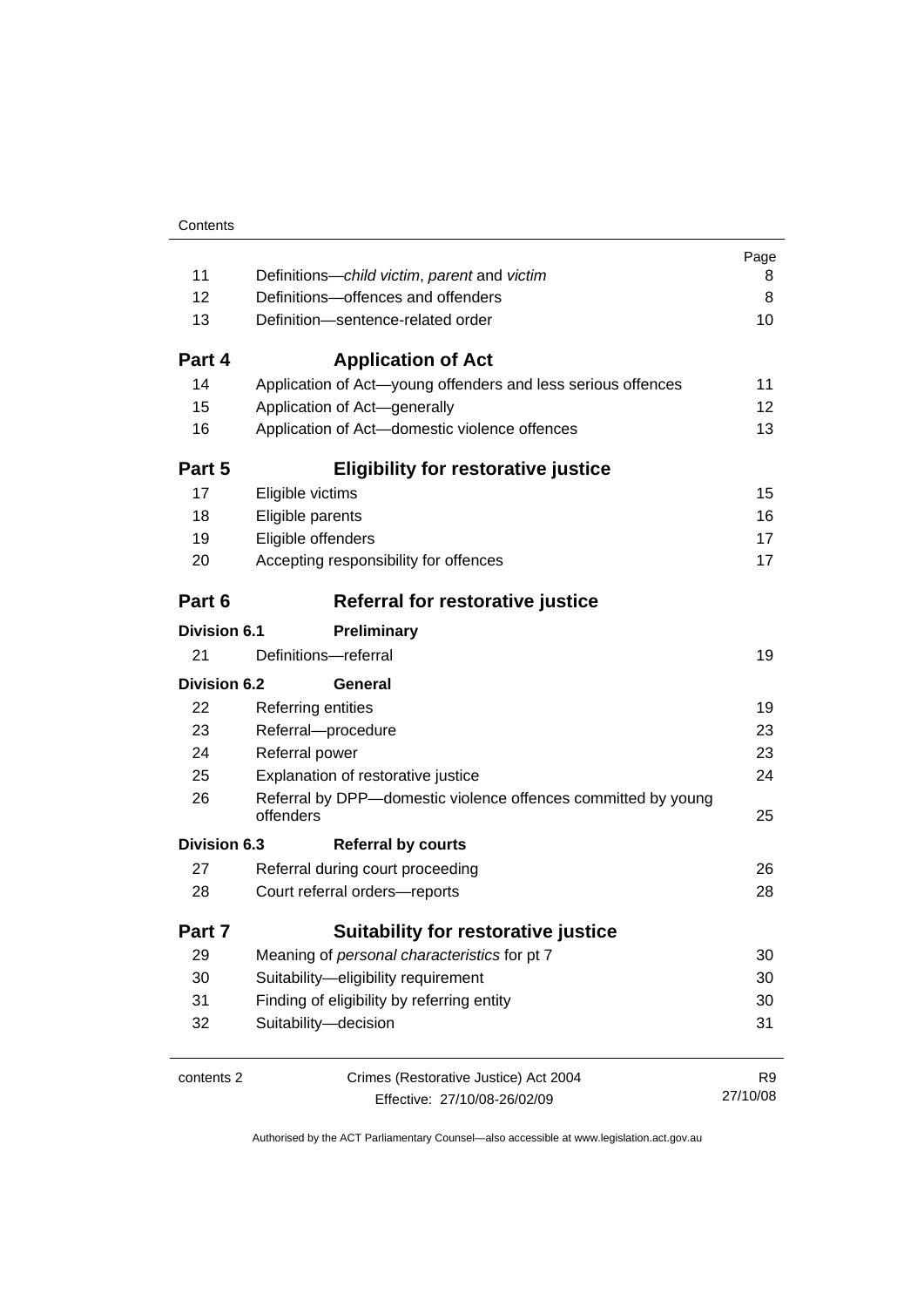|                     |                                                   | Page |  |
|---------------------|---------------------------------------------------|------|--|
| 32A                 | Explanation of restorative justice-before consent | 31   |  |
| 33                  | Suitability-general considerations                |      |  |
| 34                  | Suitability-victims                               |      |  |
| 35                  | Suitability-eligible parents                      | 34   |  |
| 36                  | Suitability-offenders                             | 35   |  |
| Part 8              | Restorative justice conferences and               |      |  |
|                     | agreements                                        |      |  |
| <b>Division 8.1</b> | General                                           |      |  |
| 37                  | Definitions-pt 8                                  | 36   |  |
| 38                  | Meaning of referring entity-pt 8                  | 36   |  |
| 39                  | Decision to call conference                       | 36   |  |
| <b>Division 8.2</b> | <b>Convenors</b>                                  |      |  |
| 40                  | Appointment of convenors                          | 37   |  |
| 41                  | What a convenor does                              | 38   |  |
| <b>Division 8.3</b> | <b>Conduct of conference</b>                      |      |  |
| 42                  | Required participants                             | 39   |  |
| 43                  | Substitute participants                           | 39   |  |
| 44                  | Invited participants<br>39                        |      |  |
| 45                  | <b>Explanation for participants</b>               |      |  |
| 46                  | Form of conference                                |      |  |
| 47                  | Discontinuance of restorative justice             |      |  |
| 48                  | 43<br>Report to referring entity about outcome    |      |  |
| <b>Division 8.4</b> | <b>Restorative justice agreements</b>             |      |  |
| 49                  | Application-div 8.4                               | 44   |  |
| 50                  | 44<br>Agreement as object of conference           |      |  |
| 51                  | Nature of agreement                               |      |  |
| 52                  | Form of agreement                                 |      |  |
| 53                  | Explanation of effect of agreement<br>46          |      |  |
| 54                  | Notice of agreement<br>47                         |      |  |
| 55                  | Amendment of agreement                            | 47   |  |
|                     |                                                   |      |  |

contents 3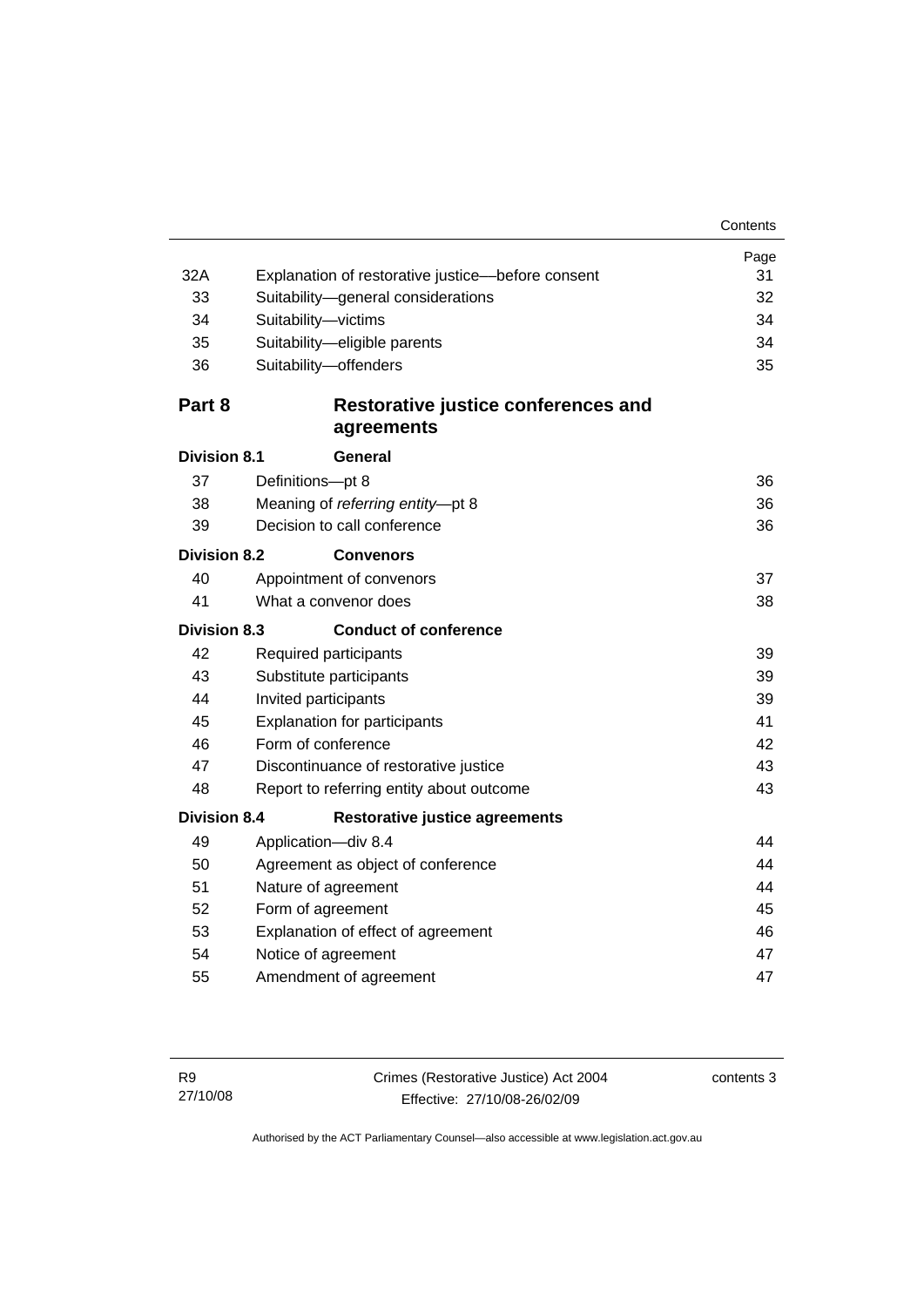#### **Contents**

|                     |                                                              | Page |  |
|---------------------|--------------------------------------------------------------|------|--|
| <b>Division 8.5</b> | Monitoring compliance with restorative justice<br>agreements |      |  |
| 56                  | Application-div 8.5                                          | 49   |  |
| 57                  | Monitoring compliance—chief executive (restorative justice)  | 49   |  |
| 58                  | Monitoring compliance—referring entities                     | 50   |  |
| <b>Division 8.6</b> | Evidence of statements made at conferences                   |      |  |
| 59                  | Evidence of offences                                         | 51   |  |
| 60                  | Evidence of future offences                                  | 52   |  |
| Part 9              | <b>Administration</b>                                        |      |  |
| <b>Division 9.1</b> | <b>General administration</b>                                |      |  |
| 61                  | Restorative justice guidelines                               | 53   |  |
| 62                  | Police participation in restorative justice                  | 54   |  |
| 63                  | Information sharing                                          | 54   |  |
| 64                  | Secrecy                                                      | 54   |  |
| 65                  | Secrecy about information acquired under other Acts<br>56    |      |  |
| 66                  | Protection from liability<br>57                              |      |  |
| <b>Division 9.2</b> | <b>Reporting and records</b>                                 |      |  |
| 67                  | Meaning of referring entity-div 9.2                          | 57   |  |
| 68                  | Quarterly reporting by chief executive                       | 57   |  |
| 69                  | Record-keeping by referring entities                         | 59   |  |
| 70                  | Record-keeping by chief executive                            | 59   |  |
| 71                  | Restorative justice database                                 | 60   |  |
| Part 10             | <b>Miscellaneous</b>                                         |      |  |
| 72                  | Exercise of functions by chief executive                     | 61   |  |
| 73                  | Approved forms                                               | 62   |  |
| 74                  | Regulation-making power                                      | 62   |  |
|                     |                                                              |      |  |

### **Dictionary** [63](#page-70-0)

contents 4 Crimes (Restorative Justice) Act 2004 Effective: 27/10/08-26/02/09

R9 27/10/08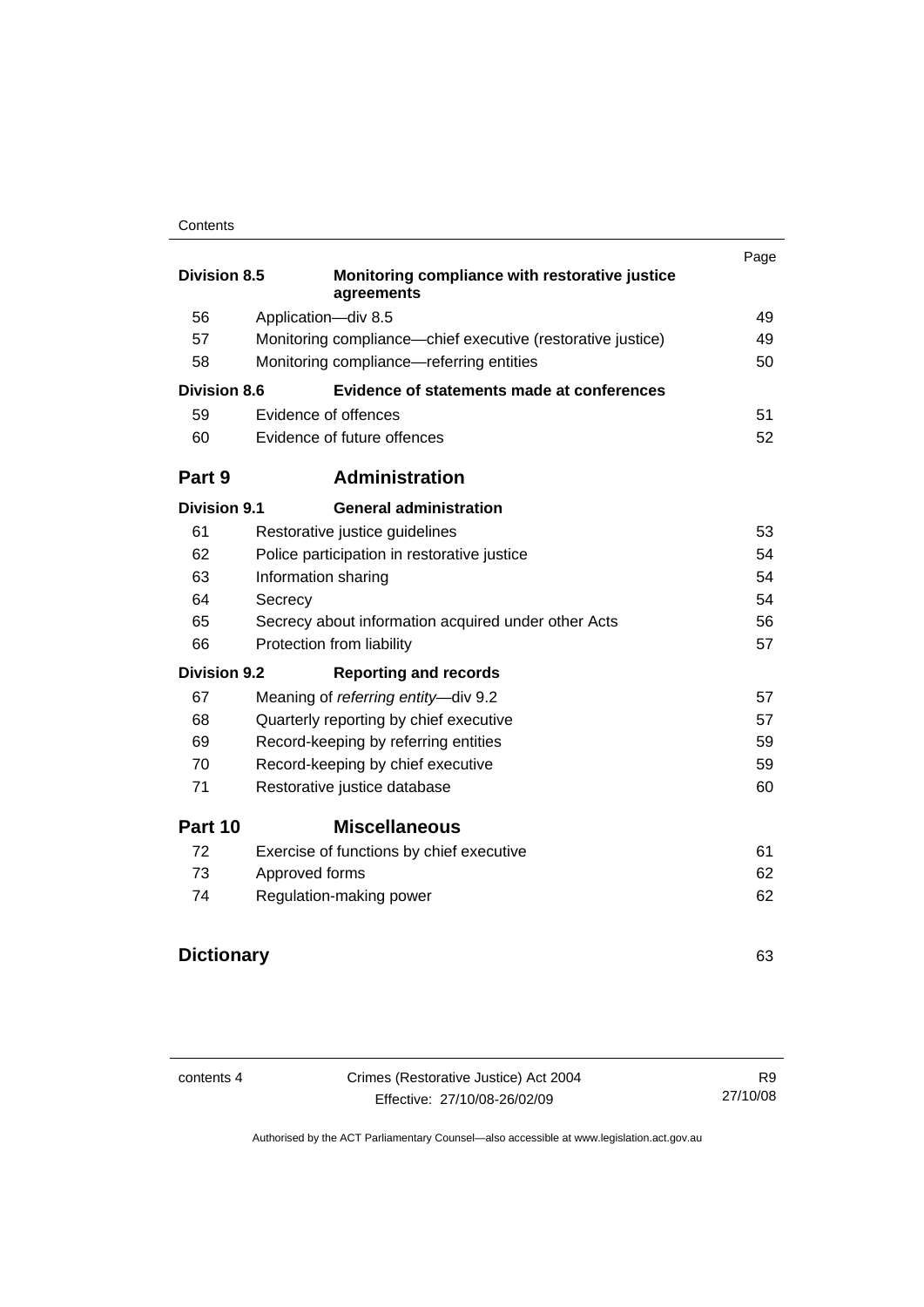|                        | Contents          |
|------------------------|-------------------|
|                        | Page              |
|                        |                   |
| About the endnotes     | 66                |
| Abbreviation key       | 66                |
| Legislation history    | 67                |
|                        | 68                |
| Earlier republications | 70                |
| Uncommenced amendments | 72                |
|                        | Amendment history |

R9 27/10/08 contents 5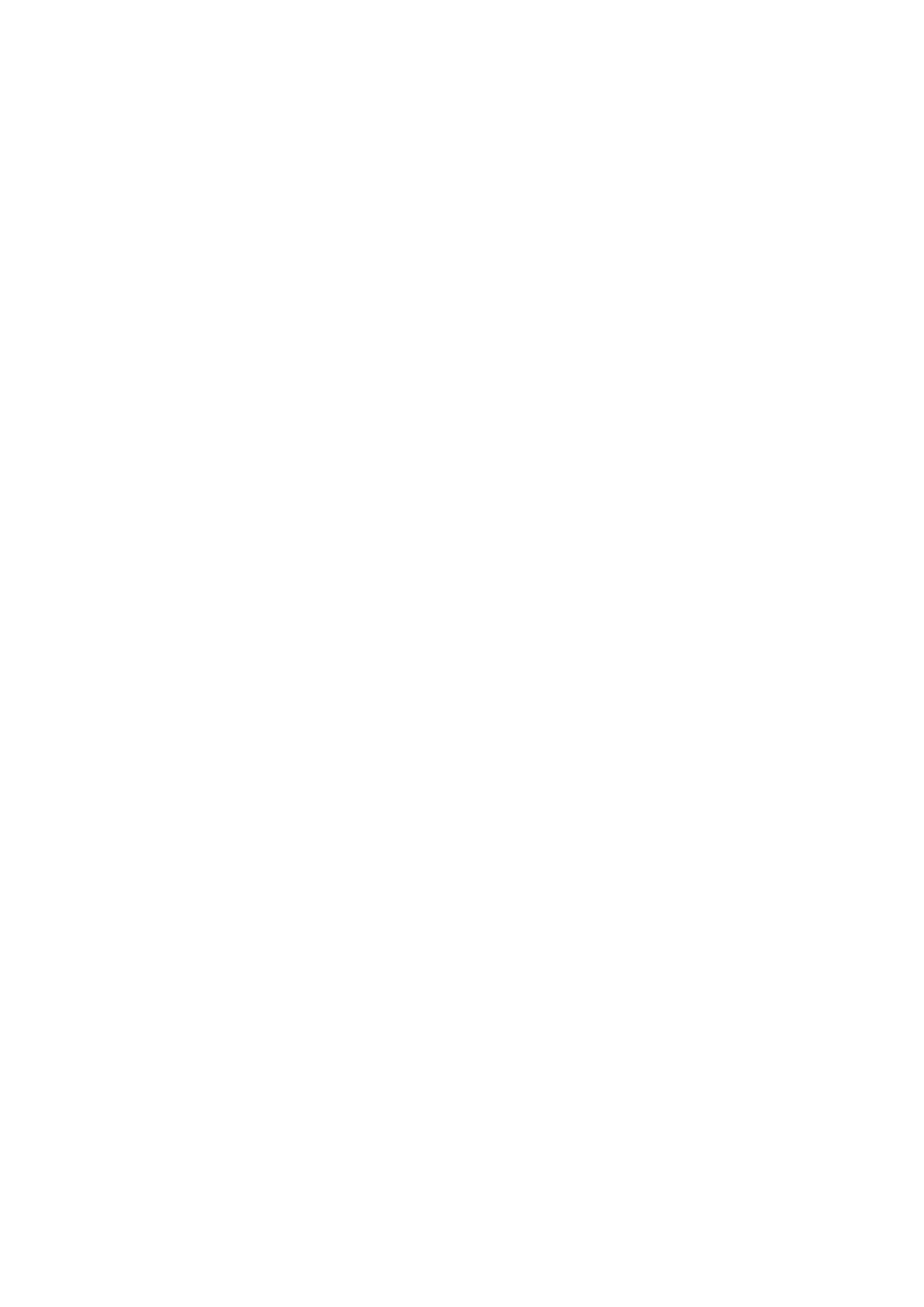<span id="page-8-0"></span>

# **Crimes (Restorative Justice) Act 2004**

An Act to provide a process of restorative justice for victims, offenders and the community, and for other purposes

R9 27/10/08

l

Crimes (Restorative Justice) Act 2004 Effective: 27/10/08-26/02/09

page 1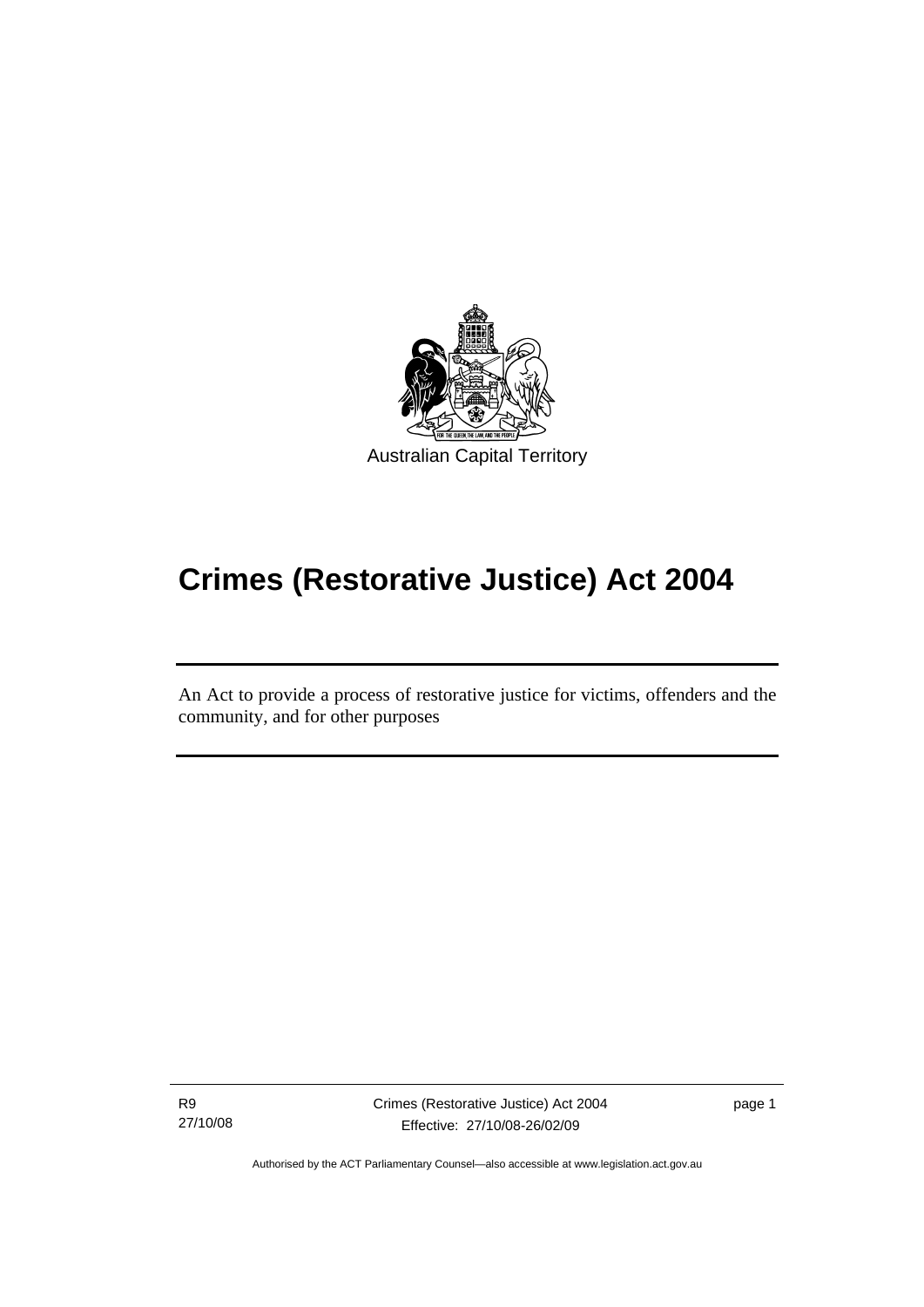#### <span id="page-9-0"></span>Part 1 **Preliminary**

Section 1

### **Part 1** Preliminary

#### **1 Name of Act**

This Act is the *Crimes (Restorative Justice) Act 2004*.

#### **3 Dictionary**

The dictionary at the end of this Act is part of this Act.

*Note 1* The dictionary at the end of this Act defines certain terms used in this Act, and includes references (*signpost definitions*) to other terms defined elsewhere in this Act.

> For example, the signpost definition '*adult offender*—see section 12.' means that the term 'adult offender' is defined in s 12.

*Note 2* A definition in the dictionary (including a signpost definition) applies to the entire Act unless the definition, or another provision of the Act, provides otherwise or the contrary intention otherwise appears (see Legislation Act, s 155 and s 156 (1)).

#### **4 Notes**

A note included in this Act is explanatory and is not part of this Act.

*Note* See Legislation Act, s 127 (1), (4) and (5) for the legal status of notes.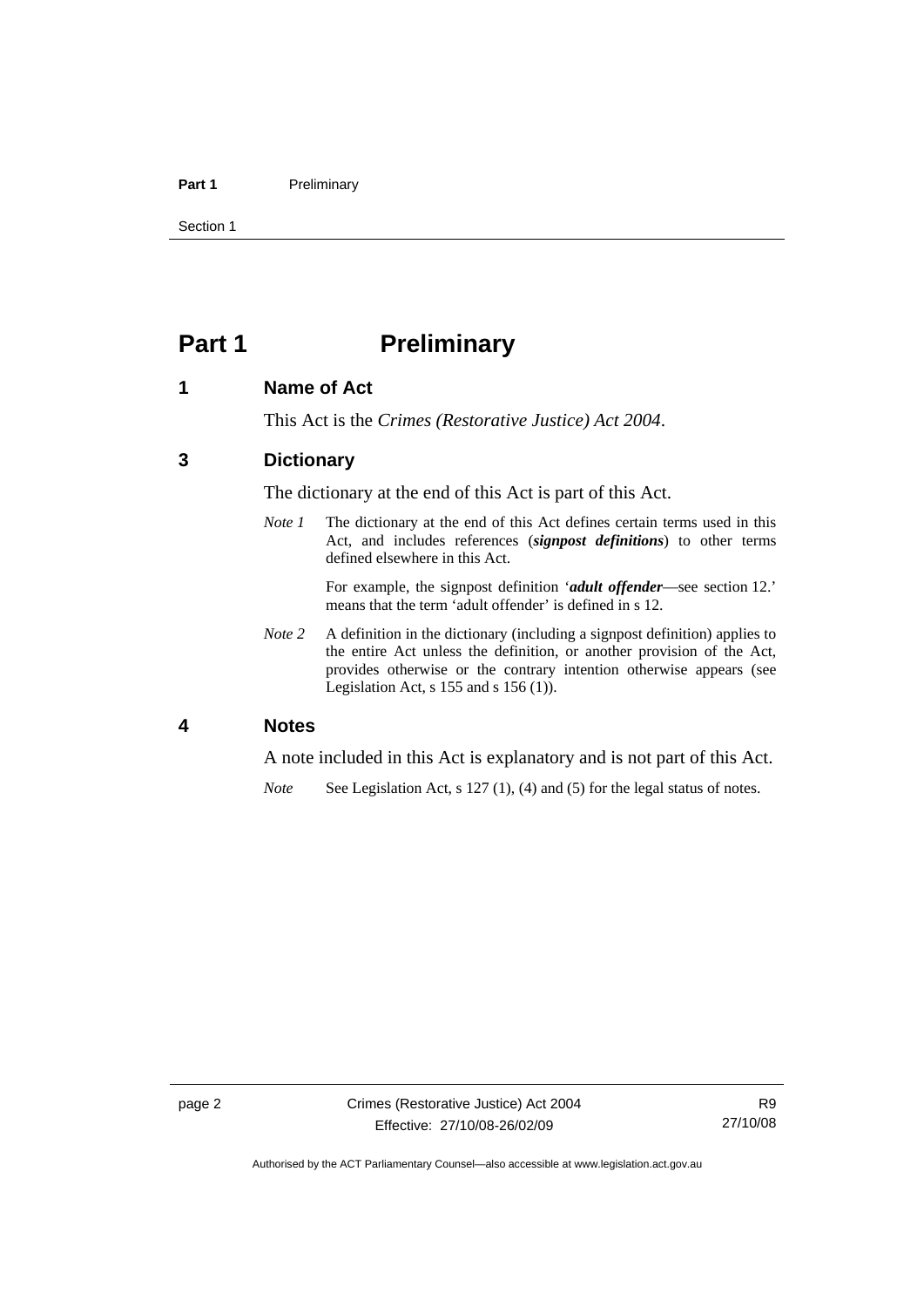#### <span id="page-10-0"></span>**5 Offences against Act—application of Criminal Code etc**

Other legislation applies in relation to offences against this Act.

#### *Note 1 Criminal Code*

The Criminal Code, ch 2 applies to all offences against this Act (see Code, pt 2.1).

The chapter sets out the general principles of criminal responsibility (including burdens of proof and general defences), and defines terms used for offences to which the Code applies (eg *conduct*, *intention*, *recklessness* and *strict liability*).

*Note 2 Penalty units* 

The Legislation Act, s 133 deals with the meaning of offence penalties that are expressed in penalty units.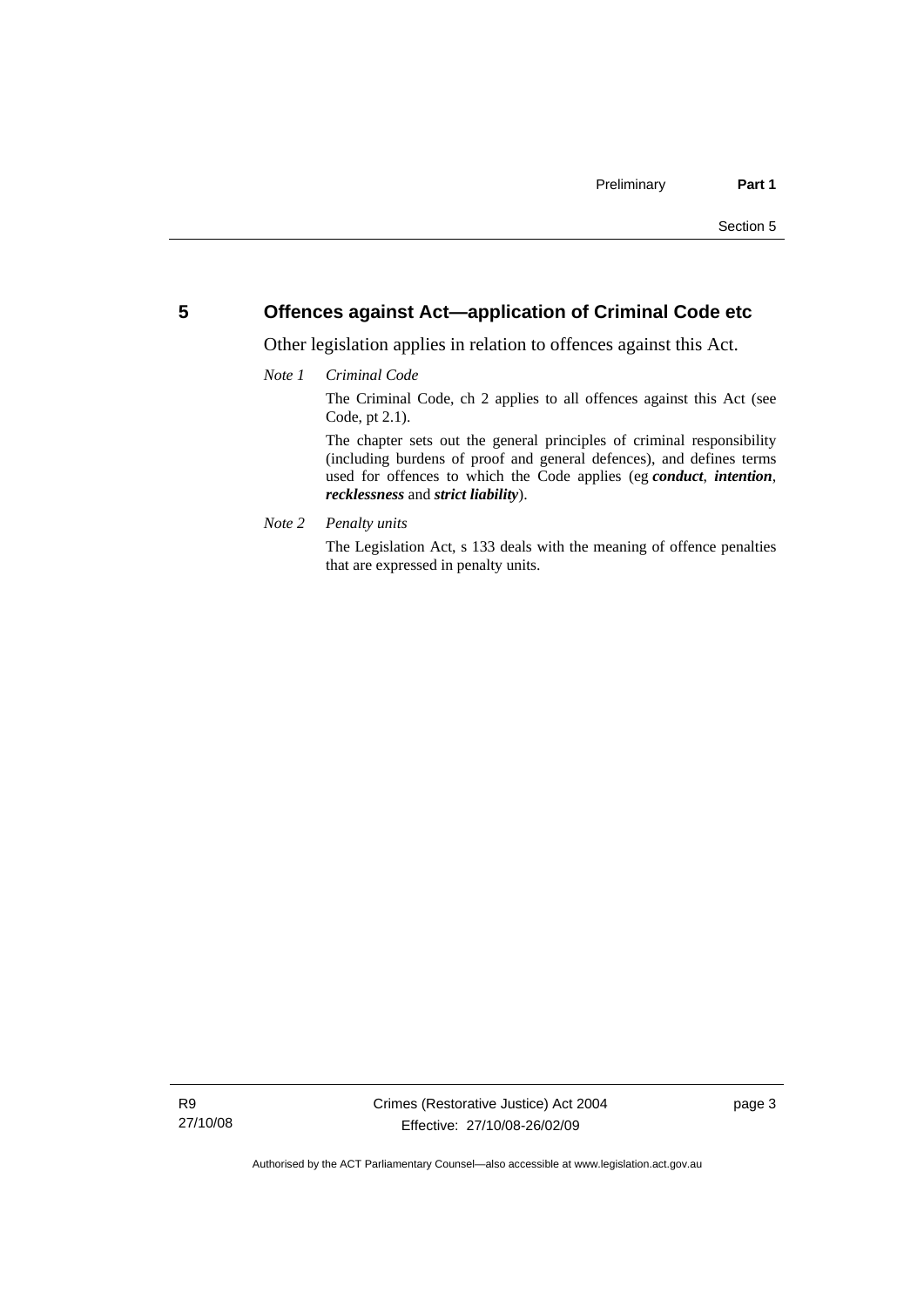#### <span id="page-11-0"></span>**Part 2** Underlying principles

Section 6

### **Part 2 Underlying principles**

#### **6 Objects of Act**

The objects of this Act are as follows:

- (a) to enhance the rights of victims of offences by providing restorative justice as a way of empowering victims to make decisions about how to repair the harm done by offences;
- (b) to set up a system of restorative justice that brings together victims, offenders and their personal supporters in a carefully managed, safe environment;
- (c) to ensure that the interests of victims of offences are given high priority in the administration of restorative justice under this Act;
- (d) to enable access to restorative justice at every stage of the criminal justice process without substituting for the criminal justice system or changing the normal process of criminal justice;
- (e) to enable agencies that have a role in the criminal justice system to refer offences for restorative justice.
- *Note Offence* includes an offence that is alleged to have been committed, but has not yet been tried in court, or proven (see s 12).

#### **7 Application of restorative justice**

- (1) In deciding how to deal with an offence, a referring entity may consider whether it is appropriate to refer the offence for restorative justice before considering other action.
	- *Note Referring entities* are listed at table 22. They represent the agencies responsible for the various stages of the criminal justice process in relation to an offence.

Authorised by the ACT Parliamentary Counsel—also accessible at www.legislation.act.gov.au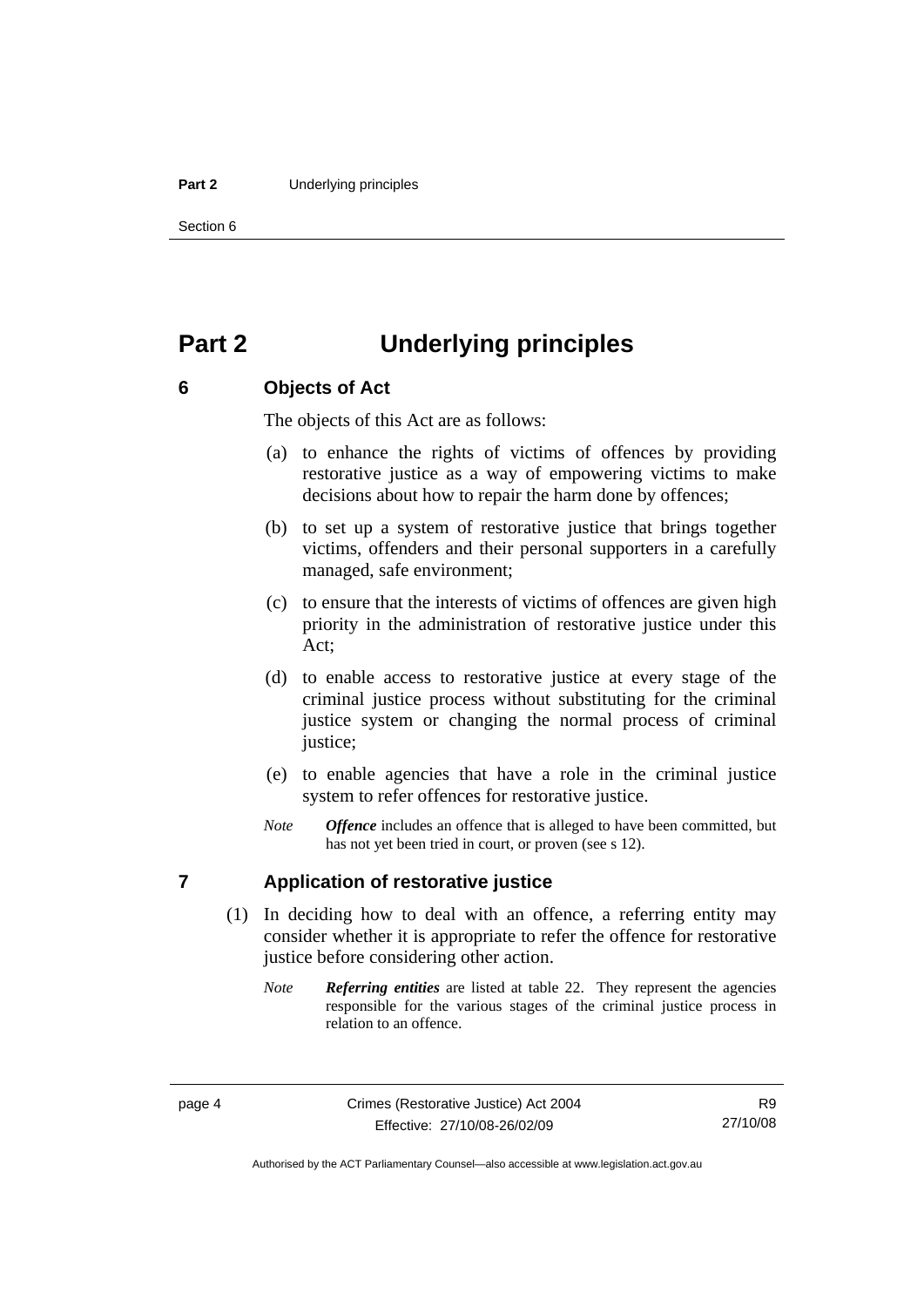<span id="page-12-0"></span> (2) However, if an offence is referred for restorative justice, the referral is to have no effect on any other action or proposed action in relation to the offence or the offender by the referring entity.

#### **Example**

Sían is arrested and charged with an offence. The chief police officer refers the offence for restorative justice. The referral of the offence does not prevent Sían being required to attend court to answer the charge.

*Note* An example is part of the Act, is not exhaustive and may extend, but does not limit, the meaning of the provision in which it appears (see Legislation Act, s 126 and s 132).

#### **8 When restorative justice is available**

Restorative justice is available for an offence if all of the following requirements are satisfied:

- (a) there is an eligible victim or eligible parent in relation to the offence;
- (b) the offender is an eligible offender;
- (c) the offence is referred for restorative justice by a referring entity;
- (d) the chief executive decides that restorative justice is suitable for the offence.
- *Note 1* Victims, parents and offenders are *eligible* for restorative justice if they qualify under part 5.
- *Note 2* The chief executive may only decide that restorative justice is *suitable*  for an offence according to the requirements of pt 7 (see s 10, def).
- *Note 3* The restorative justice process is provided for by this Act as follows:
	- pt 5 (Eligibility for restorative justice) deals with eligibility of victims (or their parents) and offenders for restorative justice
	- pt 6 (Referral for restorative justice) deals with the referral of offences for restorative justice
	- pt 7 (Suitability for restorative justice) deals with the suitability of restorative justice for an offence.

page 5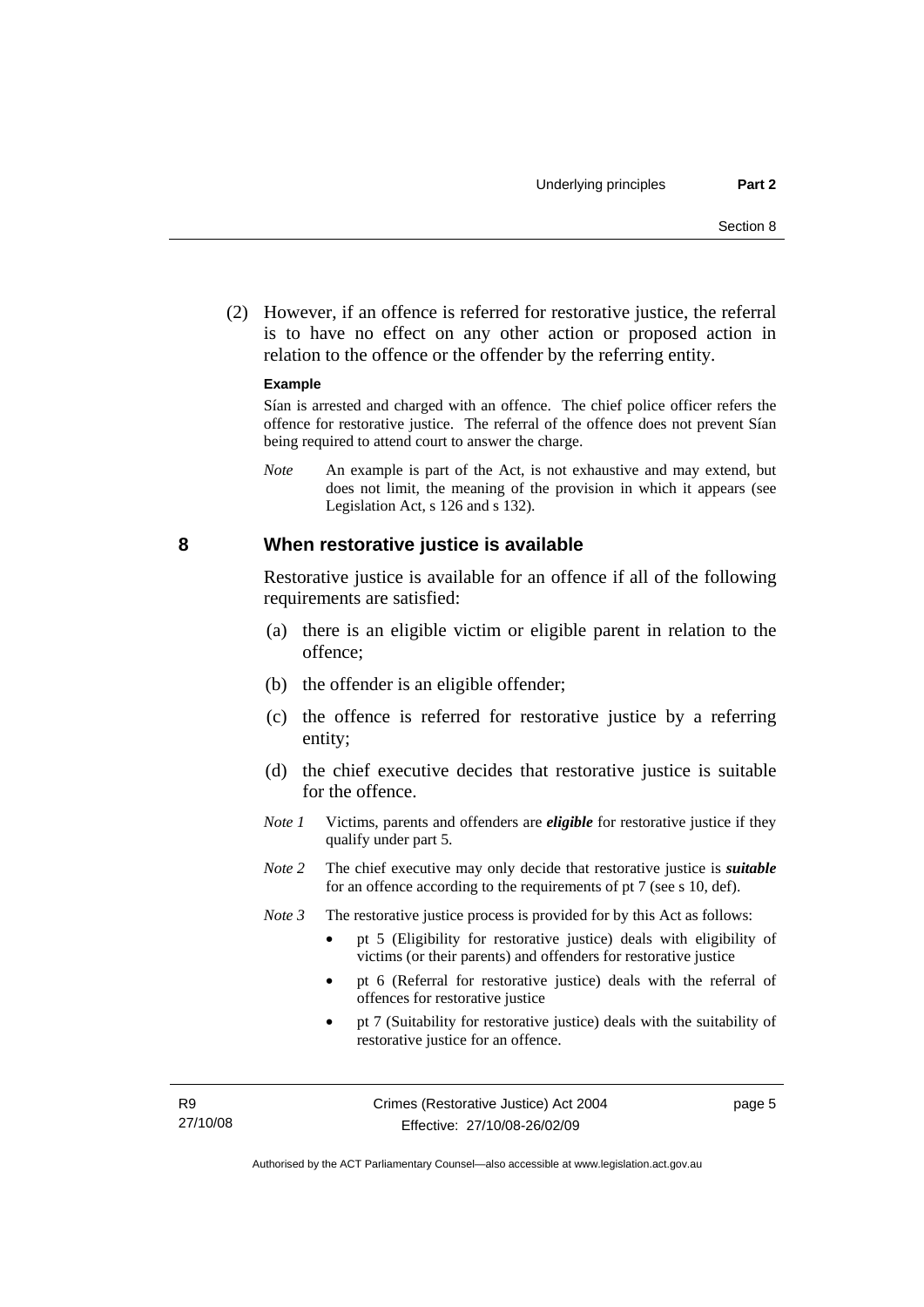#### <span id="page-13-0"></span>**Part 2** Underlying principles

Section 9

• pt 8 (Restorative justice conferences and agreements) deals with the calling of restorative justice conferences and the making of restorative justice agreements for an offence

#### **9 No obligation to participate**

There is no obligation on a victim, a parent of a child victim or an offender—

- (a) to take part in restorative justice; or
- (b) to continue to take part in restorative justice after it has started.
- *Note* Victims (or their parents) and offenders must be given clear explanations of the purpose and procedures involved in the restorative justice process before agreeing to take part. In addition, the legal status of the process and the legal effect of entering into a restorative justice agreement must be clearly explained to victims (or their parents) and offenders. See the following:
	- s 25 (Explanation of restorative justice)
	- s 45 (Explanation for participants)
	- s 53 (Explanation of effect of agreement).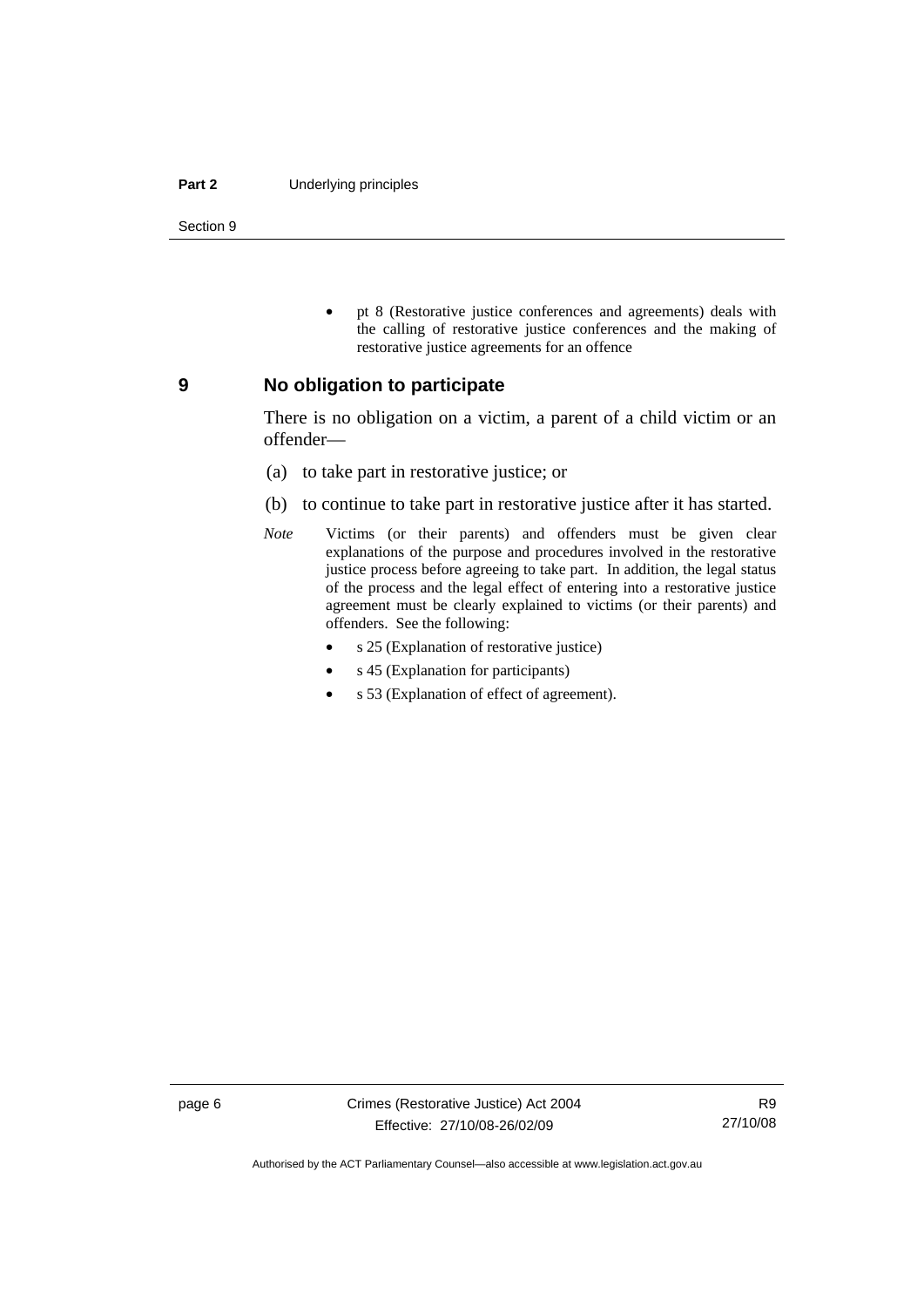### <span id="page-14-0"></span>**Part 3 Key concepts**

#### **10 Definitions—restorative justice**

In this Act:

*eligible offender*—see section 19.

*eligible parent*—see section 18.

*eligible victim*— see section 17.

*referred*, for restorative justice—an offence is *referred* for restorative justice if a referring entity proposes that consideration be given to whether restorative justice is suitable for the offence.

#### *referring entity*—

- (a) see section 22; but
- (b) for part 8 (Restorative justice conferences and agreements) see section 38; and
- (c) for division 9.2 (Reporting and records)—see section 67.

*restorative justice* means the process of restorative justice provided under this Act, including a restorative justice conference under this Act.

*suitable*—restorative justice is *suitable* for an offence, or an eligible victim, parent or offender in relation to an offence, if the chief executive decides under part 7 that restorative justice is suitable for the offence, victim, parent or offender.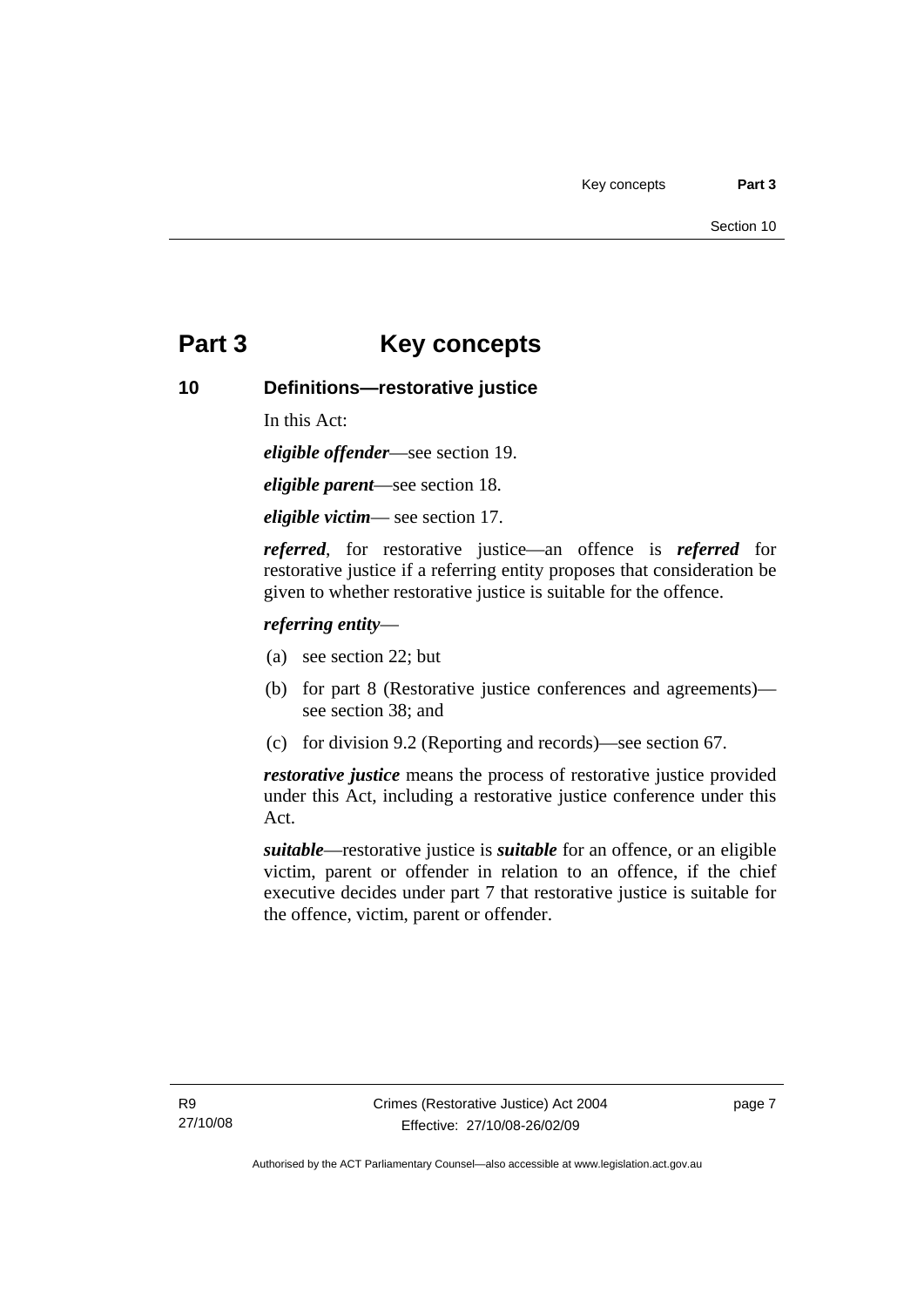<span id="page-15-0"></span>Section 11

#### **11 Definitions—***child victim***,** *parent* **and** *victim*

In this Act:

*child victim*, of an offence, means a victim of an offence who is a child.

*Note* A *child* is an individual under 18 years old (see Legislation Act, dict, pt 1, def *child*).

*parent*, of a child, means a person with parental responsibility for the child within the meaning of the *Children and Young People Act 2008*, division 1.3.2 (Parental responsibility).

#### *victim*—

- (a) has the meaning given by the *Victims of Crime Act 1994*, dictionary; and
- (b) includes a person who would be a victim if a reference in that Act to an *offence* included a reference to an offence that is alleged to have been committed.

#### **U 12 Definitions—offences and offenders**

In this Act:

*adult offender*, in relation to an offence, means an offender who was an adult when the offence was committed.

*Note* An *adult* is an individual who is at least 18 years old (see Legislation Act, dict, pt 1, def *adult*).

*commission*, of an offence that is alleged to have been committed, includes the alleged commission of the offence.

*Note Offence* is defined to include an offence that is alleged to have committed. *Offender* is defined in similar terms. See definitions of *offence* and *offender* in this section.

*domestic violence offence*—an offence is a *domestic violence offence* if the conduct making up the offence is domestic violence under the *Domestic Violence and Protection Orders Act 2001*.

R9 27/10/08

Authorised by the ACT Parliamentary Counsel—also accessible at www.legislation.act.gov.au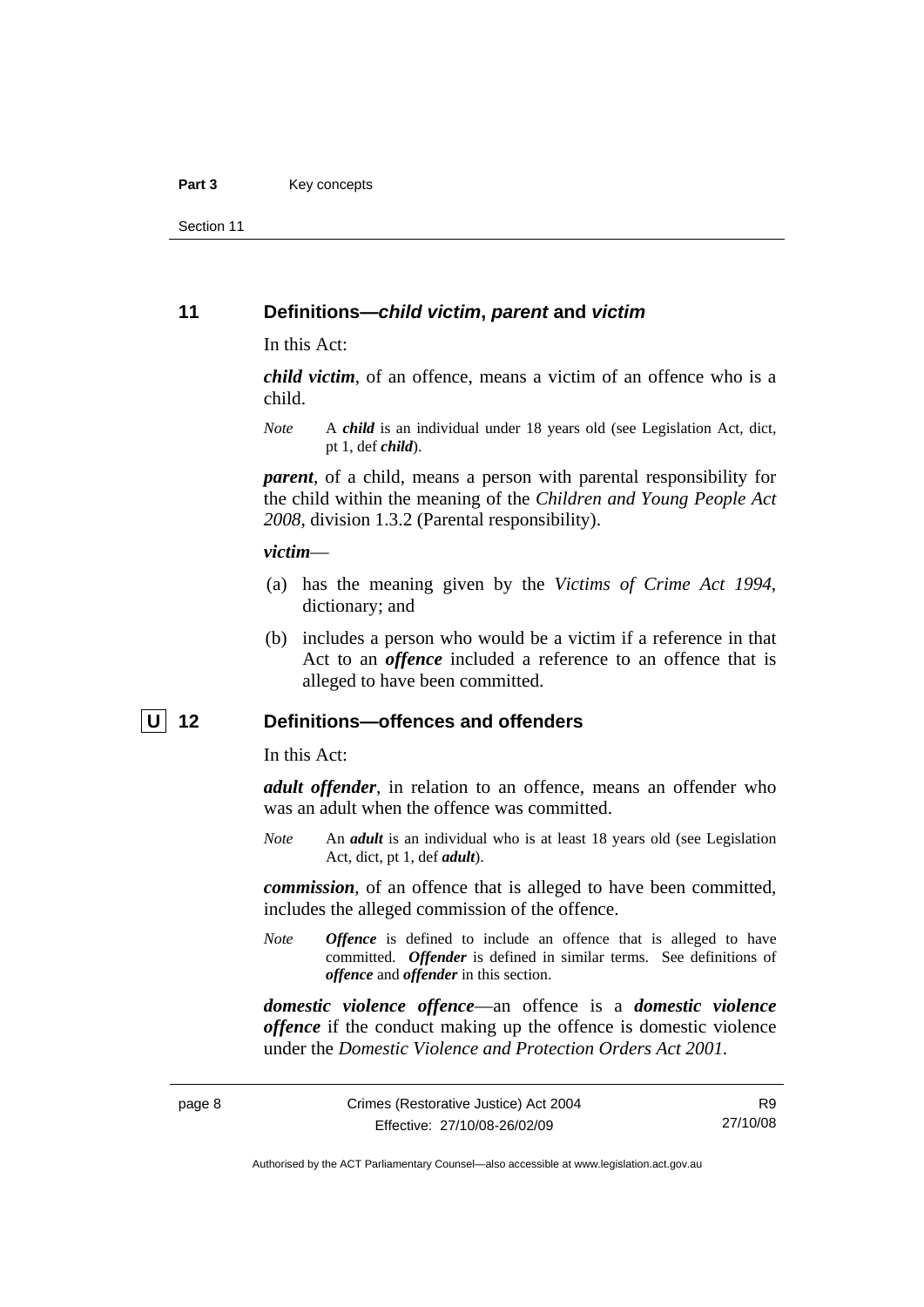*less serious offence* means an offence other than a serious offence.

#### *offence*—

- (a) means an offence against a territory law; and
- (b) includes an offence against a territory law that is alleged to have been committed by a person, unless—
	- (i) a court has acquitted the person of the offence; or
	- (ii) a court has dismissed a proceeding against the person for the offence without finding the person guilty.

#### *offender*—

- (a) means a person who has been convicted or found guilty of an offence against a territory law; and
- (b) includes a person who is alleged to have committed an offence against a territory law, unless—
	- (i) a court has acquitted the person of the offence; or
	- (ii) a court has dismissed a proceeding against the person for the offence without finding the person guilty.

*serious offence* means an offence punishable by imprisonment for a term longer than—

- (a) if the offence relates to money or other property—14 years; or
- (b) in any other case—10 years.

*young offender*, in relation to an offence, means an offender who was less than 18 years old, but at least 10 years old, when the offence was committed or allegedly committed.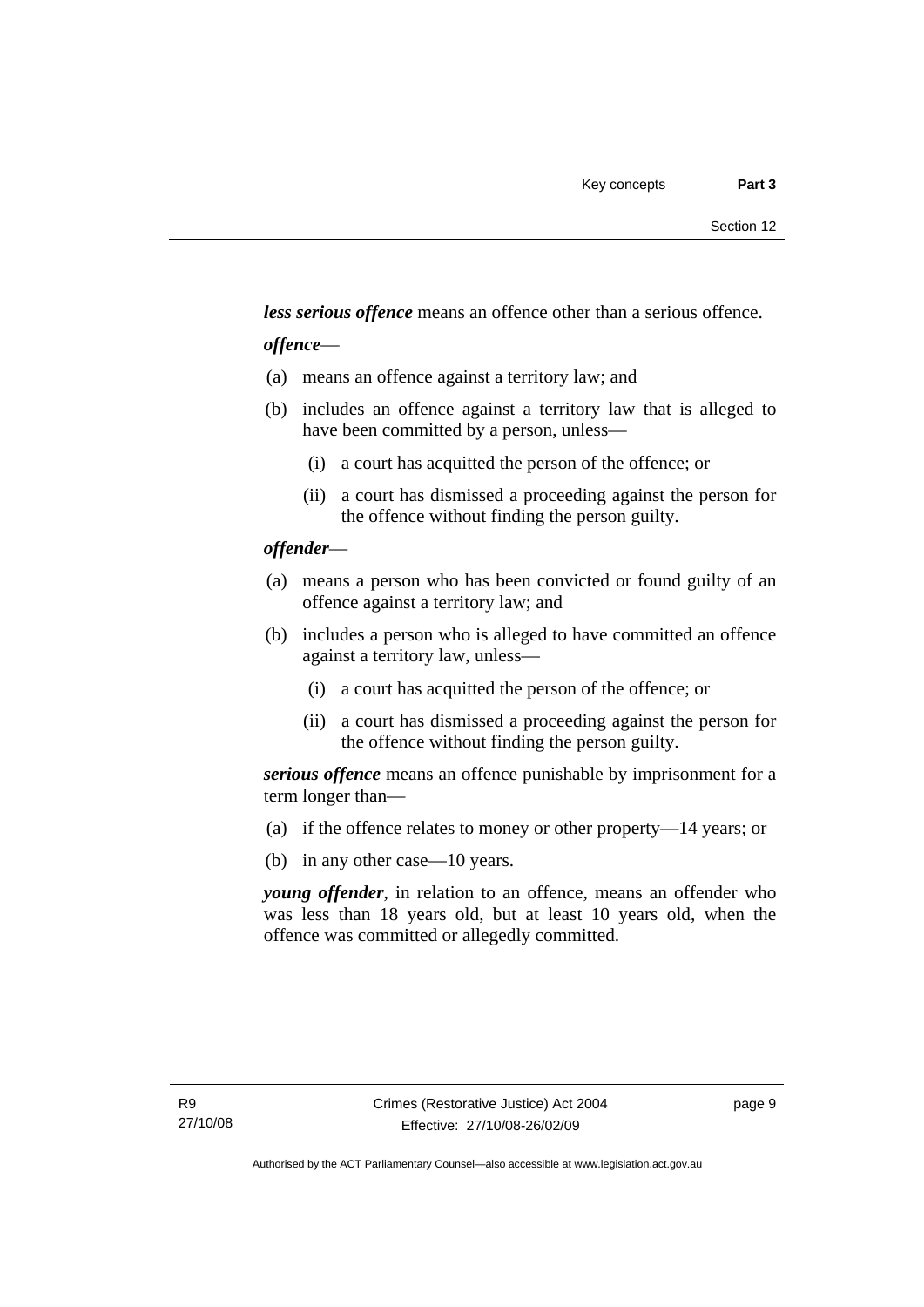#### <span id="page-17-0"></span>Part 3 **Key concepts**

Section 13

#### **U** 13 Definition—sentence-related order

#### In this Act:

*sentence-related order*, for an offender who is found guilty of an offence, means—

- (a) for an adult offender, any of the following orders of the court:
	- (i) an order sentencing the offender;
	- (ii) an order under the *Crimes (Sentencing) Act 2005*, section 12 (Suspended sentences) or section 17 (Non-conviction orders—general);
	- *Note* Orders under the *Crimes Act 1900*, s 402 (Conditional release of offenders without proceeding to conviction) (repealed) and s 403 (Conditional release of offenders) (repealed) are taken to be orders under the *Crimes (Sentencing) Act 2005*, s 12 or s 17 (see *Crimes (Sentence Administration) Act 2005*, s 336 to s 338).
- (b) for a young offender, any of the following orders under the *Children and Young People Act 1999*:
	- (i) an order under that Act, section 96 (Disposition of young offenders);
	- (ii) an order under that Act, section 98 (Disposition without proceeding to conviction), including an order dismissing a charge.

#### **Examples for par (a) (i)**

- 1 an order for a sentence of imprisonment
- 2 an order for periodic detention under the *Crimes (Sentencing) Act 2005*
- 3 a good behaviour order under the *Crimes (Sentencing) Act 2005*, including an order subject to a community service condition
- *Note* An example is part of the Act, is not exhaustive and may extend, but does not limit, the meaning of the provision in which it appears (see Legislation Act, s 126 and s 132).

R9 27/10/08

Authorised by the ACT Parliamentary Counsel—also accessible at www.legislation.act.gov.au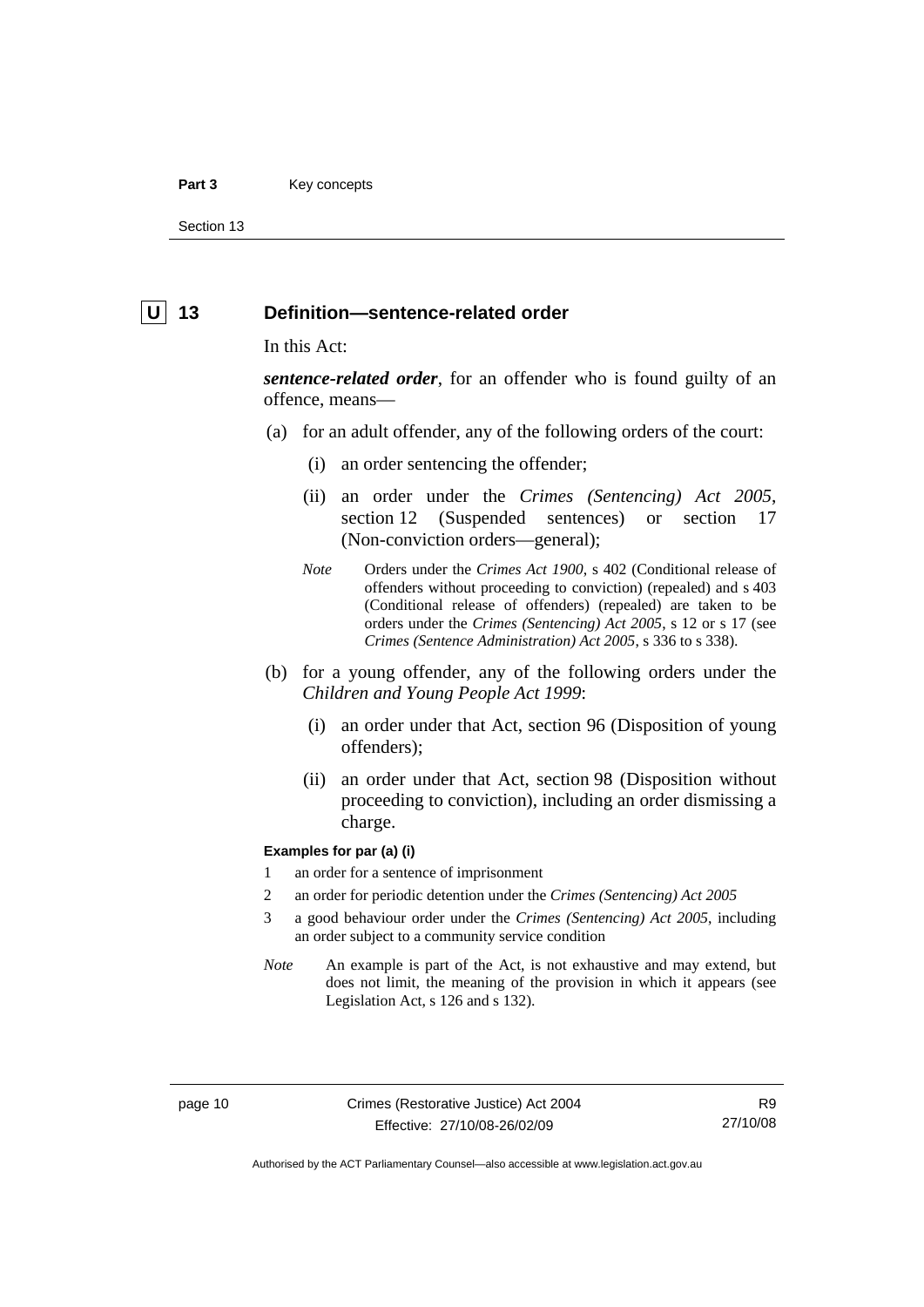### <span id="page-18-0"></span>**Part 4 Application of Act**

#### **14 Application of Act—young offenders and less serious offences**

- (1) This Act applies to a less serious offence committed by a young offender.
- (2) This Act applies to a less serious offence committed by a young offender even if the offence was committed before the day this section commenced.
- (3) Despite subsections (1) and (2), this Act does not apply to a domestic violence offence, or a less serious sexual offence, before the phase 2 application day.
- (4) Subsections (2) to (6) (including this subsection) expire on the phase 2 application day.
	- *Note* A provision of an Act expires at the end of the day fixed for its expiry (see Legislation Act, s 85 (3); *repeal* in s 85 includes expiry—see s 82).
- (5) Subsections (2) to (6) (including this subsection) are laws to which the Legislation Act, section 88 (Repeal does not end effect of transitional laws etc) applies.
- (6) In this section:

*less serious sexual offence* means an offence against any of the following provisions of the *Crimes Act 1900*:

- (a) section 59 (Act of indecency in the third degree);
- (b) section 60 (Act of indecency without consent);
- (c) section 61 (2) (Acts of indecency with young people);
- (d) section 62 (3) (Incest and similar offences);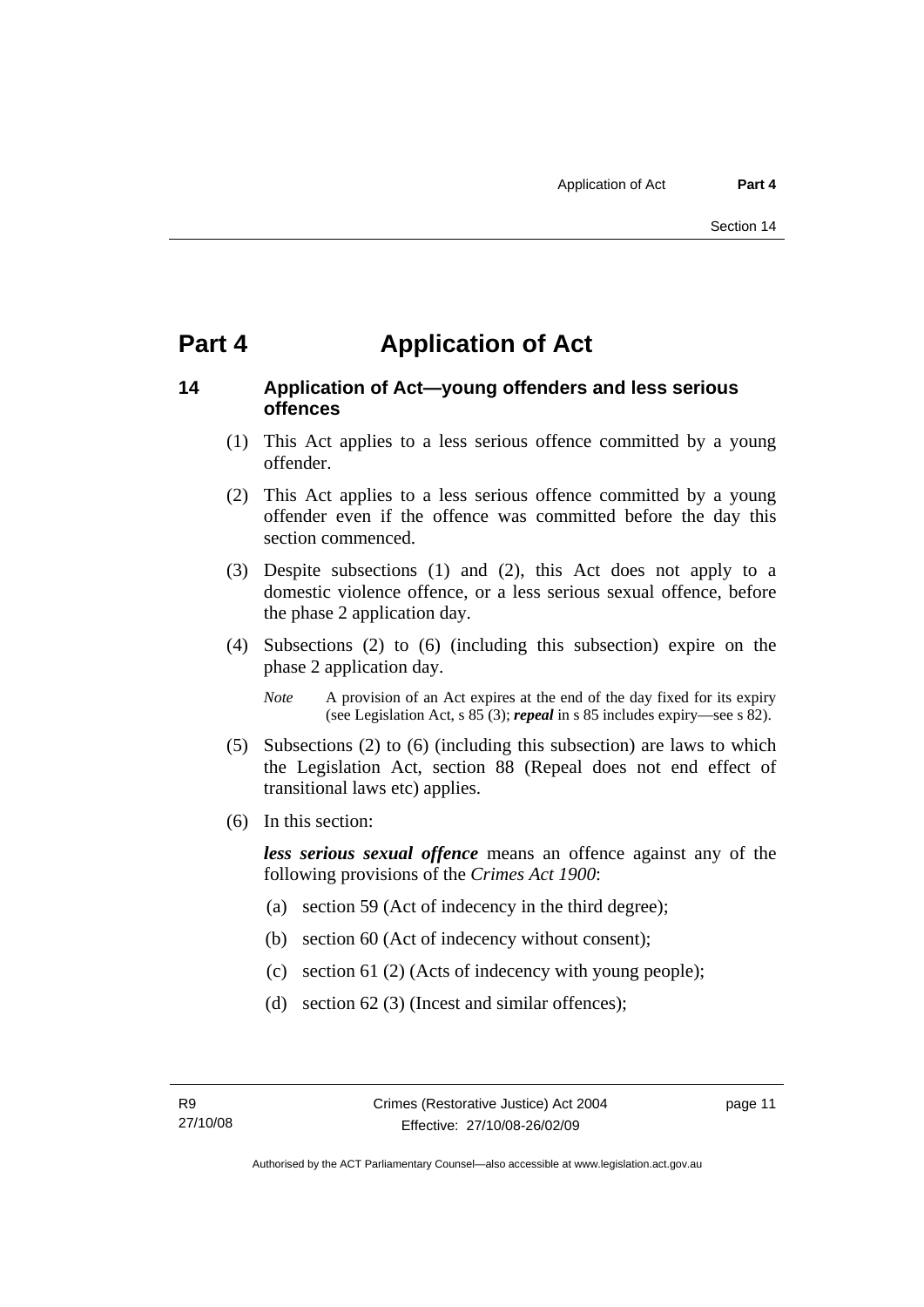#### <span id="page-19-0"></span>**Part 4 Application of Act**

Section 15

(e) section 63 (Abduction).

*phase 2 application day*—see section 15 (4).

#### **15 Application of Act—generally**

- (1) This Act applies to a less serious offence committed by an adult offender.
- (2) This Act applies to a serious offence (whether committed by a young offender or an adult offender) if—
	- (a) the offender is charged with the offence; and
	- (b) either—
		- (i) the offender pleads guilty to the offence; or
		- (ii) the offender is found guilty of the offence (whether or not the offender is convicted or sentenced for the offence).
- (3) This section does not apply to a domestic violence offence.

*Note* For the application of the Act to domestic violence offences, see s 16.

- (4) Subsections (1), (2) and (3) do not apply before a day (the *phase 2 application day*) declared by the Minister by written notice.
- (5) However, subsections (1) and (2) may apply to an offence even if the offence was committed before the phase 2 application day.
- (6) A declaration under subsection (4) is a notifiable instrument.

*Note* A notifiable instrument must be notified under the Legislation Act.

- (7) To remove any doubt, the Legislation Act, section 79 (Automatic commencement of postponed law) does not apply to subsections (1), (2) and (3).
	- *Note* If the Legislation Act, s 79 applied to subsection (1), (2) or (3), the subsection would automatically commence 6 months after the commencement of this Act (apart from s 1 and s 2) if it had not already been effectively commenced by the declaration of the phase 2 application day.

Authorised by the ACT Parliamentary Counsel—also accessible at www.legislation.act.gov.au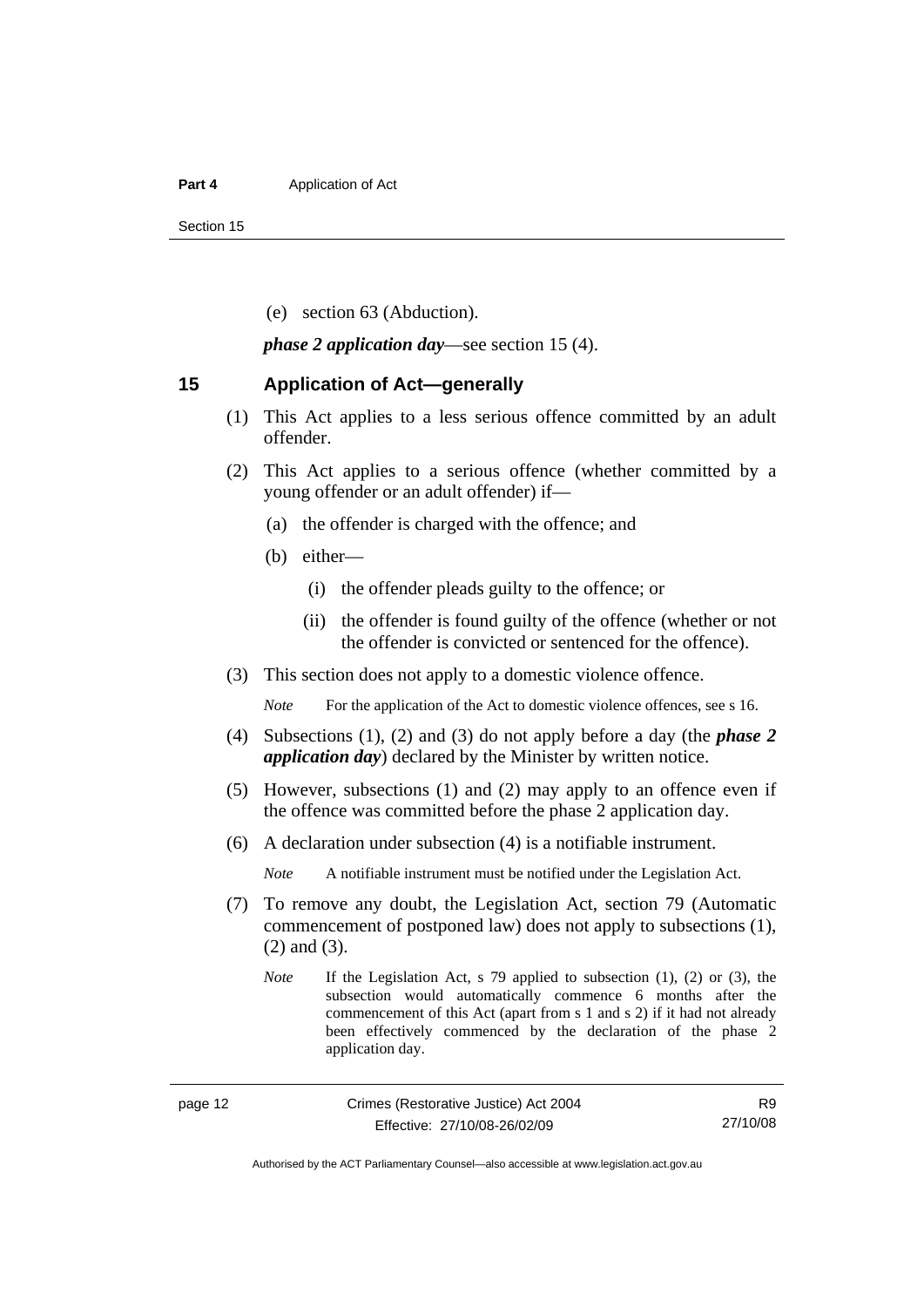- <span id="page-20-0"></span> (8) Subsections (4) to (9) (including this subsection) expire on the phase 2 application day.
	- *Note* A provision of an Act expires at the end of the day fixed for its expiry (see Legislation Act, s 85 (3); *repeal* in s 85 includes expiry—see s 82).
- (9) Subsections (4) to (8), and this subsection, are laws to which the Legislation Act, section 88 (Repeal does not end effect of transitional laws etc) applies.

#### **16 Application of Act—domestic violence offences**

- (1) This Act applies to a domestic violence offence committed by a young offender.
- (2) Subsection (1) applies whether or not the young offender is charged with the offence.
	- *Note 1* An offence may have been *committed* if it is alleged that the offence was committed (see s 12, def *commission*).
	- *Note* 2 For the chief executive to decide that a domestic violence offence committed (or allegedly committed) by a young offender is suitable for restorative justice under pt 7, the chief executive must be satisfied that exceptional circumstances exist for the calling of a restorative justice conference (see s 33 (2)).
- (3) This Act applies to a domestic violence offence committed by an adult offender if—
	- (a) the offender is charged with the offence; and
	- (b) either—
		- (i) the offender pleads guilty to the offence; or
		- (ii) the offender is found guilty of the offence (whether or not the offender is convicted or sentenced for the offence).
- (4) Subsections (1), (2) and (3) do not apply before the phase 2 application day.

page 13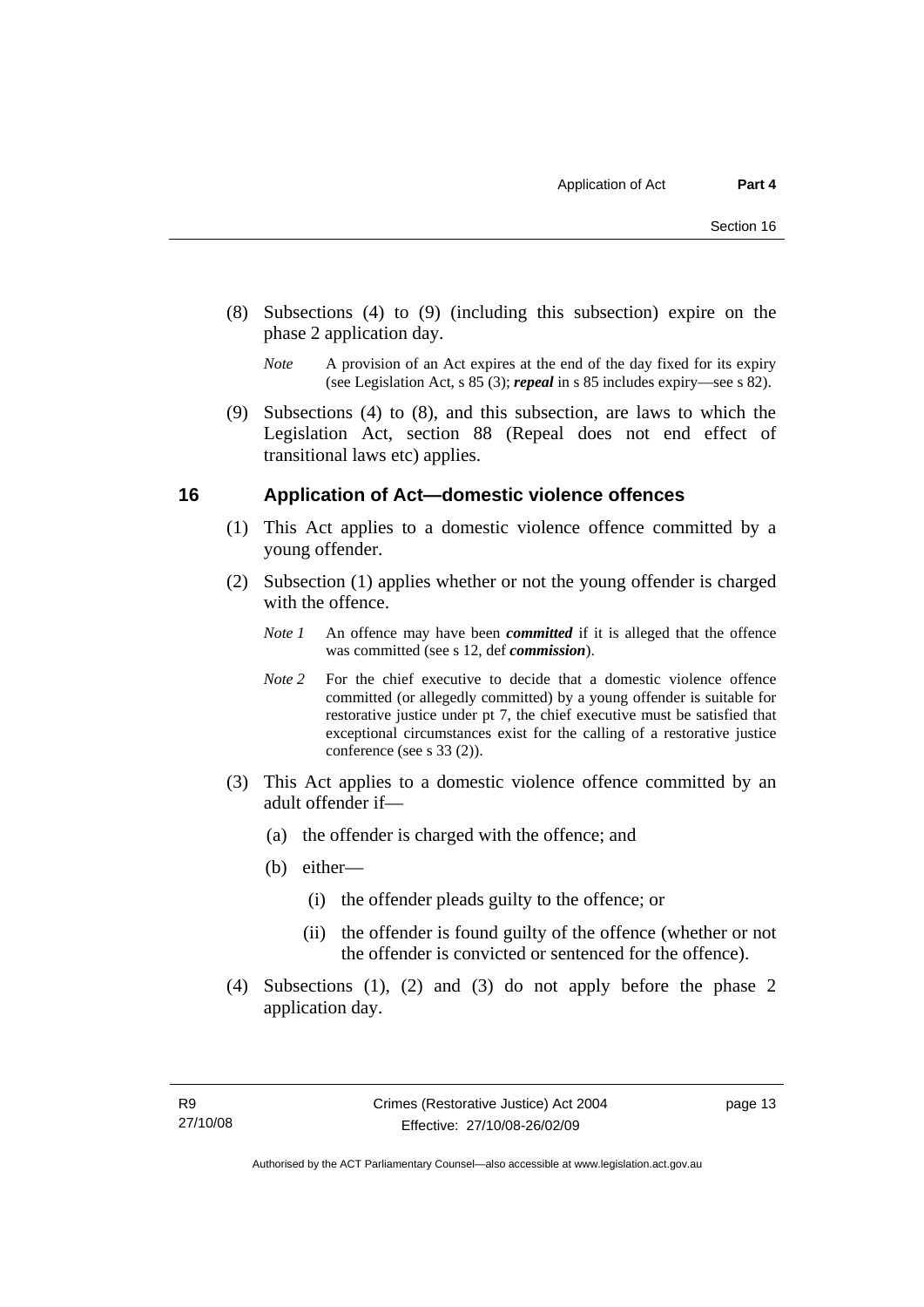Section 16

- (5) However, subsections (1), (2) and (3) may apply to an offence even if the offence was committed before the phase 2 application day.
- (6) To remove any doubt, the Legislation Act, section 79 (Automatic commencement of postponed law) does not apply to subsection (1), (2) or (3).
	- *Note* If the Legislation Act, s 79 applied to subsection (1), (2) or (3), the subsection would automatically commence 6 months after the commencement of this Act (apart from s 1 and s 2) if it had not already been effectively commenced by the declaration of the phase 2 application day.
- (7) Subsections (4) to (9) (including this subsection) expire on the phase 2 application day.
	- *Note* A provision of an Act expires at the end of the day fixed for its expiry (see Legislation Act, s 85 (3); *repeal* in s 85 includes expiry—see s 82).
- (8) Subsections (4) to (9) (including this subsection) are laws to which the Legislation Act, section 88 (Repeal does not end effect of transitional laws etc) applies.
- (9) In this section:

*phase 2 application day*—see section 15 (4).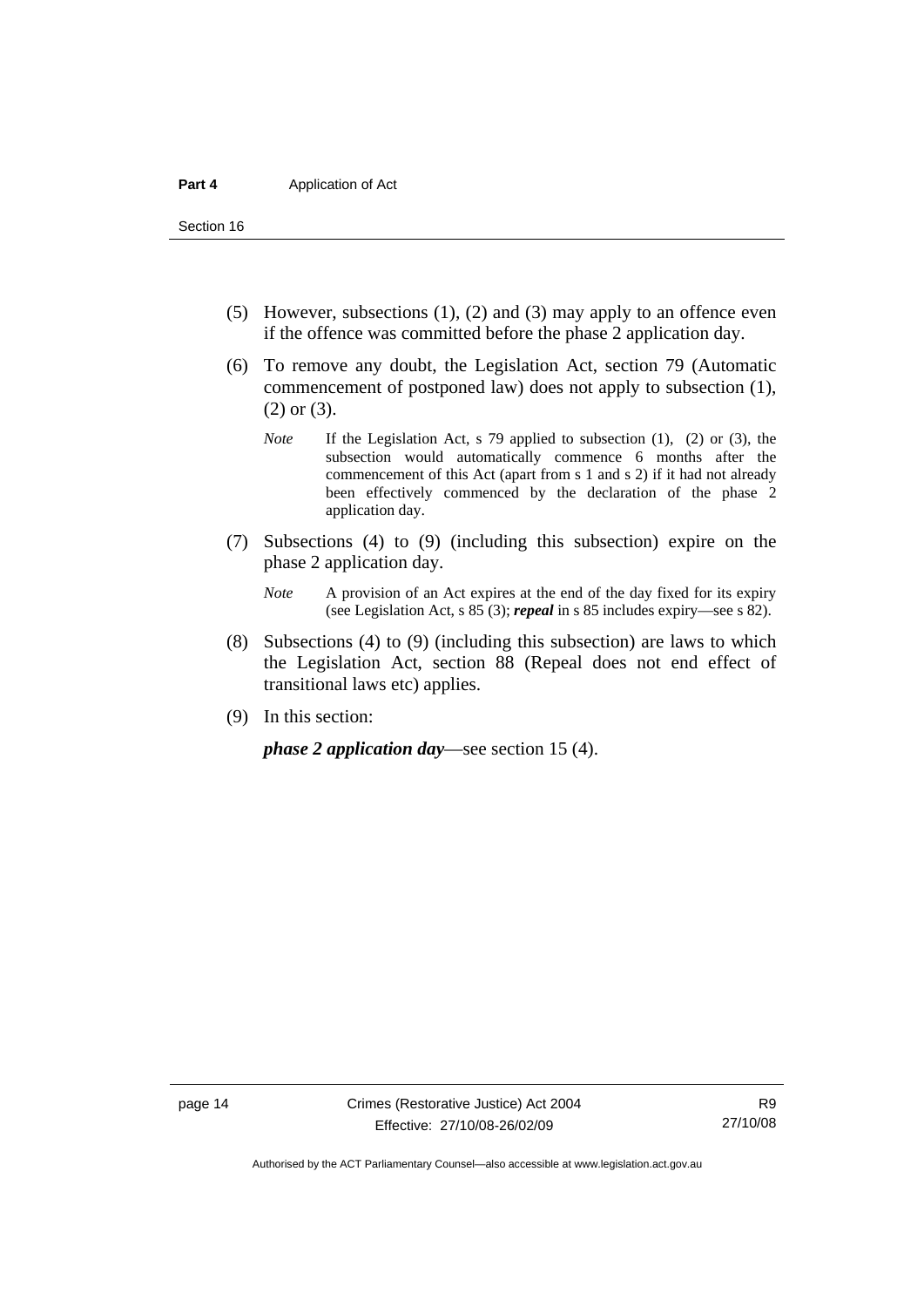## <span id="page-22-0"></span>**Part 5 Eligibility for restorative justice**

### **17 Eligible victims**

- (1) A victim of an offence is eligible for restorative justice in relation to the offence if—
	- (a) this Act applies to the offence and the offender under part 4; and
	- (b) the victim is at least 10 years old; and
	- (c) the victim is capable of agreeing to take part in restorative justice.
- (2) If a victim of an offence is younger than 10 years old, an immediate family member of the victim is eligible for restorative justice in relation to the offence if—
	- (a) this Act applies to the offence and the offender under part 4; and
	- (b) the immediate family member is at least 10 years old; and
	- (c) the immediate family member is capable of agreeing to take part in restorative justice.
	- *Note* Alternatively, a parent of a child victim of an offence may take part in restorative justice as an invited participant (see s 44).
- (3) For this Act, a victim of an offence, or an immediate family member of a victim of an offence, is an *eligible victim* in relation to the offence if the victim or immediate family member is eligible for restorative justice under this section.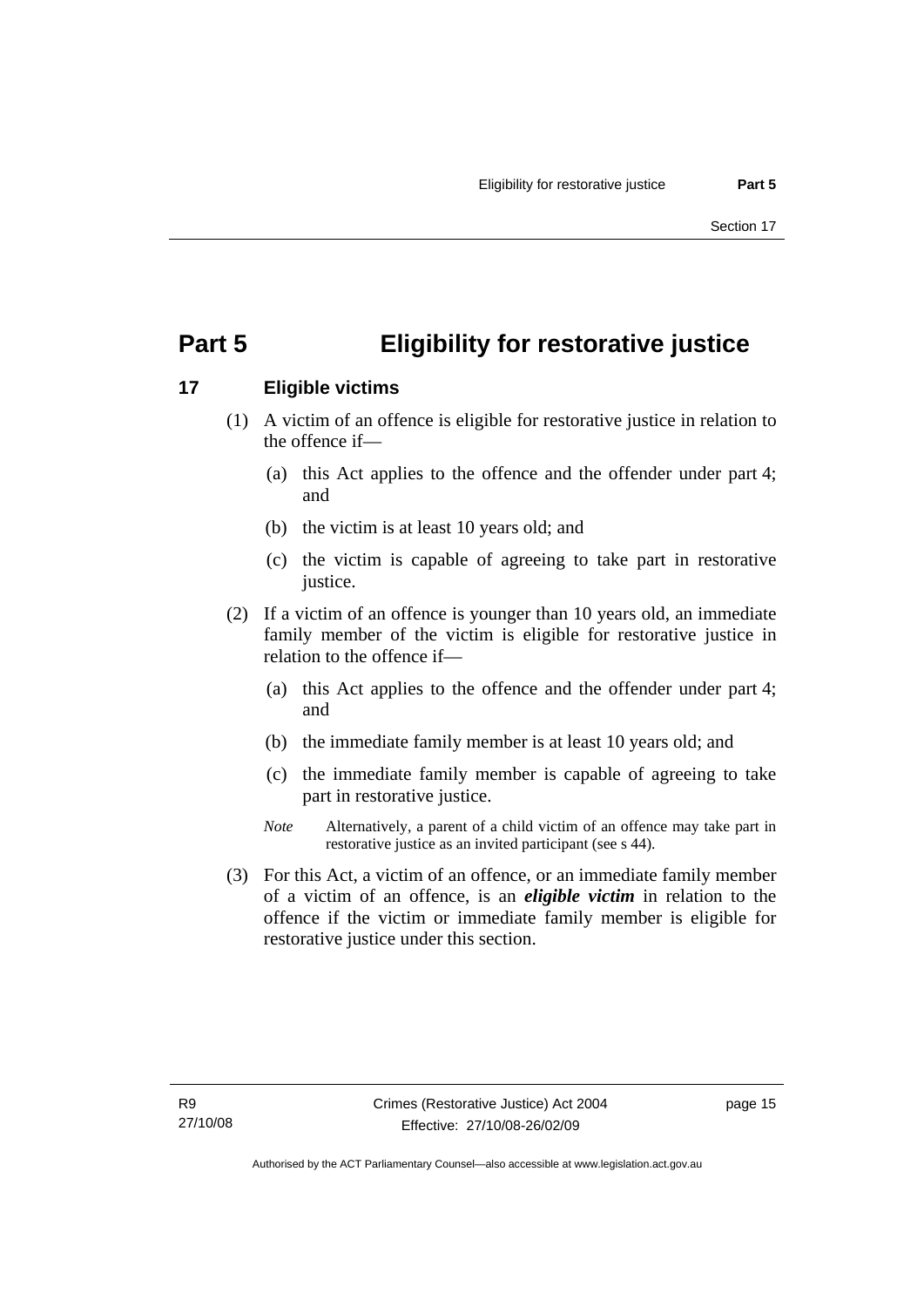<span id="page-23-0"></span>Section 18

(4) In this section:

*immediate family member*, in relation to a victim of an offence, means a person who was, at the time the offence was committed—

- (a) a parent of the victim; or
- (b) a sibling of the victim.

#### **Examples of siblings**

- 1 brother or sister
- 2 half-brother or half-sister
- 3 step-brother or step-sister
- 4 someone who has the same guardian or foster parent as the victim
- *Note* An example is part of the Act, is not exhaustive and may extend, but does not limit, the meaning of the provision in which it appears (see Legislation Act, s 126 and s 132).

#### **18 Eligible parents**

- (1) A parent of a child victim of an offence (no matter how old the child victim is) is eligible for restorative justice in relation to the offence if—
	- (a) this Act applies to the offence and the offender under part 4; and
	- (b) the child victim is incapable of adequately understanding or responding to the experience of the offence, or has died; and
	- (c) the parent is capable of agreeing to take part in restorative justice.
- (2) For this Act, a parent of a child victim of an offence is an *eligible parent* in relation to the offence if the parent is eligible for restorative justice under this section.

Authorised by the ACT Parliamentary Counsel—also accessible at www.legislation.act.gov.au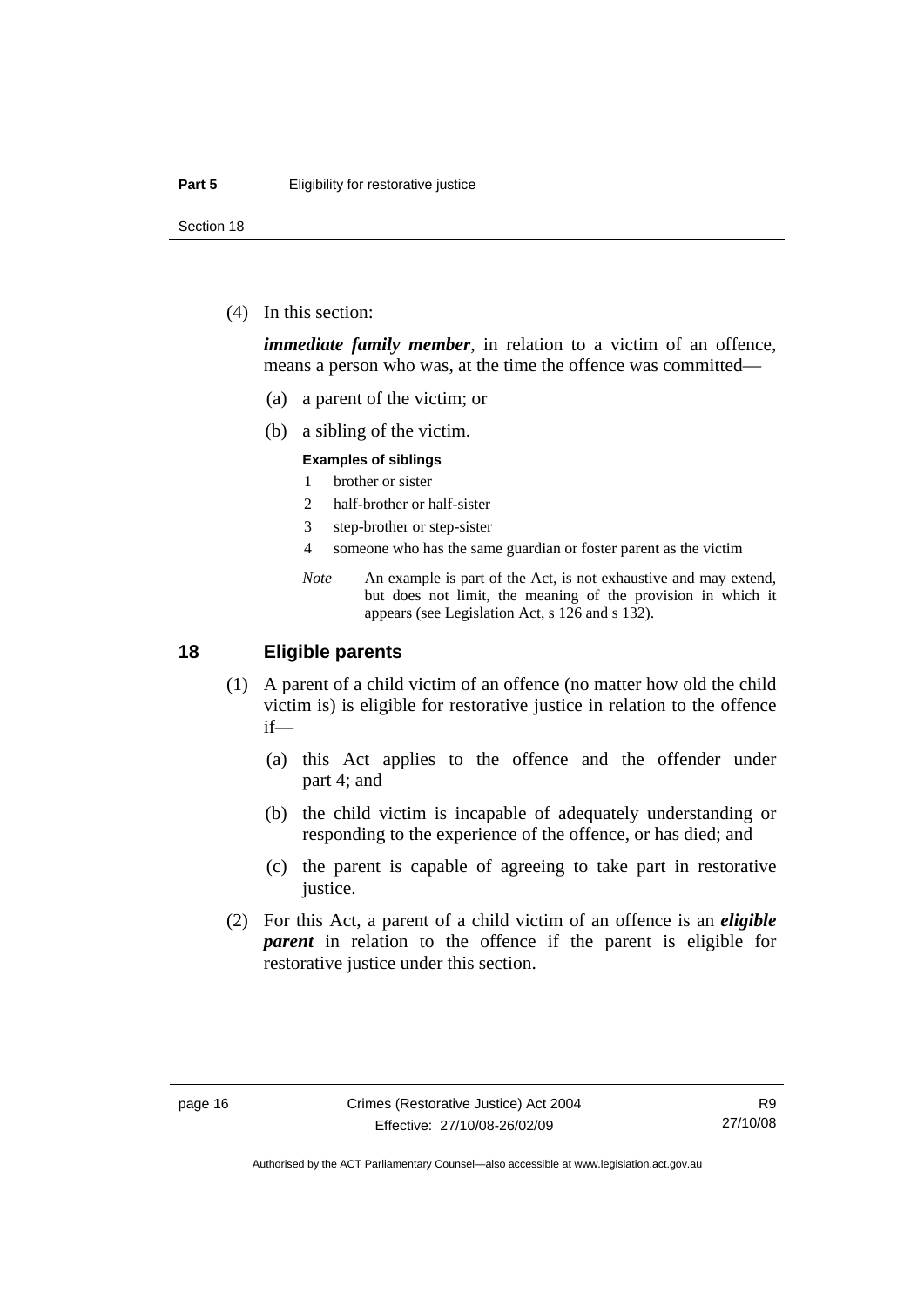#### <span id="page-24-0"></span>**19 Eligible offenders**

- (1) An offender who commits an offence is eligible for restorative justice if-
	- (a) this Act applies to the offence and the offender under part 4; and
	- (b) the offender—
		- (i) accepts responsibility for the commission of the offence; and
		- (ii) was at least 10 years old when the offence was committed, or was allegedly committed; and
		- (iii) is capable of agreeing to take part in restorative justice; and
		- (iv) agrees to take part in restorative justice.
- (2) For this Act an offender is an *eligible offender* in relation to the offence if the offender is eligible for restorative justice under this section.

#### **20 Accepting responsibility for offences**

- (1) If an offender accepts responsibility for the commission of an offence to take part in restorative justice, this Act does not prevent the offender from pleading not guilty for the offence.
- (2) The fact that a court knows that an offender has accepted responsibility for the commission of an offence to take part in restorative justice does not require a court to reduce the severity of any sentence it may make for the offender.
	- *Note 1* To be eligible take part in restorative justice, an offender must accept responsibility for the commission of the offence (see s 19).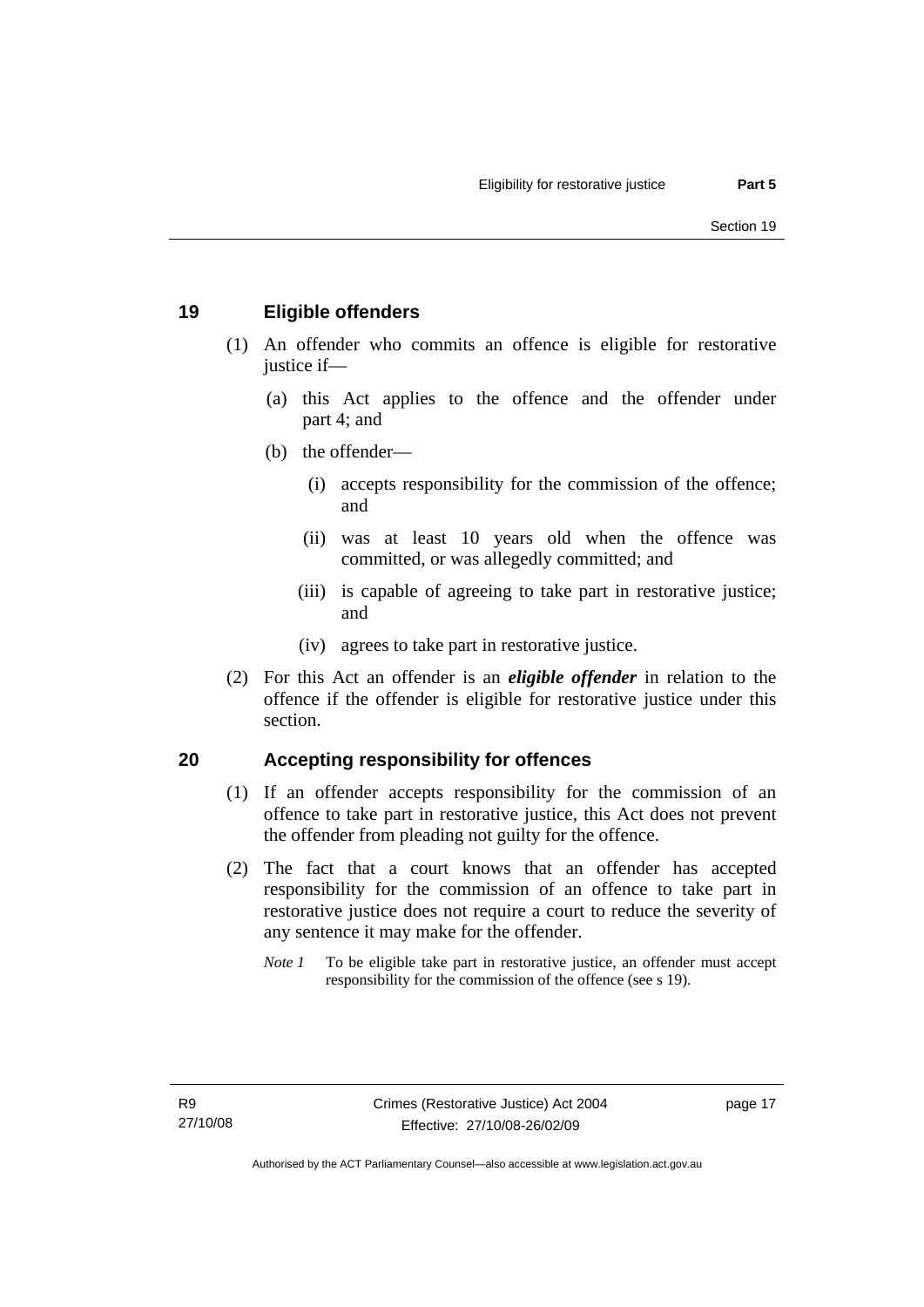#### **Part 5 Eligibility for restorative justice**

Section 20

*Note 2* The *Crimes (Sentencing) Act 2005*, section 33 (1) (x) provides that, in deciding how an offender should be sentenced (if at all) for an offence, the matters known to the court that it must consider include, if relevant, the fact that the person has accepted responsibility for the offence to take part in restorative justice.

> However, the *Crimes (Sentencing) Act 2005*, section 34 (1) (g) provides that a court must not increase the severity of the sentence that it would otherwise impose on a person for an offence because the offender has chosen not to take part, or to continue to take part, in restorative justice for the offence.

page 18 Crimes (Restorative Justice) Act 2004 Effective: 27/10/08-26/02/09

R9 27/10/08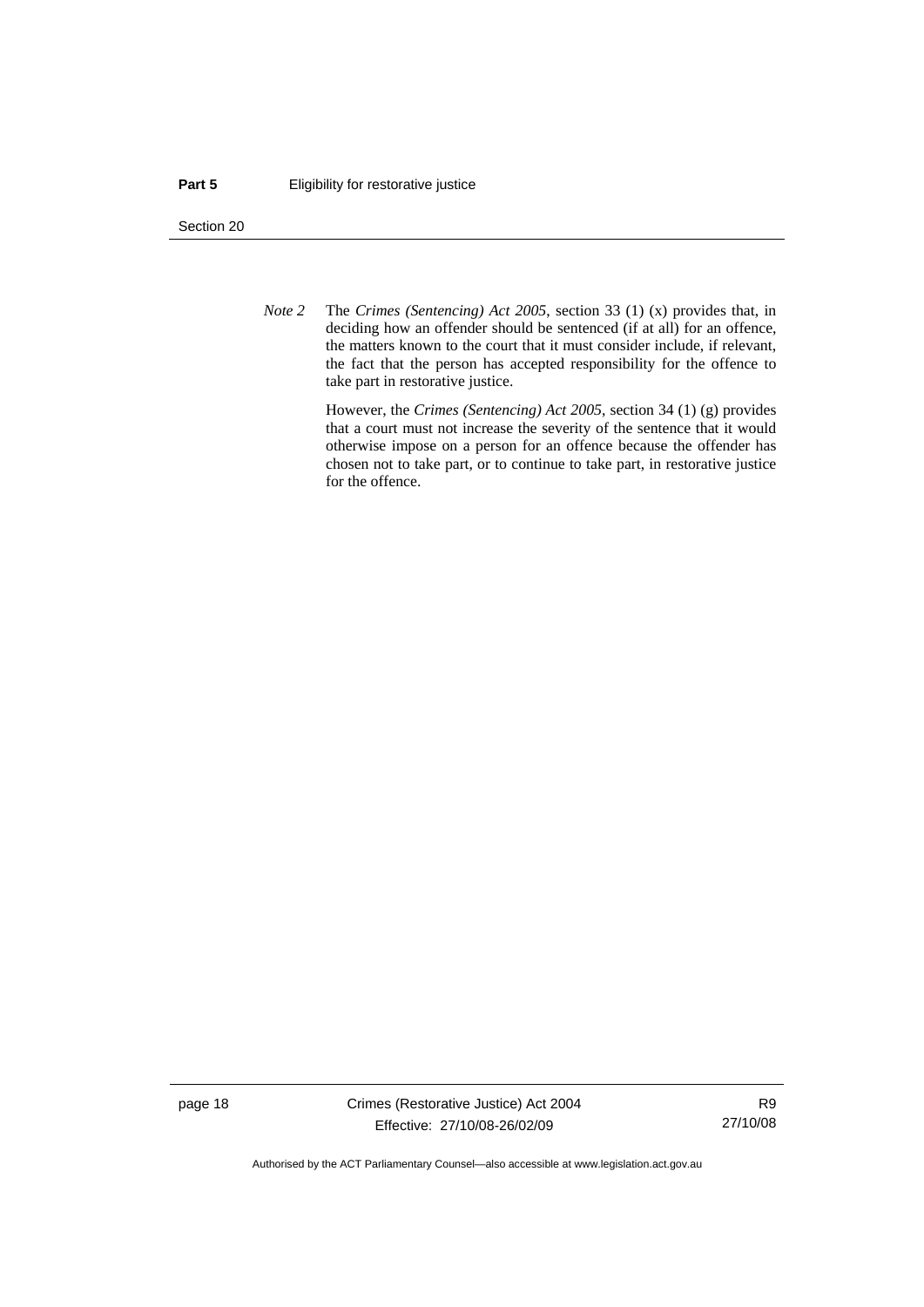### <span id="page-26-0"></span>**Division 6.1 Preliminary**

### **21 Definitions—referral**

In this Act:

*chief executive (children and young people)*—see section 22 (2).

*chief executive (corrections)*—see section 22 (2).

*chief executive (restorative justice)*—see section 22 (2).

*court referral order*—see section 27 (2) (Referral during court proceeding).

*Note Referred* is defined in s 10.

*referring entity*—see section 22.

*section 24 referral conditions*—see section 24 (Referral power).

### **Division 6.2 General**

### **U 22 Referring entities**

- (1) An entity mentioned in table 22, column 2 (a *referring entity*) may refer an offence for restorative justice at the stage of the criminal justice process described for the entity in column 3 in relation to the offence.
- (2) In table 22:

*chief executive (children and young people)* means the chief executive of the administrative unit responsible for the administration of the *Children and Young People Act 1999*, acting in that capacity.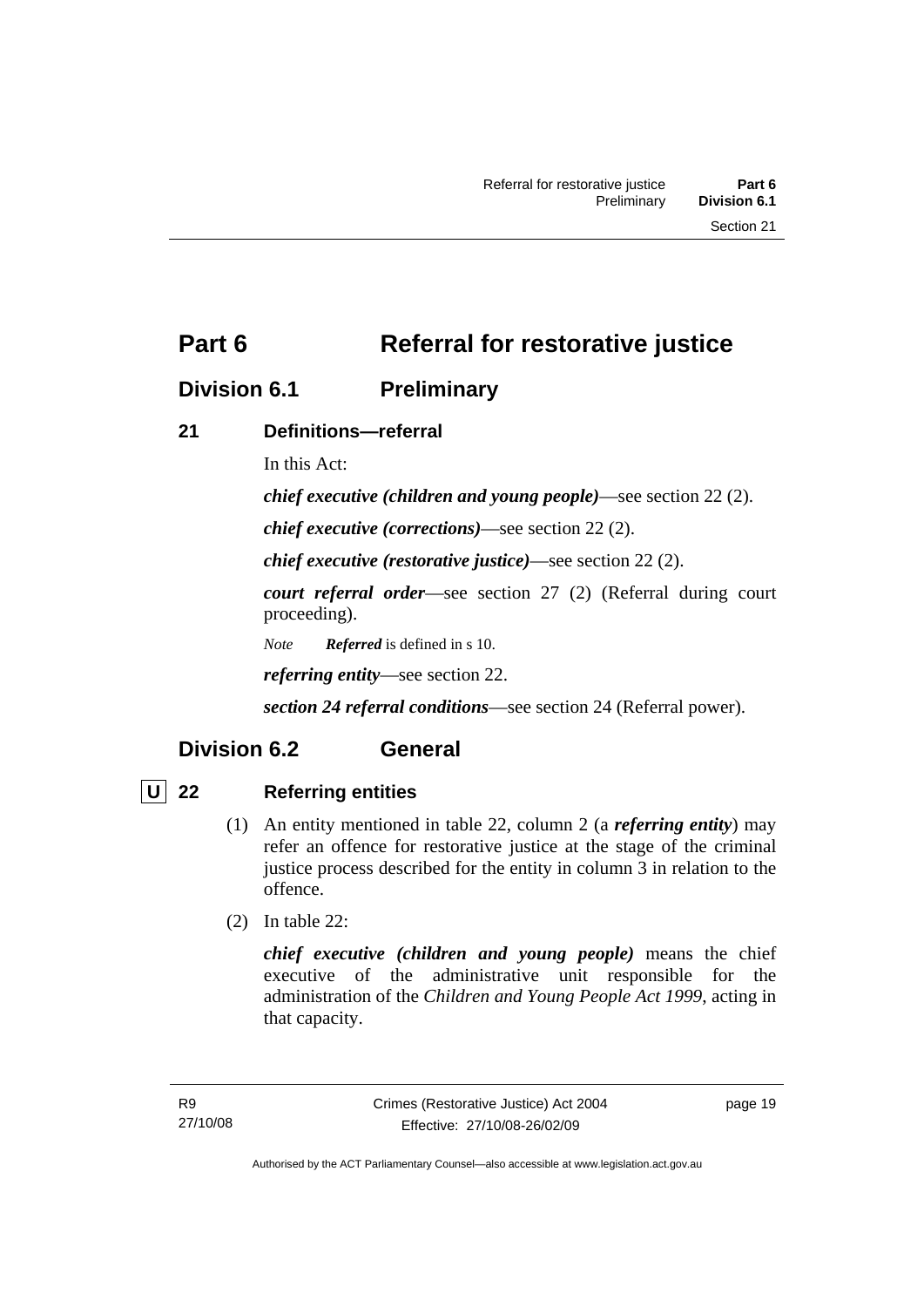*chief executive (corrections)*, in relation to an offender for whom a sentence-related order is made, means the chief executive of the administrative unit responsible for the administration of the order, acting in that capacity.

*chief executive (restorative justice)* means the chief executive of the administrative unit responsible for the administration of this Act, acting in that capacity.

#### **Example (definitions of all chief executives)**

For this example, the administrative unit responsible for the administration of sentence-related orders (for both young and adult offenders) is also the administrative unit responsible for the administration of this Act and the *Children and Young People Act 1999*. The administrative unit has a single chief executive. That chief executive, in different capacities corresponding to those different responsibilities, may be differently described as follows:

- The chief executive is the *chief executive (children and young people)* while exercising a function in relation to an offence allegedly committed by a child who is the subject of a care and protection order under the *Children and Young People Act 1999*.
- The chief executive is the *chief executive (corrections)* while exercising a function in relation to a young or adult offender who is the subject of a sentence-related order.
- The chief executive is the *chief executive (restorative justice)* while exercising a function relating to the administration of this Act.
- *Note 1* If this Act refers simply to *the chief executive* (without a tag) this is a reference to the chief executive of the administrative unit responsible for the administration of this Act (see Legislation Act, s 163).
- *Note* 2 A chief executive may delegate any powers given to the chief executive under this Act to a public sector officer under the *Public Sector Management Act 1994*, s 36.
- *Note 3* An example is part of the Act, is not exhaustive and may extend, but does not limit, the meaning of the provision in which it appears (see Legislation Act, s 126 and s 132).

*prosecution referral*, for an offender, means referral of the offender for prosecution by any of the following:

(a) a voluntary agreement to attend court;

R9 27/10/08

Authorised by the ACT Parliamentary Counsel—also accessible at www.legislation.act.gov.au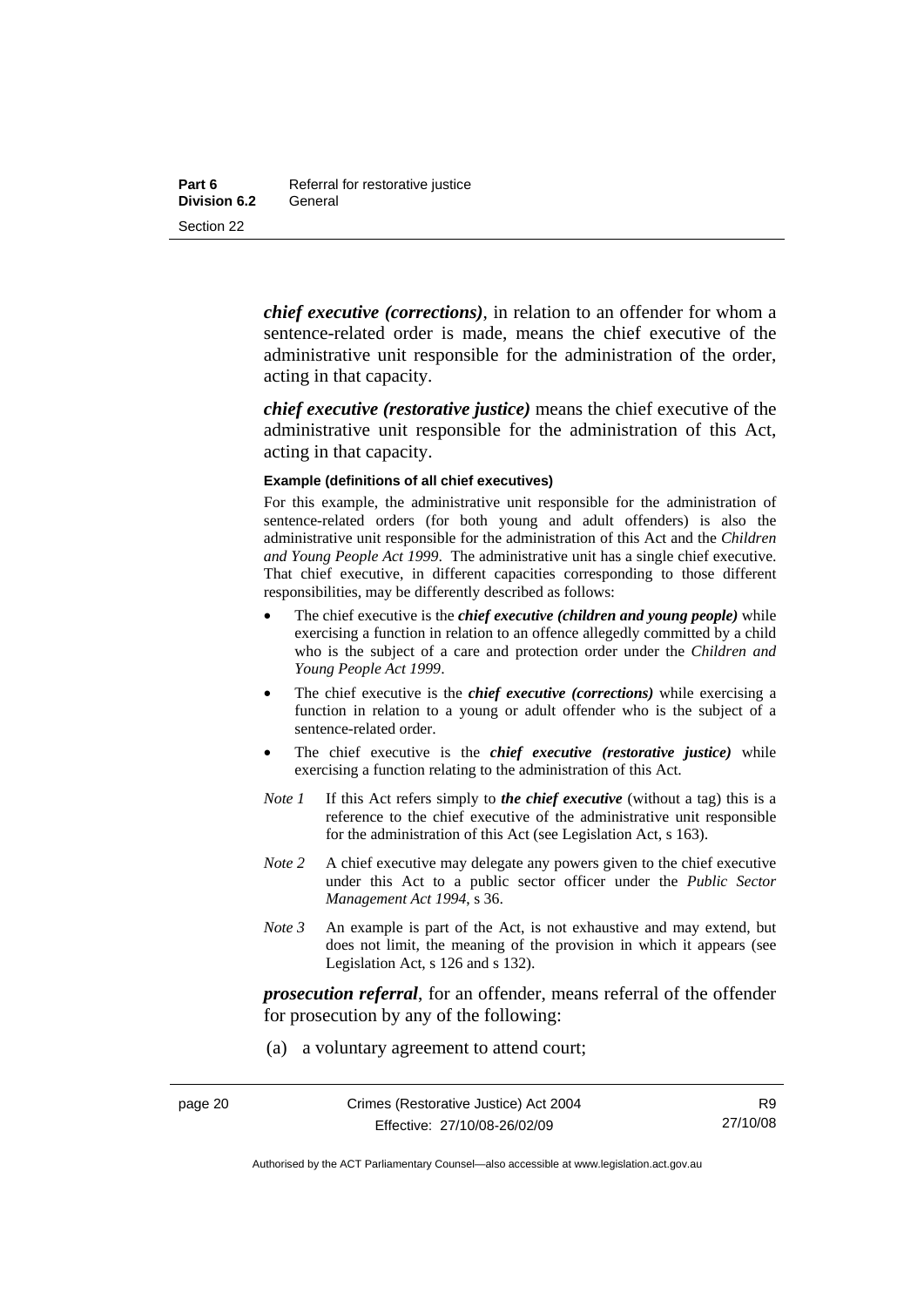- (c) a summons;
- (d) the arrest and charging of the offender.

| Table 22         | <b>Referring entities</b>                         |              |                                                                                          |
|------------------|---------------------------------------------------|--------------|------------------------------------------------------------------------------------------|
| column 1<br>item | column <sub>2</sub><br>referring entity           | column 3     | stage of criminal justice process                                                        |
| 1                | chief police officer                              | (a)          | after the offender is cautioned or                                                       |
|                  | chief executive<br>(restorative justice)          |              | apprehended; and                                                                         |
|                  |                                                   | (b)          | before a prosecution referral is                                                         |
|                  | chief executive<br>(children and<br>young people) |              | made for the offender                                                                    |
|                  | police officer                                    |              |                                                                                          |
| 2                | director of public<br>prosecutions                | (a)          | after a prosecution referral is<br>made for the offender; and                            |
|                  |                                                   | (b)          | before a second mention hearing<br>for the offence by a court has<br>begun               |
| 3                | <b>Magistrates Court</b><br>(including the        | the offence- | unless, or until, the offender pleads guilty to                                          |
|                  | Childrens Court)<br><b>Supreme Court</b>          | (a)          | after a second mention hearing for                                                       |
|                  |                                                   |              | the offence has begun; and                                                               |
|                  |                                                   | (b)          | before the end of a case<br>management hearing or case<br>status inquiry for the offence |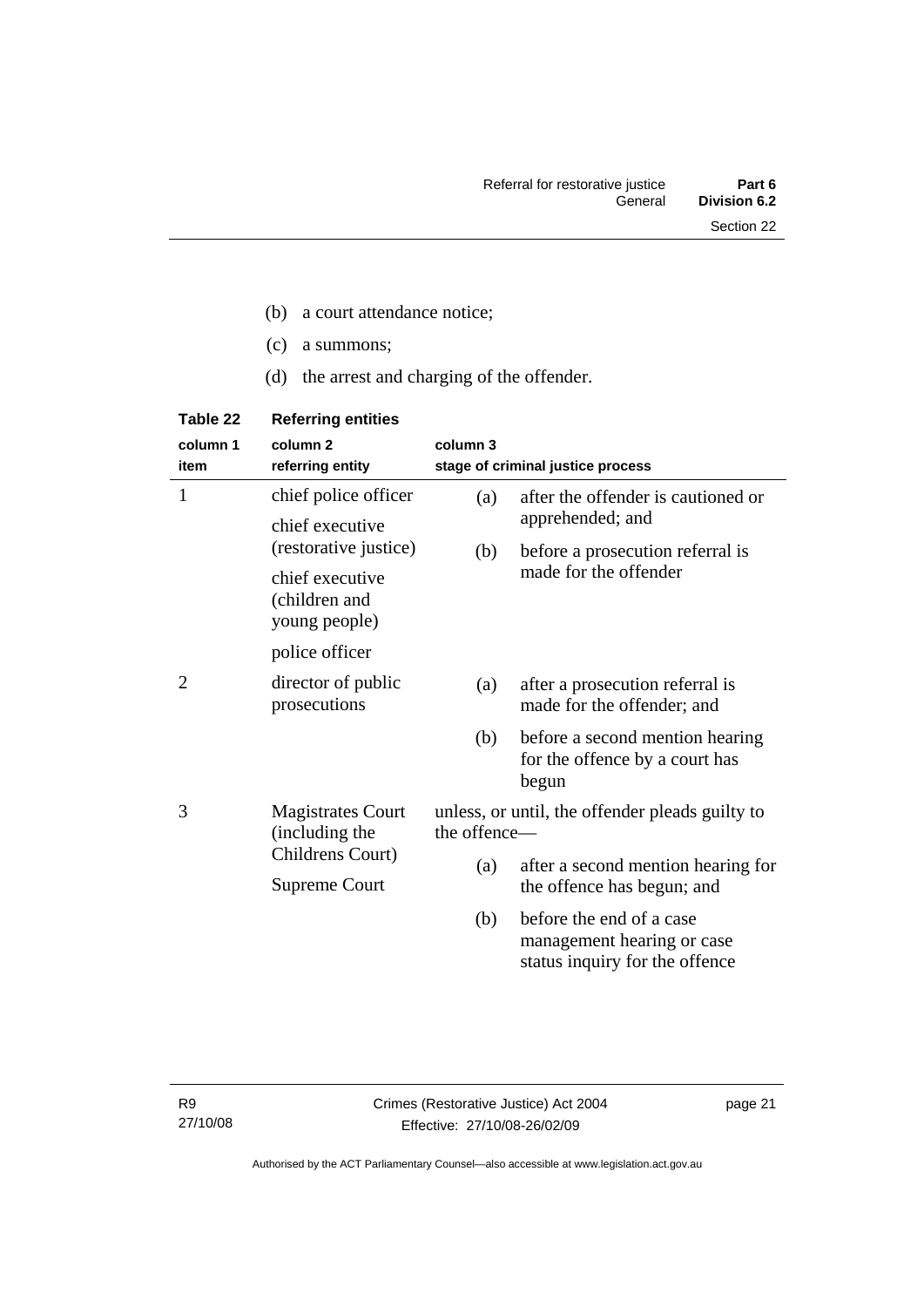| Part 6              | Referral for restorative justice |
|---------------------|----------------------------------|
| <b>Division 6.2</b> | General                          |
| Section 22          |                                  |

| column 1<br>item                  | column <sub>2</sub><br>referring entity           | column 3<br>stage of criminal justice process                                                                                                       |                                                                                         |  |
|-----------------------------------|---------------------------------------------------|-----------------------------------------------------------------------------------------------------------------------------------------------------|-----------------------------------------------------------------------------------------|--|
| $\overline{4}$                    | <b>Magistrates Court</b><br>(including the        |                                                                                                                                                     | if the offender pleads guilty to, or is found<br>guilty of, the offence-                |  |
| Childrens Court)<br>Supreme Court | (a)                                               | after the offender pleads guilty to,<br>or is found guilty of, the offence<br>(whether or not the offender has<br>been convicted or sentenced); and |                                                                                         |  |
|                                   |                                                   | (b)                                                                                                                                                 | before the end of the proceeding                                                        |  |
| 5                                 | chief executive<br>(children and<br>young people) | (a)                                                                                                                                                 | after a court has made a sentence-<br>related order in relation to the<br>offender; and |  |
|                                   | chief executive<br>(corrections)                  | (b)                                                                                                                                                 | before the end of the term of the<br>sentence-related order or the                      |  |
|                                   | chief executive<br>(restorative justice)          |                                                                                                                                                     | sentence (if any) of which it forms<br>part (whichever is later)                        |  |
|                                   | sentence<br>administration<br>board               |                                                                                                                                                     |                                                                                         |  |
| 6                                 | referring entity<br>prescribed by<br>regulation   | stage of the criminal justice process<br>prescribed by regulation                                                                                   |                                                                                         |  |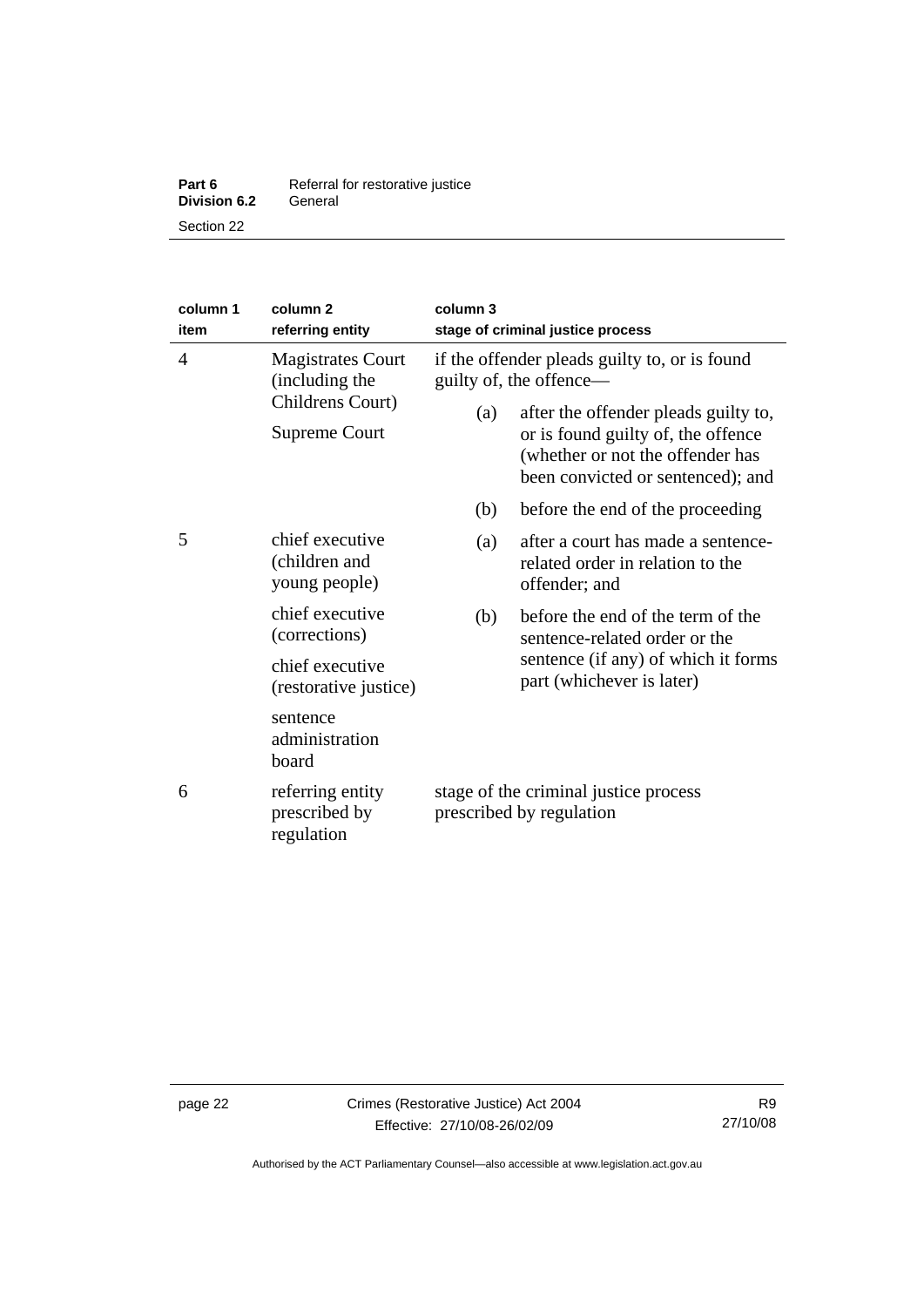#### <span id="page-30-0"></span>**23 Referral—procedure**

- (1) The referring entity must give a referral to the chief executive (restorative justice).
	- *Note* Section 72 deals with what happens if the referring entity is the same chief executive as the chief executive (restorative justice), but the referral is made by the chief executive as chief executive (corrections) or chief executive (children and young people).

 That section provides that the chief executive must ensure that appropriate administrative arrangements are made for the referral to be given by a delegate of the chief executive as chief executive (corrections) or chief executive (children and young people) to a delegate of the chief executive as chief executive (restorative justice).

- (2) The referral—
	- (a) must be in writing, stating the grounds for referral; and
	- (b) if the referring entity is a court—may be in the form of a court referral order or sentence-related order, or as a condition of a bail order.
	- *Note* If a form is approved under s 73 for this provision, the form must be used.
- (3) This section does not apply if the referring entity is the chief executive (restorative justice).
	- *Note* The referring entity may be the chief executive (restorative justice) under table 22, item 1 or 5.

#### **24 Referral power**

- (1) A referring entity may refer an offence for restorative justice if the entity is satisfied that all the following conditions (the *section 24 referral conditions*) apply:
	- (a) the offender is an eligible offender;
	- (b) there is an eligible victim or parent in relation to the offence;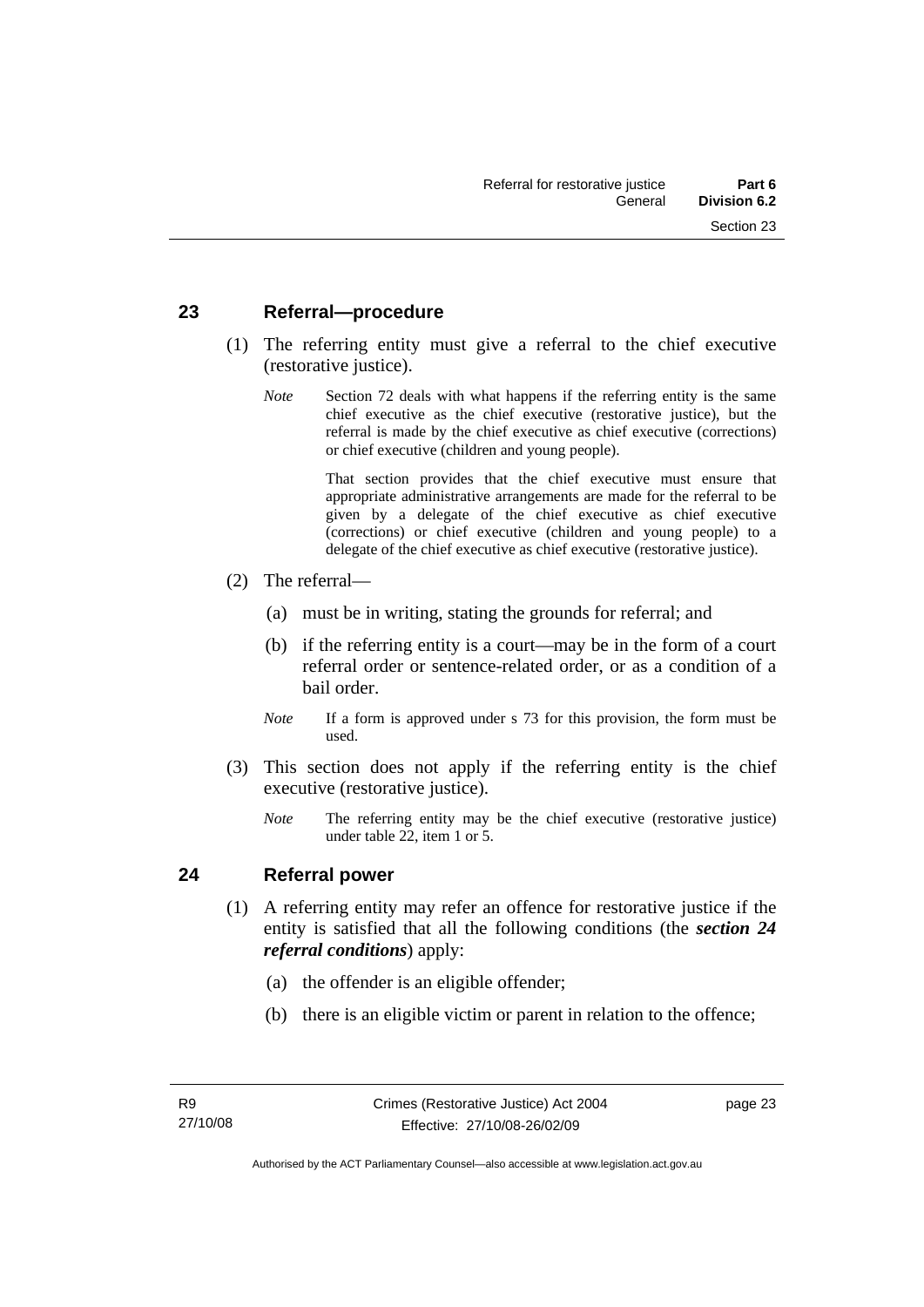- <span id="page-31-0"></span> (c) an explanation has been given under section 25 to the eligible offender, before the offender agrees to take part in restorative justice.
- *Note* The conditions under which a victim, parent or offender may be eligible are set out in s 17, s 18 and s 19.
- (2) The restorative justice guidelines may prescribe procedures for making decisions about referrals under subsection (1).
- (3) This section is subject to the following sections:
	- (a) section 26 (Referral by DPP—domestic violence offences by young offenders;
	- (b) section 27 (Referral during court proceeding).

#### **25 Explanation of restorative justice**

Before an offence is referred for restorative justice, the referring entity must ensure that reasonable steps are taken to explain to the eligible offender (in language that the offender can readily understand)––

- (a) the purpose of restorative justice generally and for the particular offence; and
- (b) the nature of restorative justice, including the following:
	- (i) the nature of a restorative justice conference;
	- (ii) who may take part in a restorative justice conference;
	- (iii) the nature of a restorative justice agreement; and
- (c) that the offender may seek independent legal advice about taking part in restorative justice; and
- (d) that no-one is under an obligation to take part in restorative justice, or to continue to take part in restorative justice after it has started; and

Authorised by the ACT Parliamentary Counsel—also accessible at www.legislation.act.gov.au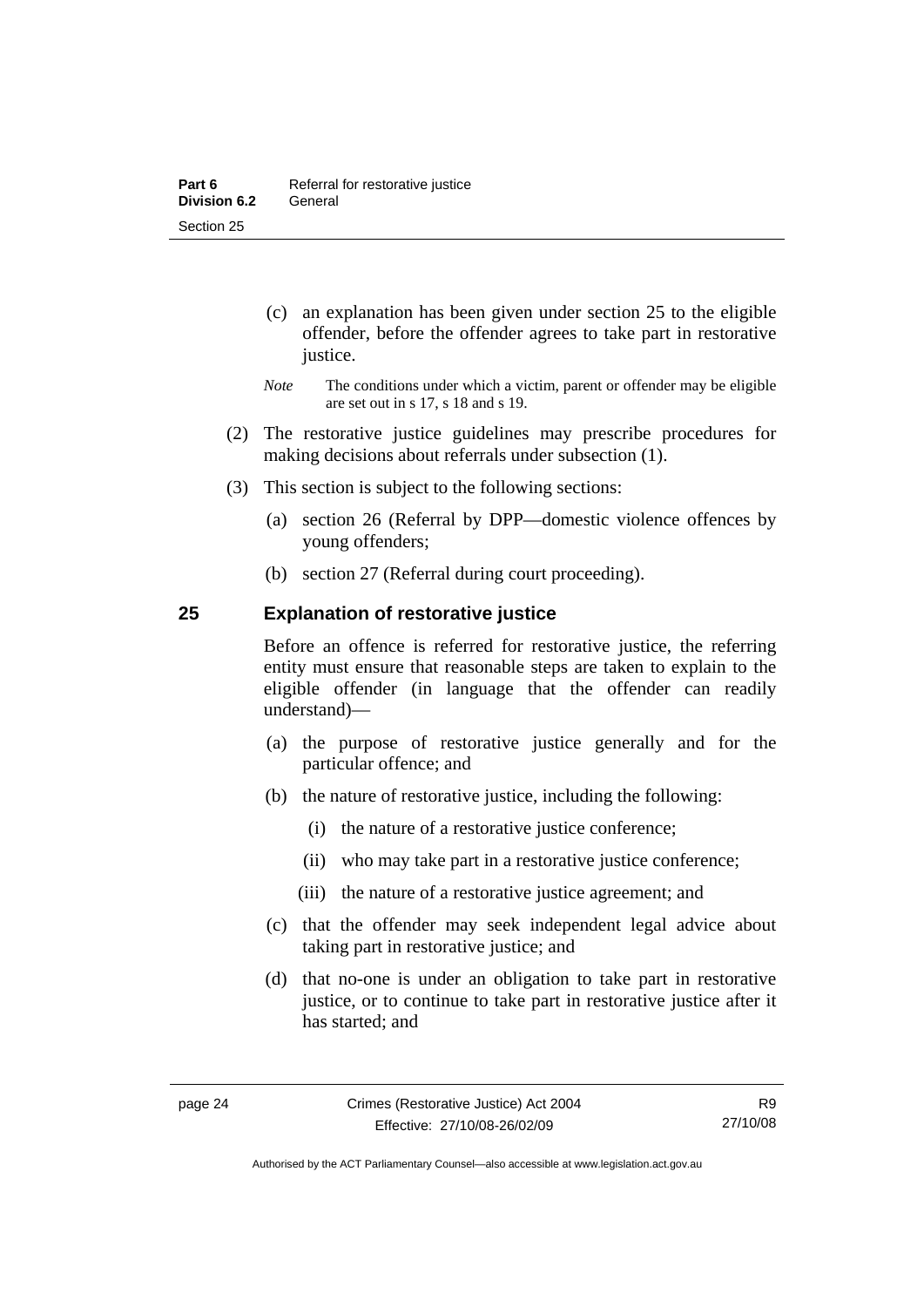- <span id="page-32-0"></span> (e) if the offender has not entered a plea for the offence—that the acceptance of responsibility for the commission of the offence by the offender for the purpose of restorative justice does not prevent the offender from pleading not guilty for the offence; and
- (f) if a sentence-related order has not been made for the offender—that, if the offender is found guilty of the offence, a court, in sentencing the offender—
	- (i) may consider whether the offender accepts responsibility for the offence to take part in restorative justice, but is not required to reduce the severity of any sentence as a result; and
	- (ii) must not consider whether the offender has chosen not to take part, or not to continue to take part, in restorative justice.

#### **26 Referral by DPP—domestic violence offences committed by young offenders**

- (1) This section applies if the director of public prosecutions is the referring entity for a domestic violence offence allegedly committed by a young offender.
- (2) The director of public prosecutions may refer the offence for restorative justice if—
	- (a) the section 24 referral conditions apply; and
	- (b) the director has consulted each person who could be an eligible victim or parent for the offence.
	- *Note* This Act does not apply to a domestic violence offence alleged to have been committed by an adult offender unless the offender pleads guilty to the offence, or is found guilty of the offence (see s 16).
- (3) Subsections (1) and (2) do not apply before the phase 2 application day.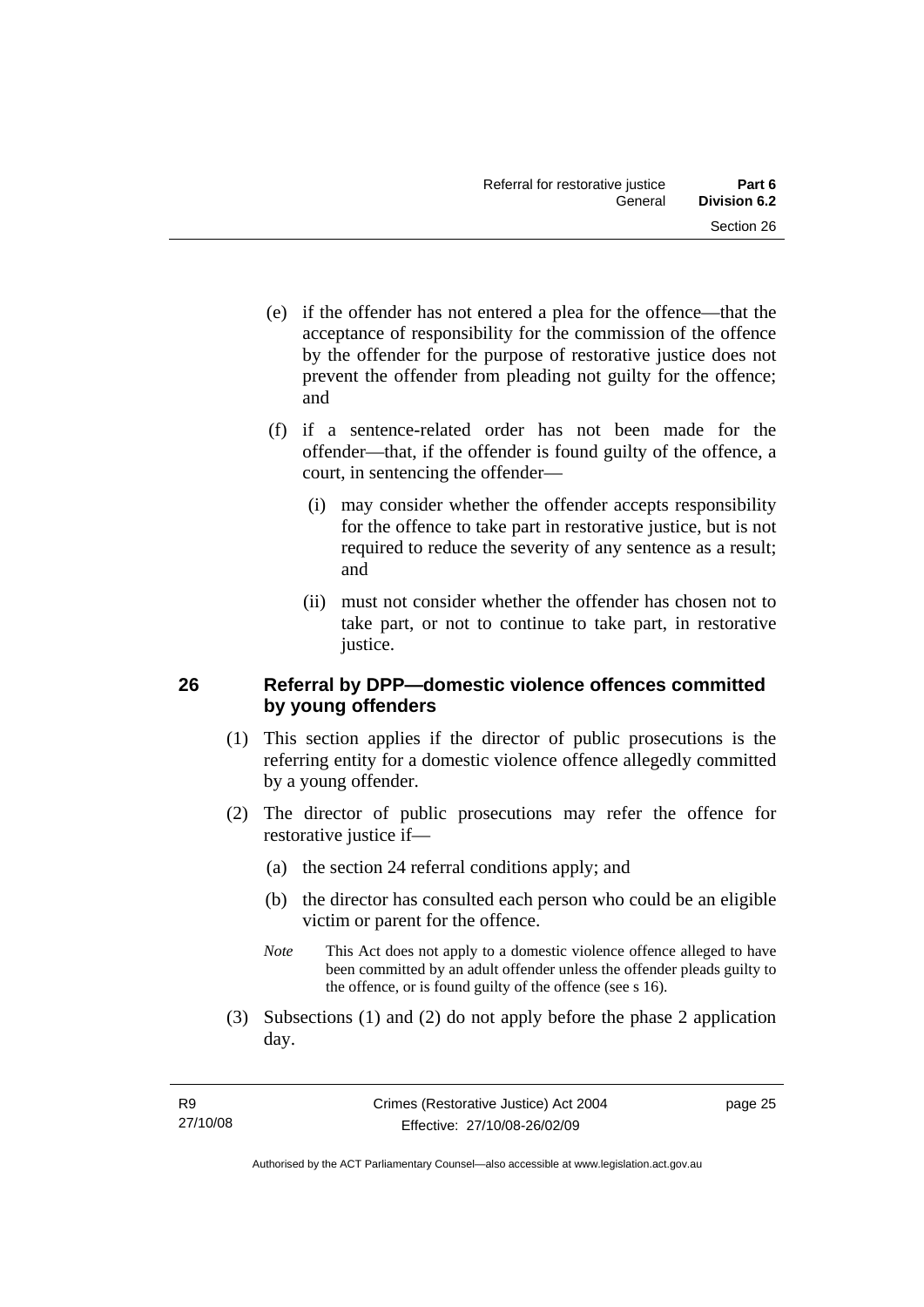- <span id="page-33-0"></span> (4) However, subsections (1) and (2) may apply to an offence even if the offence was allegedly committed before the phase 2 application day.
- (5) To remove any doubt, the Legislation Act, section 79 (Automatic commencement of postponed law) does not apply to subsection (1) or (2).
	- *Note* If the Legislation Act, s 79 applied to subsection (1) or (2), the subsection would automatically commence 6 months after the commencement of this Act (apart from s 1 and s 2) if it had not already been effectively commenced by the declaration of the phase 2 application day.
- (6) Subsections (3) to (8) (including this subsection) expire on the phase 2 application day.
	- *Note* A provision of an Act expires at the end of the day fixed for its expiry (see Legislation Act, s 85 (3); *repeal* in s 85 includes expiry—see s 82).
- (7) Subsections (3) to (8) (including this subsection) are laws to which the Legislation Act, section 88 (Repeal does not end effect of transitional laws etc) applies.
- (8) In this section:

*phase 2 application day*—see section 15 (4).

### **Division 6.3 Referral by courts**

#### **27 Referral during court proceeding**

- (1) This section applies if—
	- (a) a court is the referring entity for an offence under table 22, item 3; and
	- (b) the prosecution and any lawyer representing the offender agree that the offence should be referred for restorative justice; and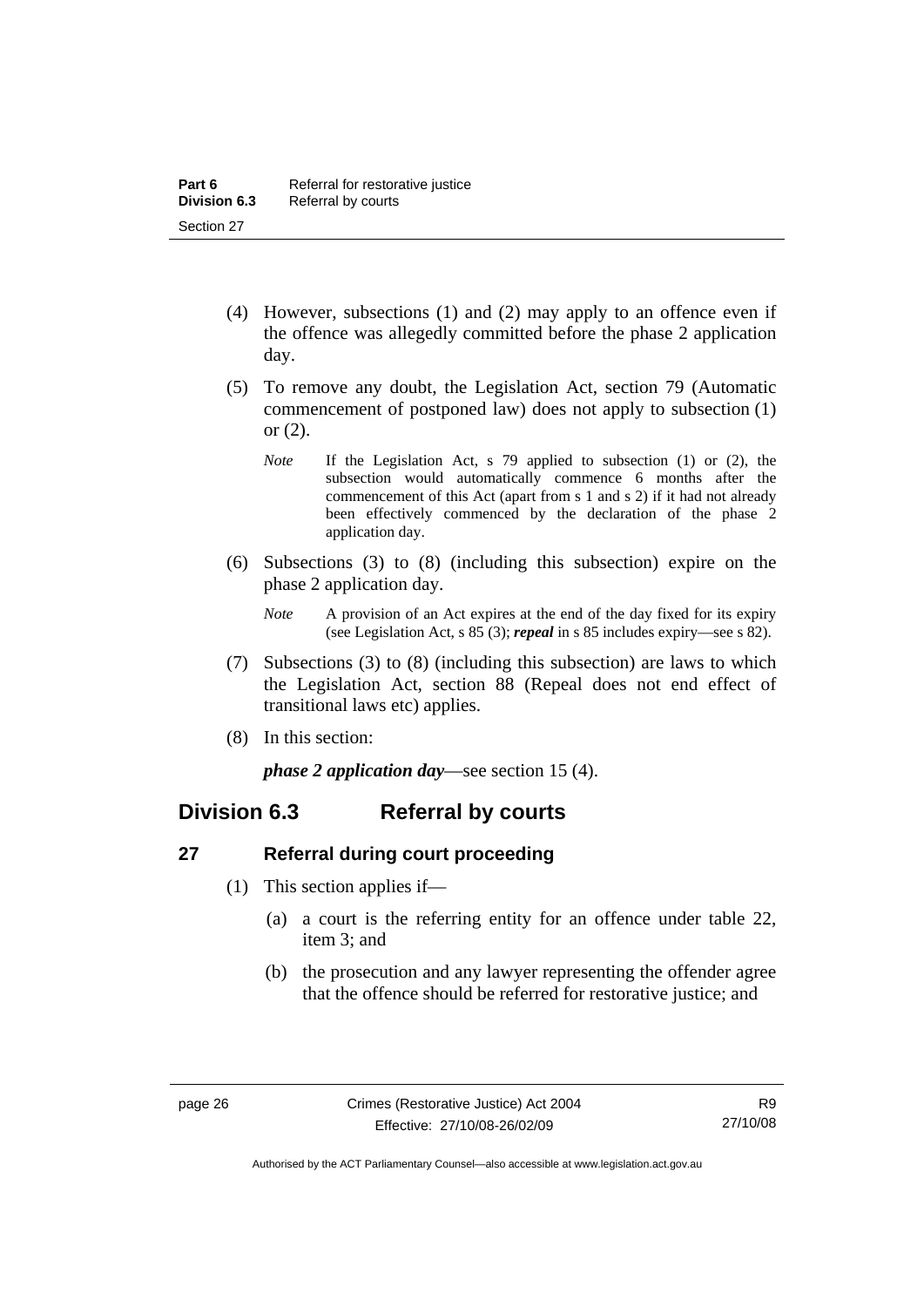- (c) either—
	- (i) the court is satisfied that the section 24 referral conditions apply; or
	- (ii) the court considers that it is appropriate to refer the offence for restorative justice, and the court has ensured that an explanation has been given under section 25 (Explanation of restorative justice) to the offender.
- (2) The court may by order (a *court referral order*) adjourn the proceeding for a stated period, and refer the offence for restorative justice, on the application of the director of public prosecutions.
- (3) The court must ensure that a copy of the court referral order is given to—
	- (a) each victim and parent mentioned in subsection  $(1)$  (c) (ii); and
	- (b) the offender; and
	- (c) the director of public prosecutions and any lawyer representing the offender; and
	- (d) the chief executive.
- (4) For the referral of a domestic violence offence alleged to have been committed by a young offender, the court may make a court referral order only if it considers that exceptional circumstances exist to justify the referral.
	- *Note* This Act does not apply to a domestic violence offence alleged to have been committed by an adult offender unless the offender pleads guilty to the offence, or is found guilty of the offence (see s 16).
- (5) Subsection (4) does not apply before the phase 2 application day.
- (6) However, subsection (4) may apply to an offence even if the offence was allegedly committed before the phase 2 application day.

page 27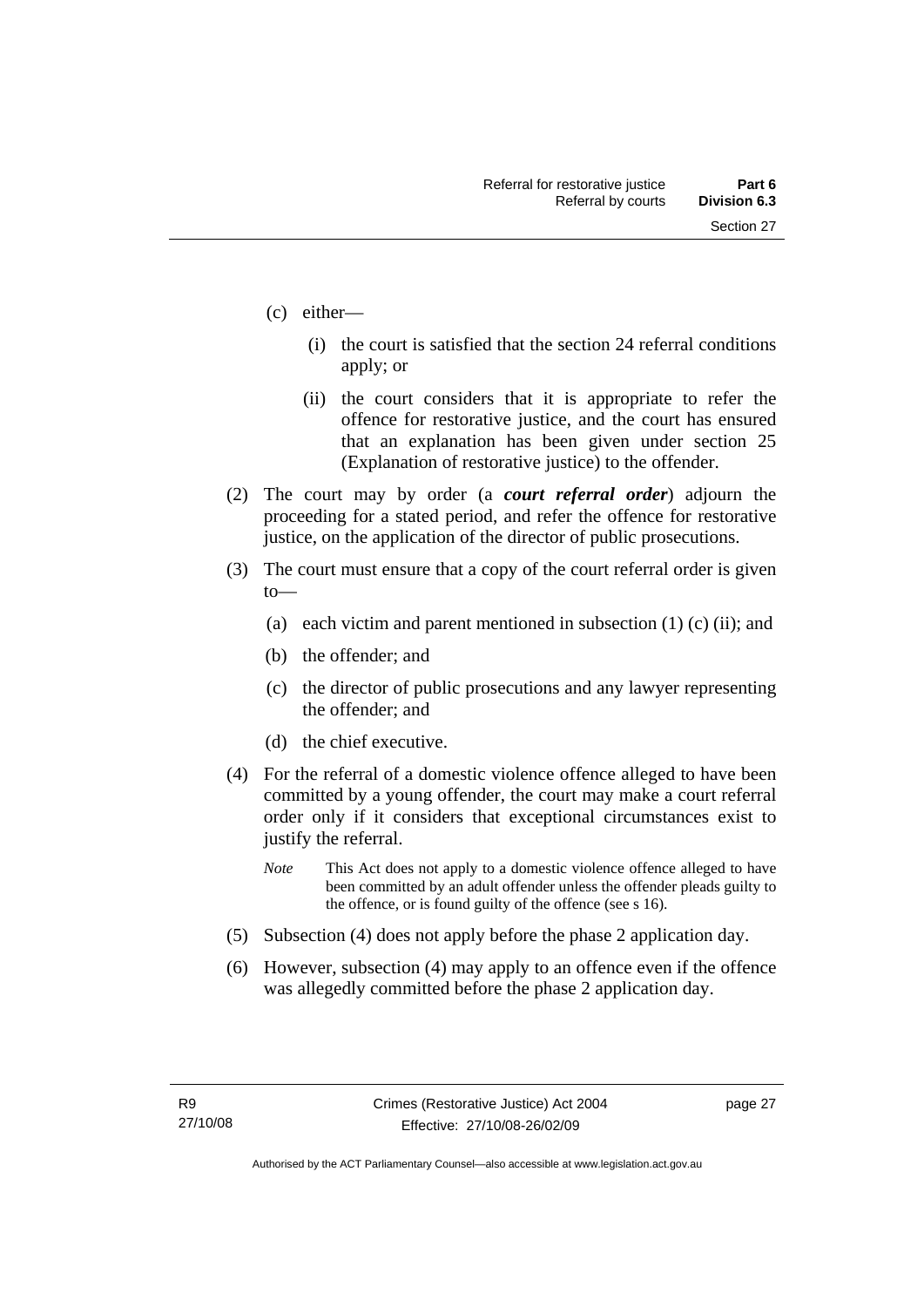- <span id="page-35-0"></span> (7) To remove any doubt, the Legislation Act, section 79 (Automatic commencement of postponed law) does not apply to subsection (4).
	- *Note* If the Legislation Act, s 79 applied to the subsection, it would automatically commence 6 months after the commencement of this Act (apart from s 1 and s 2) if it had not already been effectively commenced by the declaration of the phase 2 application day.
- (8) Subsections (5) to (10) (including this subsection) expire on the phase 2 application day.
	- *Note* A provision of an Act expires at the end of the day fixed for its expiry (see Legislation Act, s 85 (3); *repeal* in s 85 includes expiry—see s 82).
- (9) Subsections (5) to (10) (including this subsection) are laws to which the Legislation Act, section 88 (Repeal does not end effect of transitional laws etc) applies.
- (10) In this section:

*phase 2 application day*—see section 15 (4).

#### **28 Court referral orders—reports**

- (1) This section applies if a court makes a court referral order for section 27 in relation to a proceeding for an offence.
- (2) The chief executive must give the court a written report about the outcome of restorative justice for the offence within the period for which the proceeding is adjourned under the order.
- (3) The report must include a statement of the following in relation to each person of whom the court is aware who is a victim, or a parent of a child victim, of the offence, and the offender:
	- (a) whether the victim, parent or offender is eligible for restorative justice;
	- (b) if the victim, parent or offender is eligible for restorative justice—whether restorative justice is suitable for the victim, parent or offender;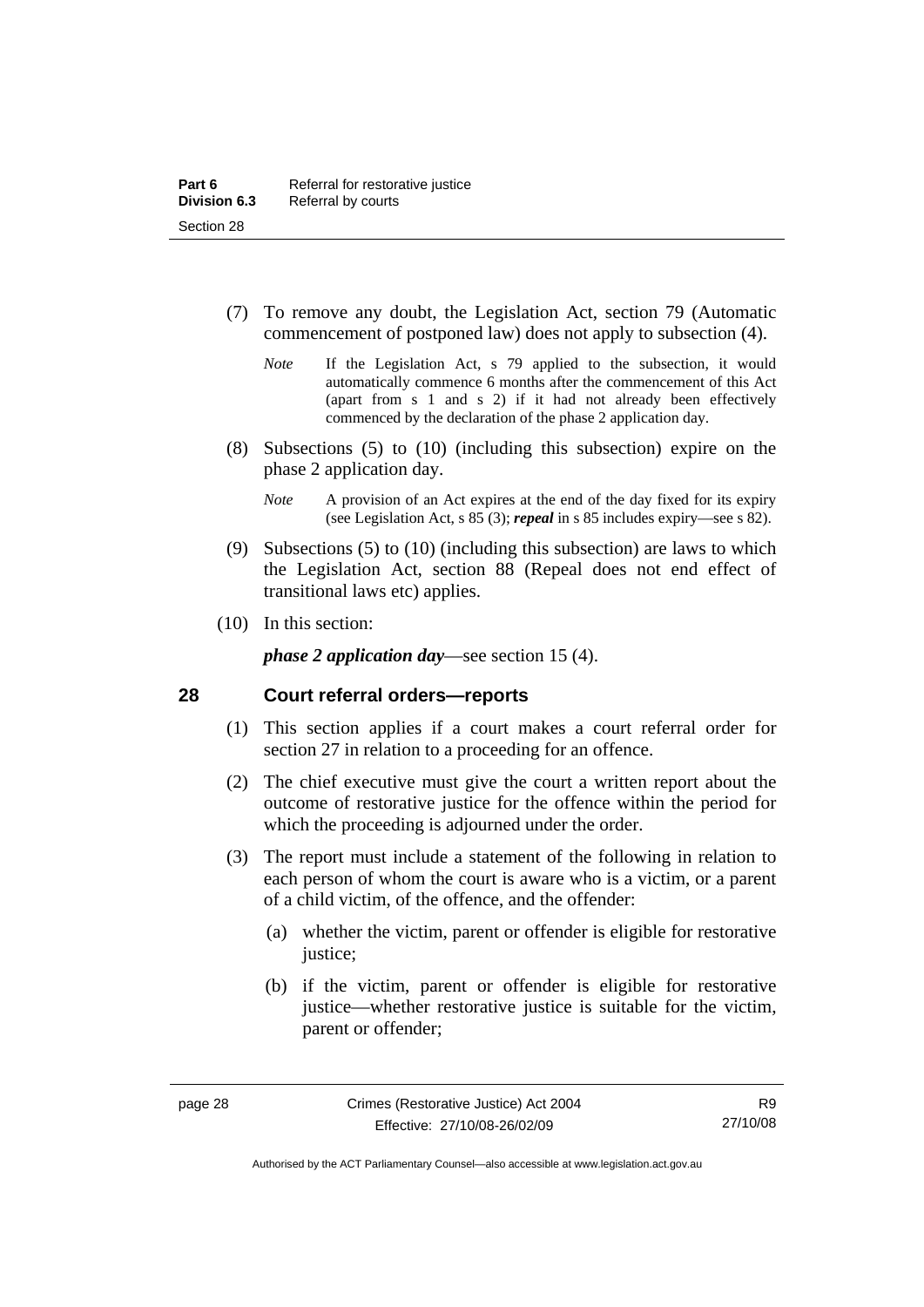- (c) whether a restorative justice conference was held;
- (d) if a restorative justice conference was held—
	- (i) the extent to which the conference met the objects of this Act; and
	- (ii) whether a restorative justice agreement was reached at the conference.
	- *Note* If a form is approved under s 73 for this provision, the form must be used.
- (4) If a restorative justice agreement was reached at a restorative justice conference for the offence, the report must include a copy of the agreement.
- (5) The chief executive must give a copy of the report to—
	- (a) each person of whom the court is aware who is a victim, or a parent of a child victim, of the offence; and
	- (b) the offender; and
	- (c) the director of public prosecutions and any lawyer representing the offender.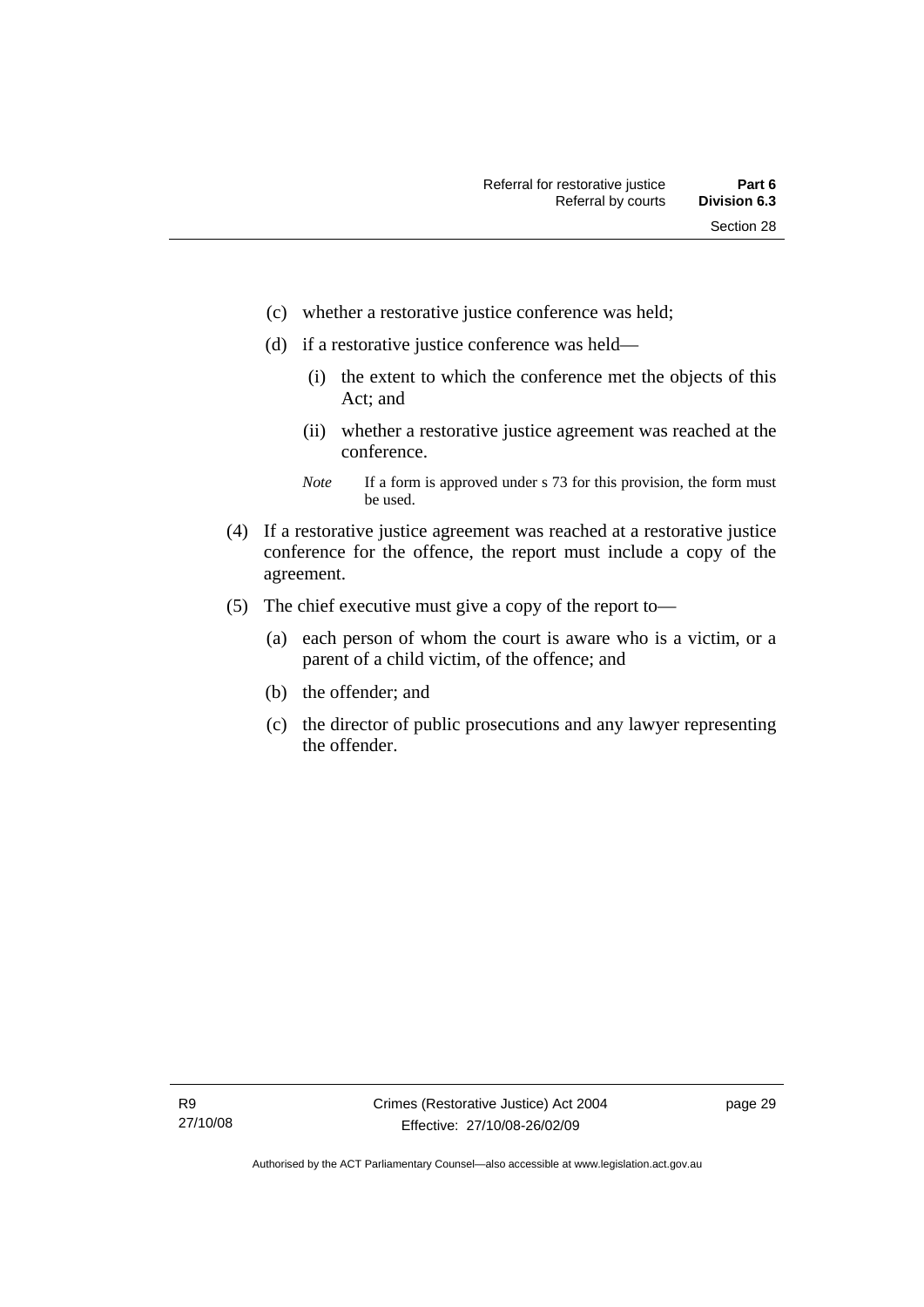## **Part 7 Suitability for restorative justice**

### **29 Meaning of** *personal characteristics* **for pt 7**

In this part:

*personal characteristics*, of a victim, or a parent of a child victim, or offender, means personal characteristics of the victim, parent or offender that might affect the outcome of restorative justice for the relevant offence.

#### **Examples**

- 1 age
- 2 gender
- 3 social or cultural background
- *Note* An example is part of the Act, is not exhaustive and may extend, but does not limit, the meaning of the provision in which it appears (see Legislation Act, s 126 and s 132).

## **30 Suitability—eligibility requirement**

The chief executive may decide that an offence is suitable for restorative justice only if satisfied that—

- (a) there is an eligible victim or eligible parent for the offence; and
- (b) the offender is an eligible offender.

### **31 Finding of eligibility by referring entity**

- (1) This section applies if, in a referral under section 23 (Referral procedure), a referring entity states that a person is an eligible victim, parent, or offender and gives grounds for that statement.
- (2) For this part, the referring entity's statement—
	- (a) is sufficient for the chief executive to be satisfied of the fact of eligibility; but

R9 27/10/08

Authorised by the ACT Parliamentary Counsel—also accessible at www.legislation.act.gov.au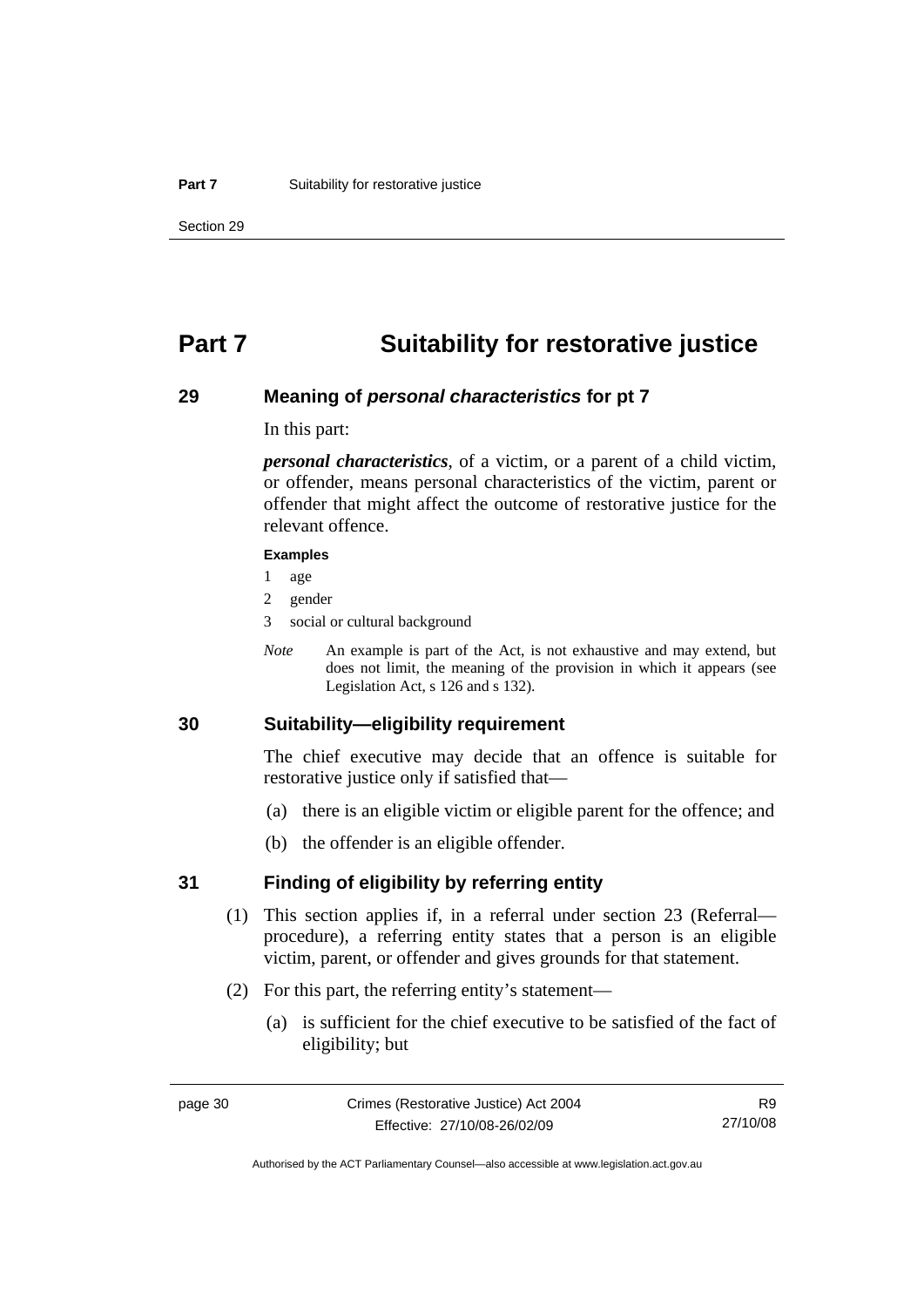(b) does not prevent the chief executive from being satisfied that a victim, parent or offender is not eligible for restorative justice.

### **32 Suitability—decision**

- (1) The chief executive is responsible for deciding whether restorative justice is suitable for an offence.
- (2) The chief executive may decide whether restorative justice is suitable for an offence only after considering the following:
	- (a) the general considerations mentioned in section 33;
	- (b) suitability for the eligible victim or parent under section 34 or section 35;
	- (c) suitability for the offender under section 36.
- (3) Subject to section 32A, if the chief executive decides that restorative justice is suitable for an offence, the chief executive must ask the following for written consent for a restorative justice conference to be called for the offence:
	- (a) the eligible victim or parent, or both (if there is an eligible victim and an eligible parent);
	- (b) the eligible offender.
	- *Note* If a form is approved under s 73 for this provision, the form must be used.

### **32A Explanation of restorative justice––before consent**

Before obtaining written consent under section 32 (3), the chief executive must ensure that reasonable steps are taken to explain to each eligible victim and parent, and the offender (in language that the victim, parent or offender can readily understand)—

- (a) the purpose of restorative justice generally and for the particular offence; and
- (b) the nature of restorative justice, including the following:

page 31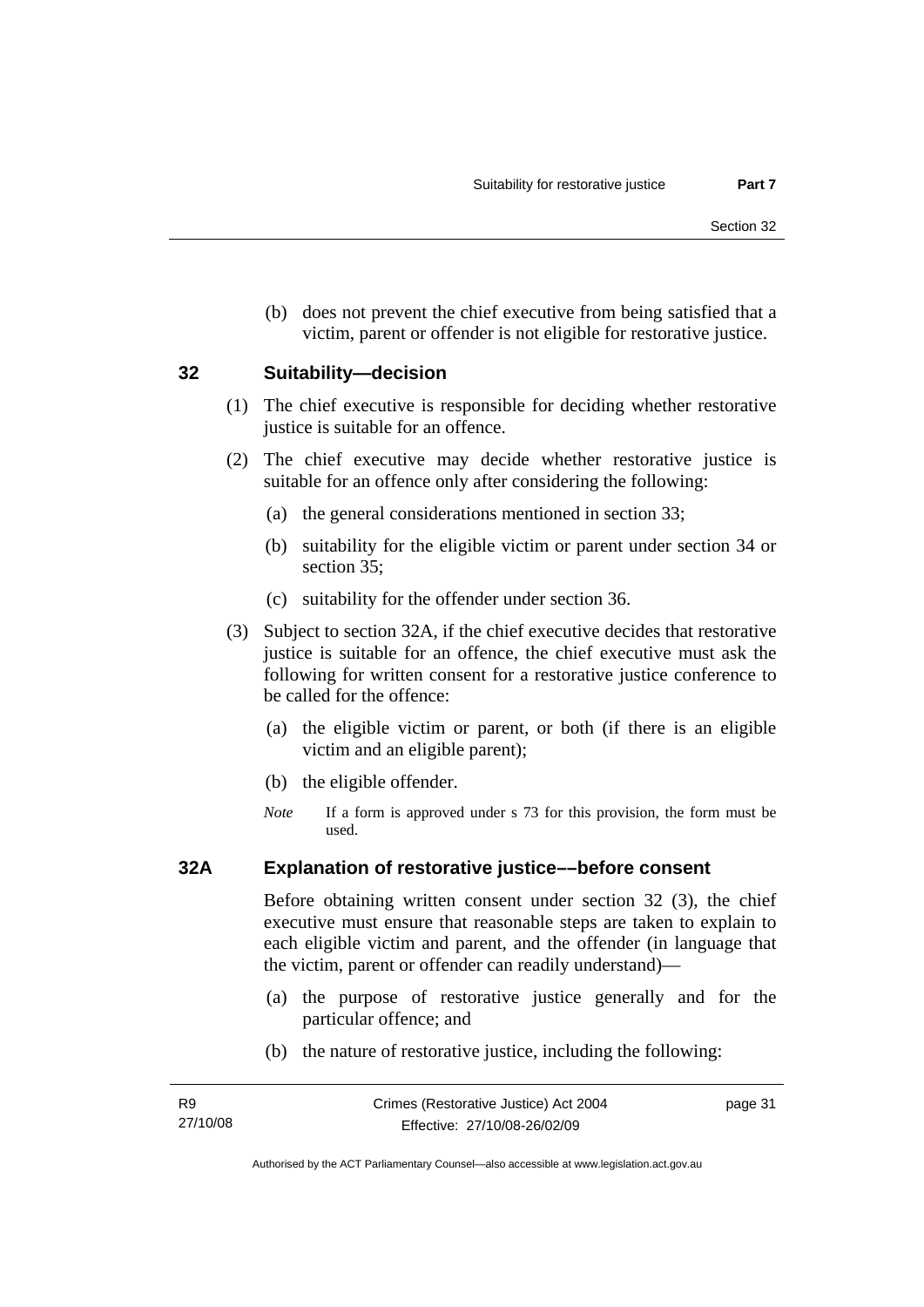Section 33

- (i) the nature of a restorative justice conference;
- (ii) who may take part in a restorative justice conference;
- (iii) the nature of a restorative justice agreement; and
- (c) that the person may seek independent legal advice about taking part in restorative justice; and
- (d) that no-one is under an obligation to take part, or continue to take part, in restorative justice after it has started; and
- (e) if the offender has not entered a plea for the offence—that the acceptance of responsibility for the commission of the offence by the offender for the purpose of restorative justice does not prevent the offender from pleading not guilty to the offence; and
- (f) if a sentence-related order has not been made for the offender—that, if the offender is found guilty of the offence, a court, in sentencing the offender—
	- (i) may consider whether the offender accepts responsibility for the offence to take part in restorative justice, but is not required to reduce the severity of any sentence as a result; and
	- (ii) must not consider whether the offender has chosen not to take part, or not to continue to take part, in restorative justice.

### **33 Suitability—general considerations**

- (1) In deciding whether restorative justice is suitable for an offence, the chief executive must consider the following:
	- (a) any government or administrative policy relating to the treatment of offences of the relevant kind;
	- (b) the nature of the offence, including the level of harm caused by or violence involved in its commission or alleged commission;

R9 27/10/08

Authorised by the ACT Parliamentary Counsel—also accessible at www.legislation.act.gov.au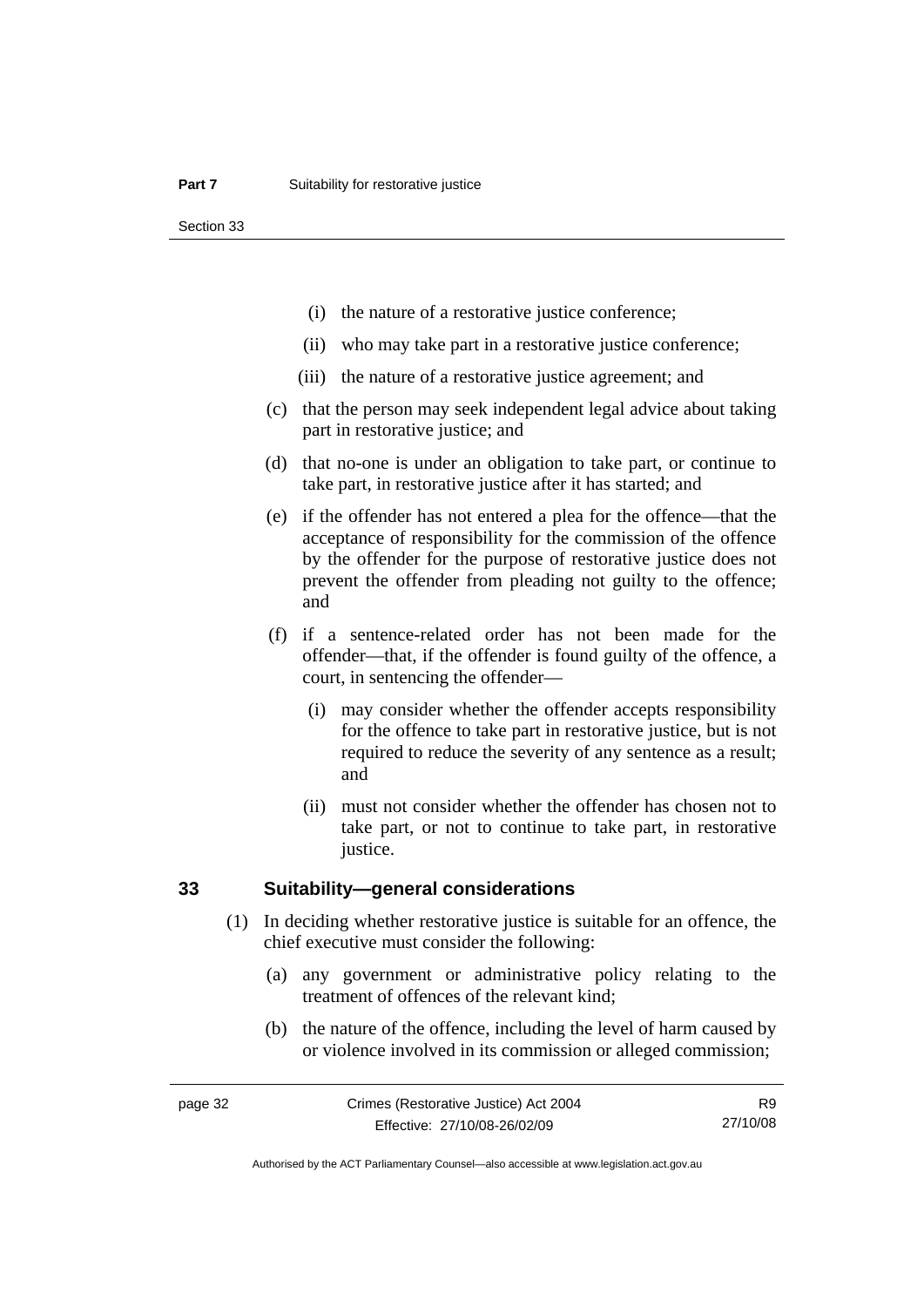- (c) the appropriateness of restorative justice at the current stage of the criminal justice process in relation to the offence;
- (d) any potential power imbalance between the people who are to take part in restorative justice for the offence;
- (e) the physical and psychological safety of anyone who is to take part in restorative justice for the offence.
- (2) The chief executive may decide that restorative justice is suitable for a domestic violence offence committed by a young offender only if satisfied that exceptional circumstances exist to justify the calling of a restorative justice conference for the offence.
- (3) Subsection (2) does not apply before the phase 2 application day.
- (4) However, subsection (2) may apply to an offence even if the offence was committed before the phase 2 application day.
- (5) To remove any doubt, the Legislation Act, section 79 (Automatic commencement of postponed law) does not apply to subsection (2).
	- *Note* If the Legislation Act, s 79 applied to the subsection, it would automatically commence 6 months after the commencement of this Act (apart from s 1 and s 2) if it had not already been effectively commenced by the declaration of the phase 2 application day.
- (6) Subsections (3) to (8) (including this subsection) expire on the phase 2 application day.
	- *Note* A provision of an Act expires at the end of the day fixed for its expiry (see Legislation Act, s 85 (3); *repeal* in s 85 includes expiry—see s 82).
- (7) Subsections (3) to (8) (including this subsection) are laws to which the Legislation Act, section 88 (Repeal does not end effect of transitional laws etc) applies.
- (8) In this section:

*phase 2 application day*—see section 15 (4).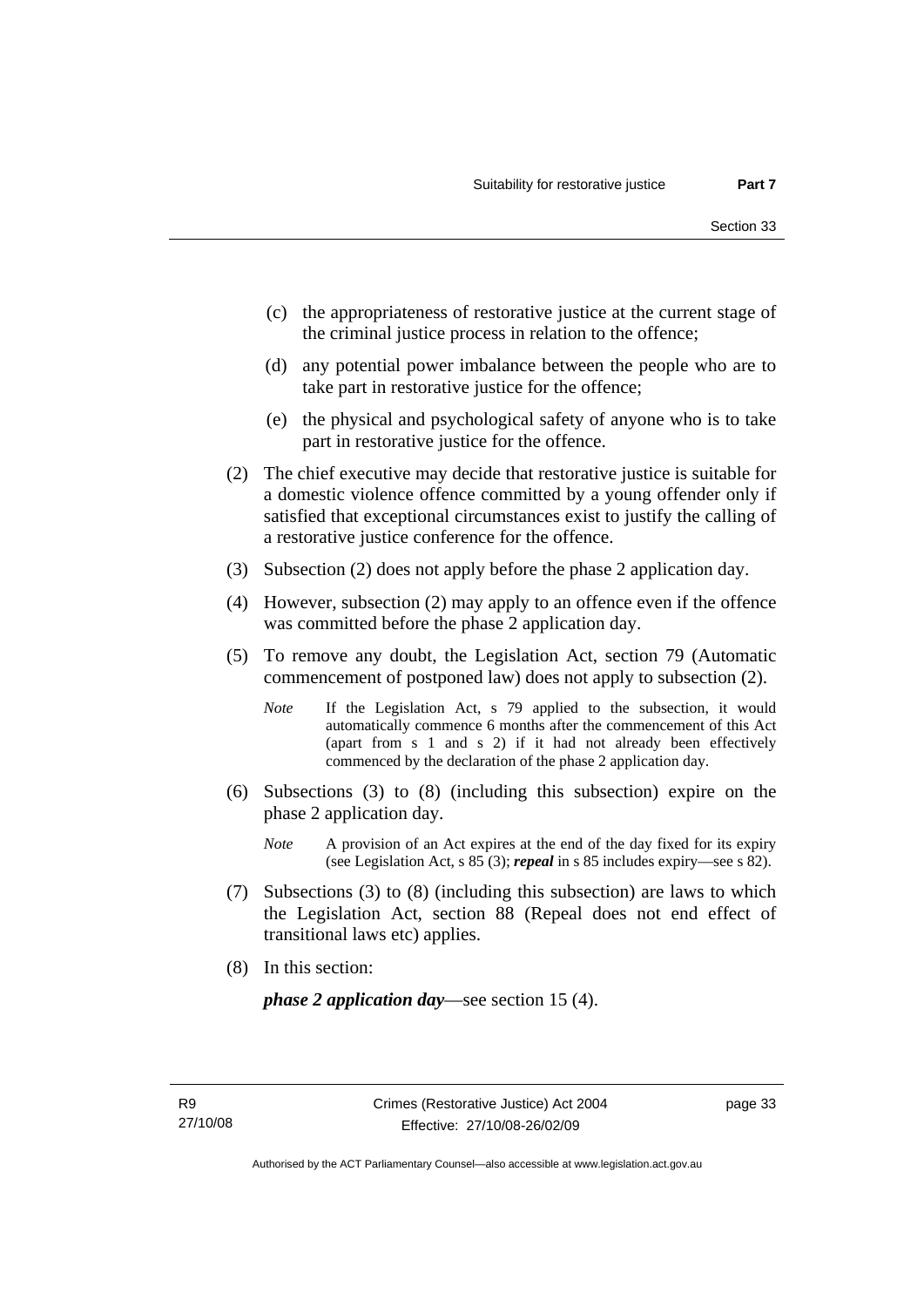Section 34

### **34 Suitability—victims**

- (1) In deciding whether restorative justice is suitable for an eligible victim, the chief executive must consider the following:
	- (a) the victim's personal characteristics;
	- (b) the victim's motivation for taking part in restorative justice;
	- (c) the impact of the offence as perceived by the victim.
- (2) For this Act, an eligible victim is a *suitable victim* if the chief executive decides under section 32 that the victim is suitable for restorative justice.

## **35 Suitability—eligible parents**

- (1) In deciding whether restorative justice is suitable for an eligible parent of a child victim, the chief executive must consider the following:
	- (a) the relationship between the parent and the child;
	- (b) the parent's and the child victim's personal characteristics;
	- (c) the parent's and the child victim's motivation for taking part in restorative justice;
	- (d) the impact of the offence as perceived by the parent and the child victim.
- (2) For this Act, an eligible parent is a *suitable parent* if the chief executive decides under section 32 that the parent is suitable for restorative justice.

Authorised by the ACT Parliamentary Counsel—also accessible at www.legislation.act.gov.au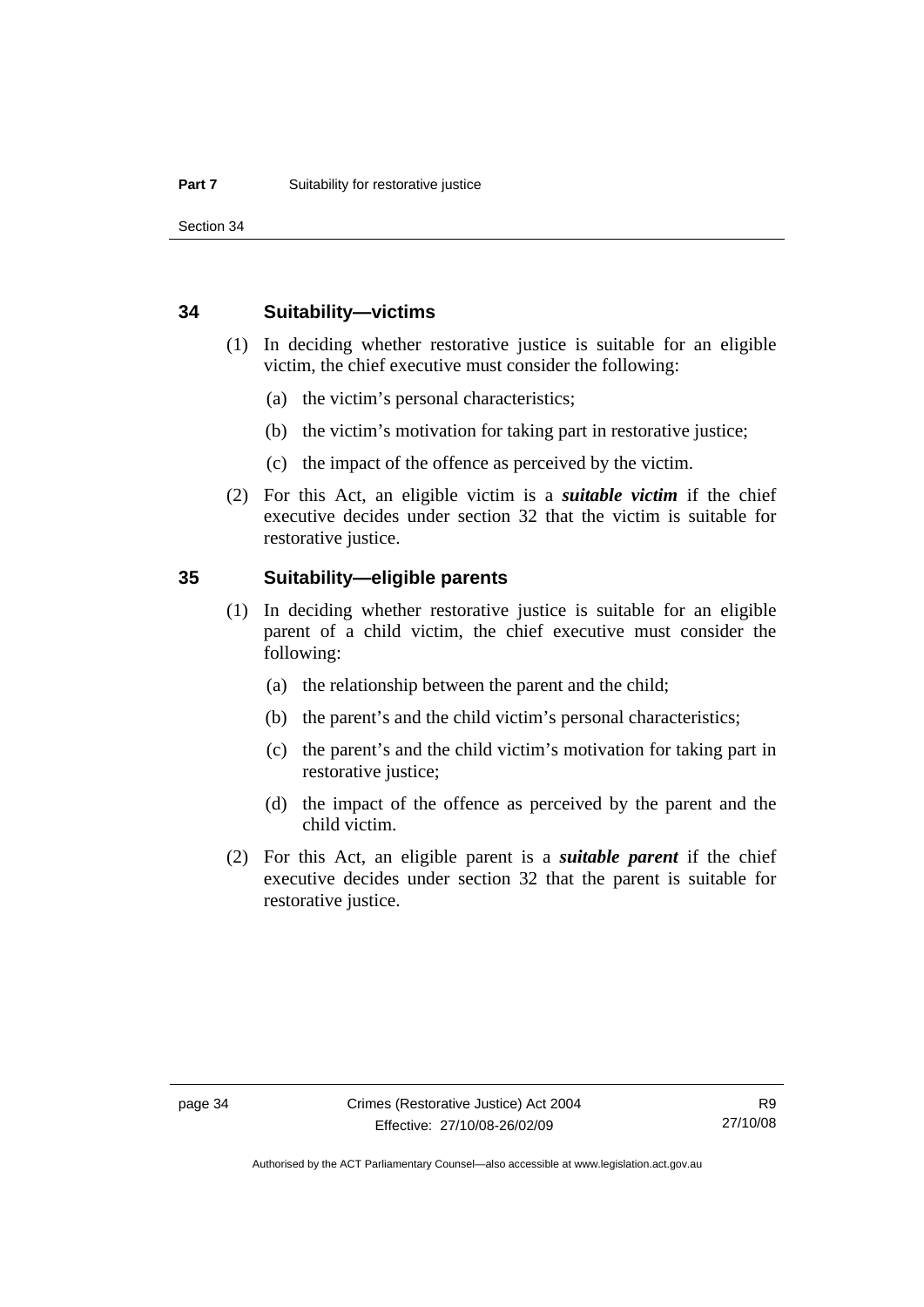## **36 Suitability—offenders**

In deciding whether restorative justice is suitable for an offender, the chief executive must consider the following:

- (a) the extent (if any) of the offender's contrition or remorse for the offence;
- (b) the offender's personal characteristics;
- (c) the offender's motivation for taking part in restorative justice;
- (d) the impact of the offence as perceived by the offender.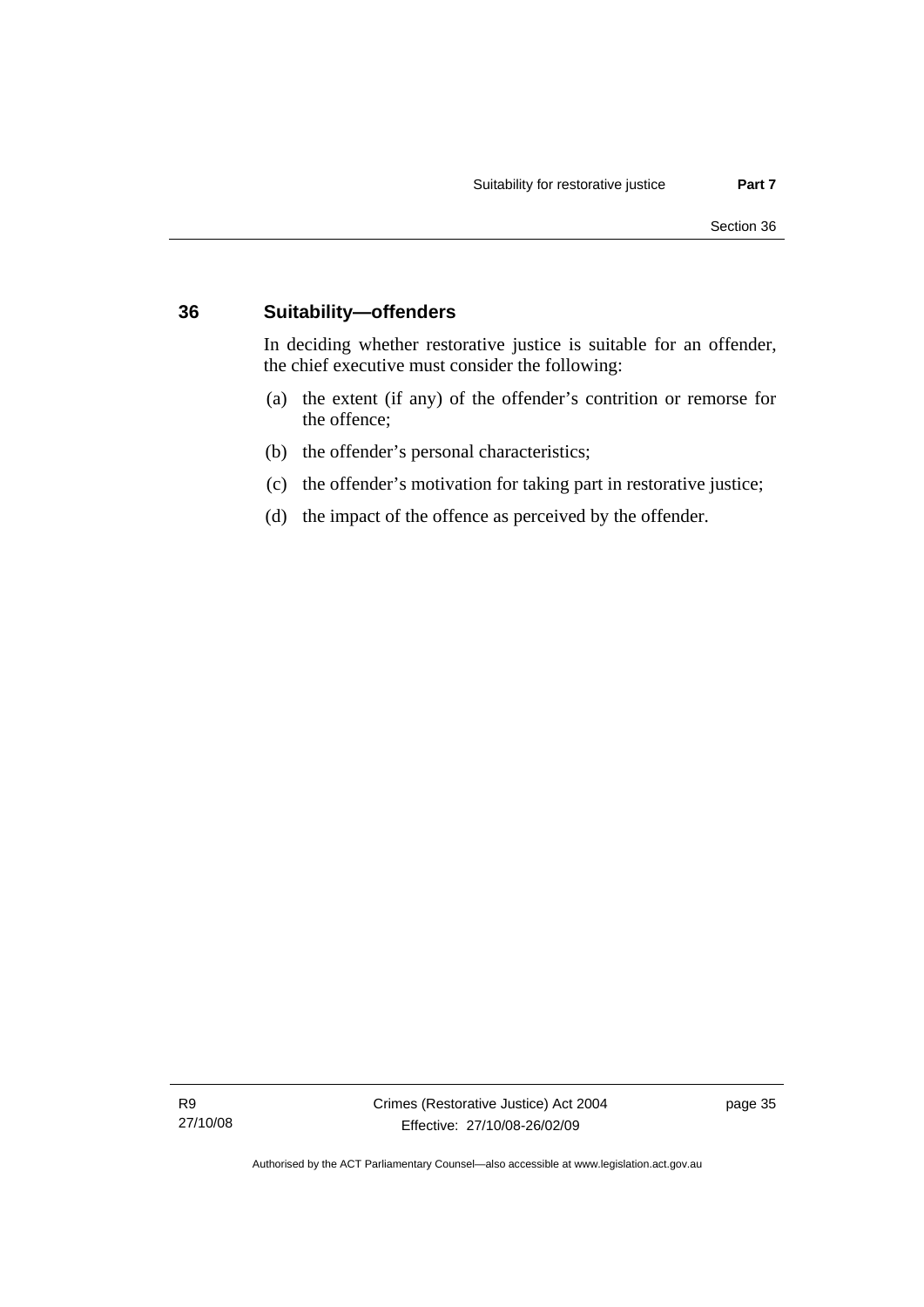# **Part 8 Restorative justice conferences and agreements**

## **Division 8.1 General**

## **37 Definitions—pt 8**

In this part:

*referring entity*—see section 38.

*required participant*, in a restorative justice conference—see section 42.

*restorative justice agreement*—see section 50.

*substitute participant*—see section 43.

*suitable parent*—see section 35.

*suitable victim*—see section 34.

## **38 Meaning of** *referring entity***—pt 8**

(1) In this part:

*referring entity*—see section 22.

 (2) However, if an offence is referred for restorative justice by a court in making a sentence-related order, *referring entity* means the chief executive (corrections).

## **39 Decision to call conference**

- (1) The chief executive may require a restorative justice conference to be called for an offence if—
	- (a) the chief executive decides, under section 32 (Suitability decision) that restorative justice is suitable for the offence; and

Authorised by the ACT Parliamentary Counsel—also accessible at www.legislation.act.gov.au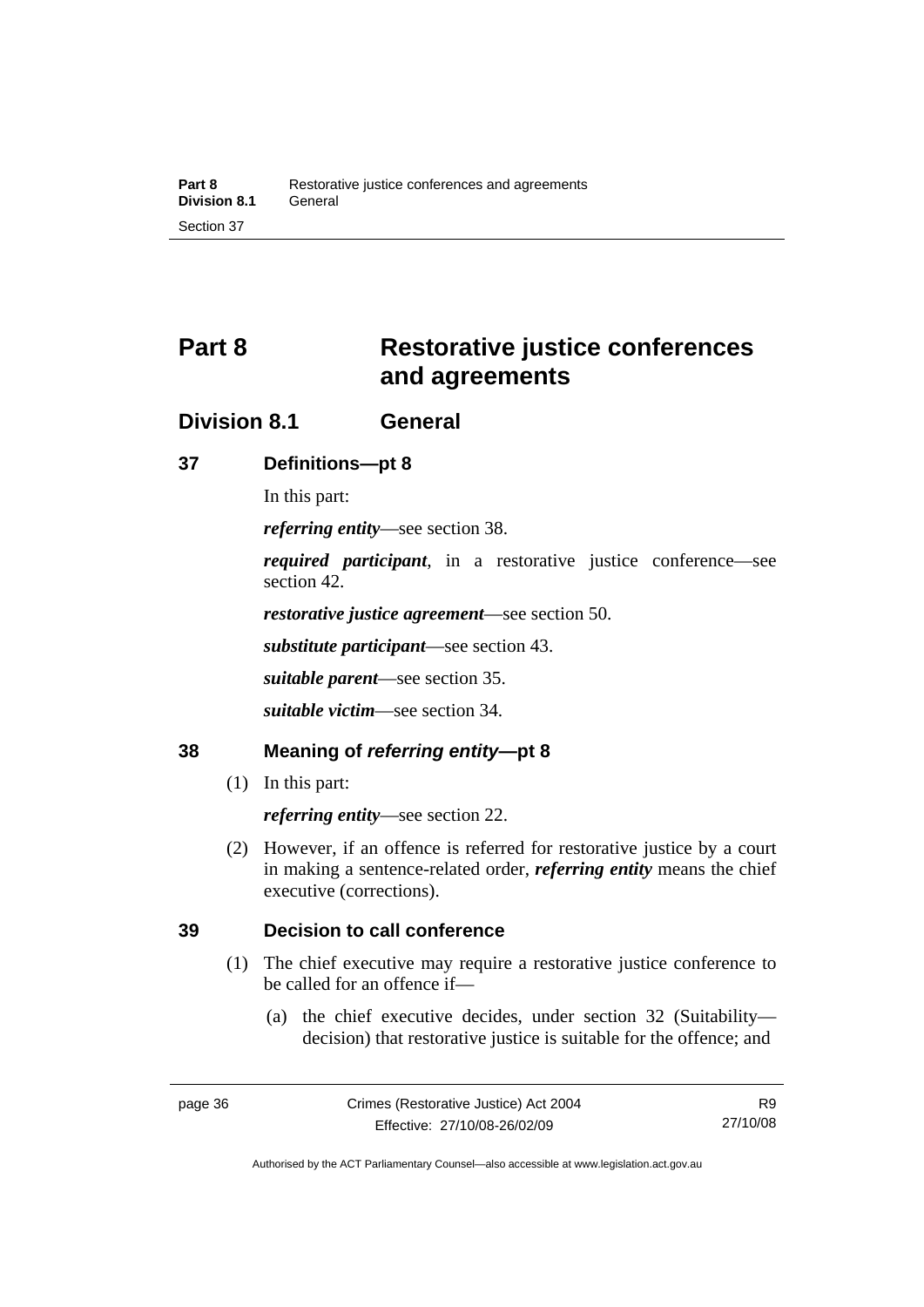- (b) the eligible victim or parent, and the eligible offender, gives consent under section 32 (3) for the conference to be called.
- (2) The chief executive must assign a convenor to a conference called under this section.
- (3) The chief executive must ensure, before the conference begins, that the convenor has received sufficient legal training to—
	- (a) advise the participants of their rights and duties at law and under this Act; and
	- (b) otherwise exercise the functions of a convenor under this Act.

## **Division 8.2 Convenors**

## **40 Appointment of convenors**

- (1) The chief executive may appoint a person as a convenor for this part.
	- *Note 1* For the making of appointments (including acting appointments), see the Legislation Act, pt 19.3.
	- *Note 2* In particular, an appointment may be made by naming a person or nominating the occupant of a position (see Legislation Act, s 207).
- (2) The chief executive may appoint a person as convenor only if—
	- (a) the person has the qualifications and experience prescribed by regulation; and
	- (b) if the person is not a lawyer—the chief executive is satisfied that the convenor has received, or has the capacity to receive, sufficient legal training—
		- (i) to advise those who take part in restorative justice of their rights and duties in relation to restorative justice under this Act; and
		- (ii) otherwise to exercise the functions of a convenor for this Act.

page 37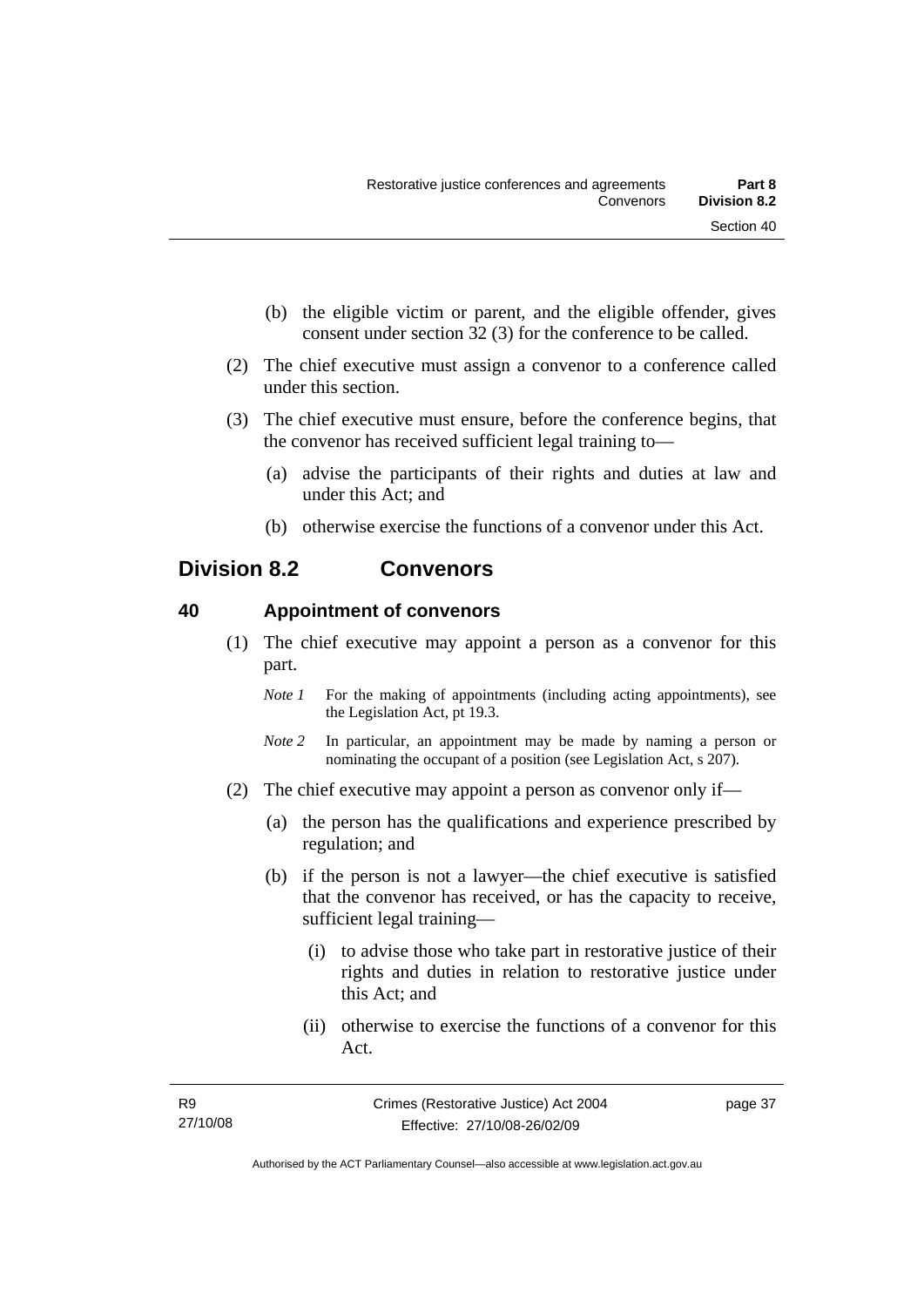(3) Subsection (2) (b) does not prevent a regulation being made requiring a convenor to be a lawyer.

## **41 What a convenor does**

- (1) The convenor of a restorative justice conference, subject to this part, may do anything necessary or desirable to be done in relation to calling the conference, including the following:
	- (a) consulting a person with knowledge of or experience in a particular culture;
	- (b) inviting a person to take part in the conference;
	- (c) deciding whether the conference should require the participants to meet in person, or to communicate in any other way;
	- (d) fixing a time for the conference, and for any continuation of the conference;
	- (e) fixing a venue for the conference, if the participants are to meet in person;
	- (f) identifying the issues that should be addressed at the conference;
	- (g) facilitating the conference;
	- (h) warning participants about the potentially incriminating nature of any statement to be made, or being made, at the conference;
	- (i) facilitating an agreement between the participants;
	- (j) ensuring that this Act is complied with in relation to the conference and any agreement;
	- (k) any other function required by regulation.
- (2) The convenor must carry out the functions mentioned in subsection (1) in a way that ensures that no-one's safety, rights or dignity is compromised.

Authorised by the ACT Parliamentary Counsel—also accessible at www.legislation.act.gov.au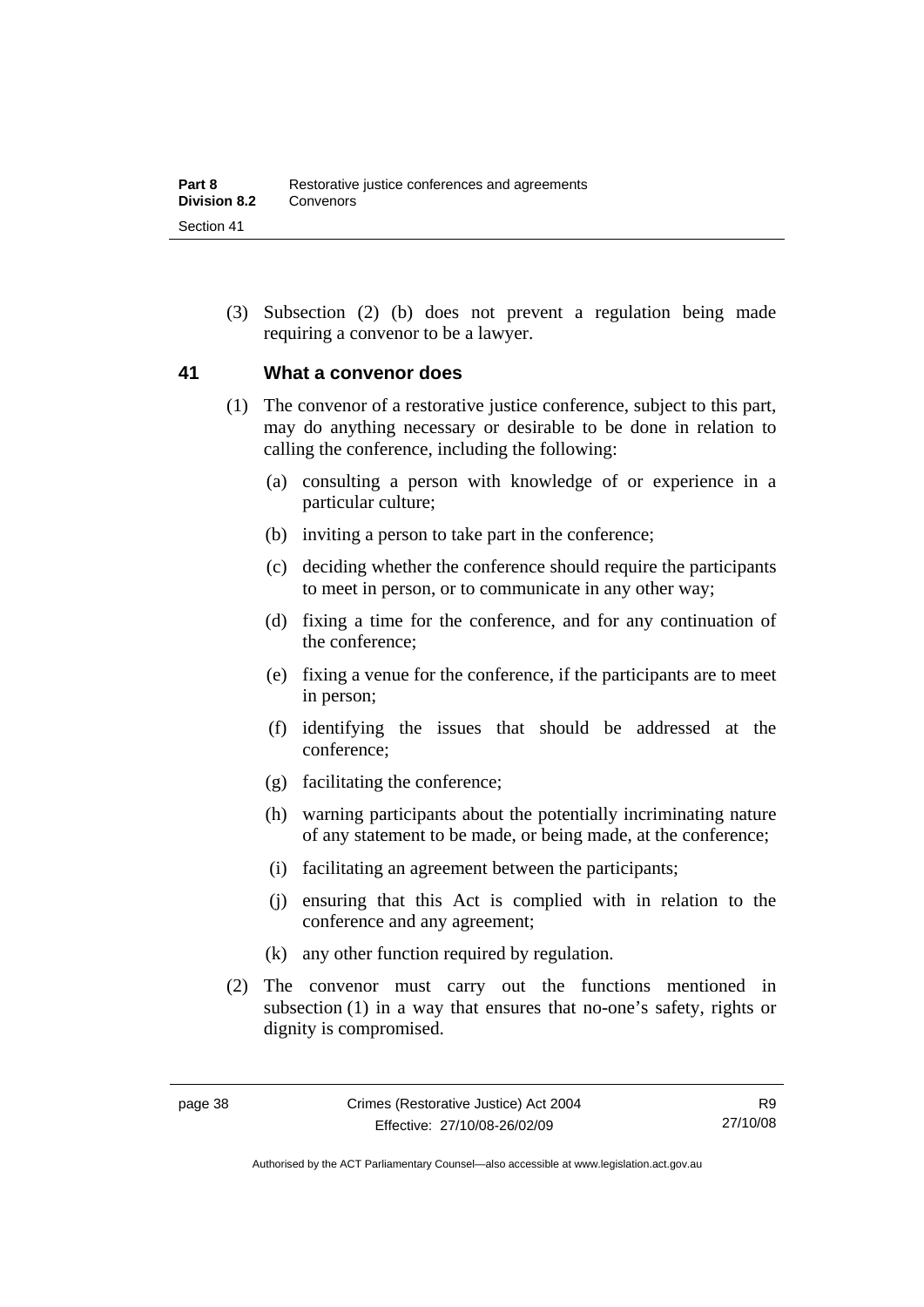## **Division 8.3 Conduct of conference**

## **42 Required participants**

- (1) A restorative justice conference for an offence must not proceed unless each of the following takes part in the conference:
	- (a) a suitable victim or parent, or a substitute participant for a suitable victim or parent;
	- (b) the offender.
- (2) A person mentioned in subsection (1) who takes part (or who is to take part) in a restorative justice conference for an offence is a *required participant* in the conference for this part.
	- *Note* The convenor may invite supporters of the offender and victim to take part in the conference, and the informant police officer (see s 44).

### **43 Substitute participants**

A person (a *substitute participant*) acting for a suitable victim or parent may take part in a restorative justice conference instead of the victim or parent if—

- (a) the victim or parent asks for, or agrees to, the substitution; and
- (b) the convenor agrees to the substitution.
- *Note* If the conference results in a restorative justice agreement, the substitute participant for the victim or parent must sign the agreement, and is taken to do so on behalf of the victim or parent (see s 52).

## **44 Invited participants**

- (1) Any of the following may take part in a restorative justice conference if invited by the convenor:
	- (a) the police officer who is the informant for the offence;
	- (b) a parent of a suitable victim or the offender;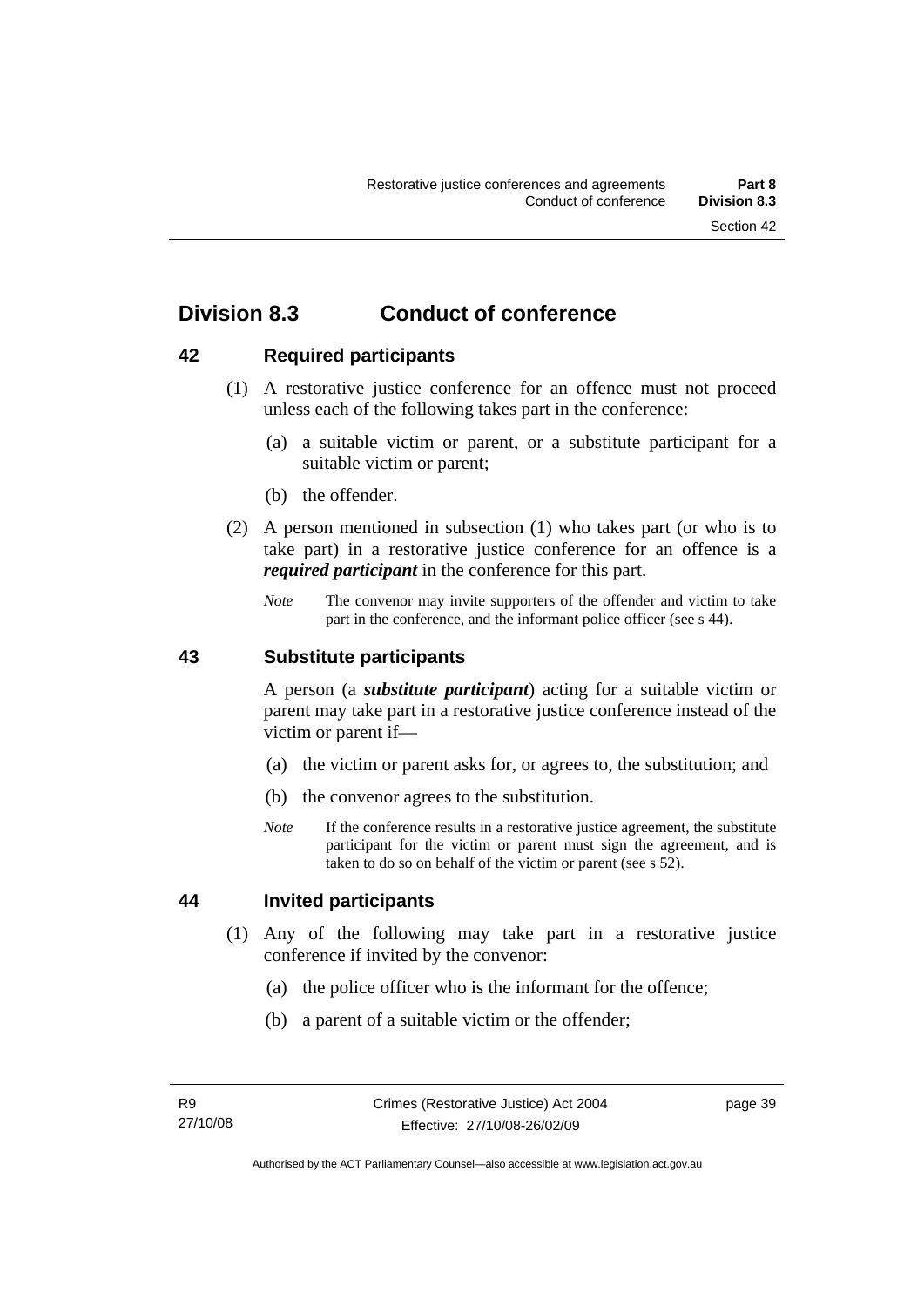- (c) a family member or domestic partner of a suitable victim, a suitable parent or the offender;
- (d) a person in a domestic relationship with a suitable victim, a suitable parent or the offender;
- (e) anyone else, if—
	- (i) a suitable victim or parent, or the offender, considers the person can provide emotional or practical support for the victim, parent or offender; or
	- (ii) the convenor considers that the participation of the person would help to promote the objects of this Act in relation to the conference.
- (2) If a required participant asks the convenor to invite a person mentioned in subsection (1) to take part in the conference, the convenor must not refuse the request unless the convenor considers, on reasonable grounds, that to invite the participant would be significantly detrimental to the objects of this Act in relation to the conference.
- (3) If a participant in a restorative justice conference is represented by someone acting for the participant in a professional capacity, the representative may not take part in the conference in that capacity.

#### **Examples of people acting for participants in a professional capacity**

- 1 lawyers
- 2 victim intercessors
- 3 offender intercessors
- *Note* An example is part of the Act, is not exhaustive and may extend, but does not limit, the meaning of the provision in which it appears (see Legislation Act, s 126 and s 132).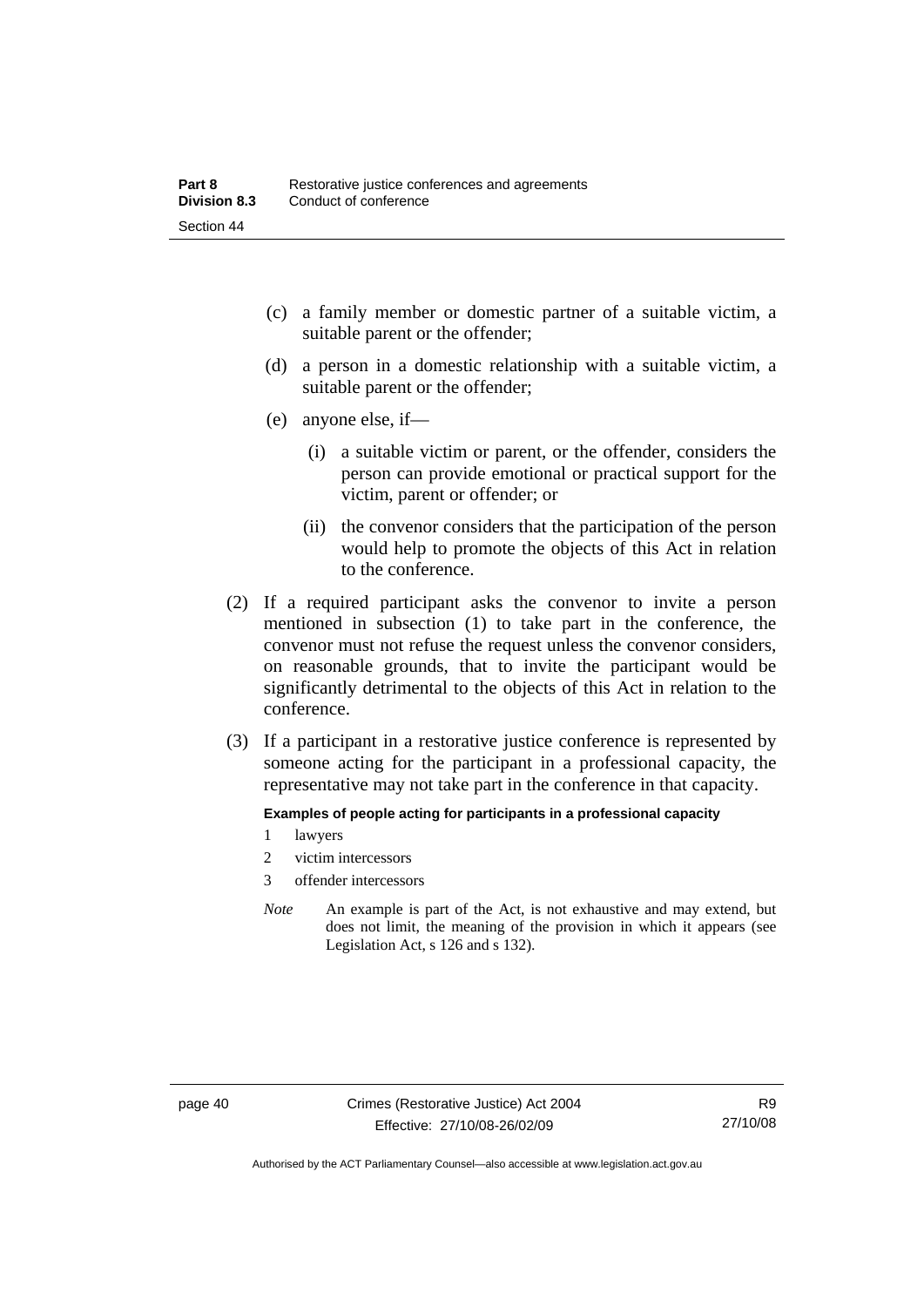(4) In this section:

*domestic relationship*—see the *Domestic Relationships Act 1994*, section 3.

*Note* For the meaning of *domestic partner*, see Legislation Act, s 169.

## **45 Explanation for participants**

Before a restorative justice conference begins, the convenor must ensure that reasonable steps are taken to explain to each person who is to take part in the conference (in language that each can readily understand)—

- (a) the objects of this Act in relation to the conference, including the purpose of restorative justice generally and for the particular offence; and
- (b) the nature of restorative justice, including the following:
	- (i) the nature of a restorative justice conference;
	- (ii) who may take part in a restorative justice conference;
	- (iii) the nature of a restorative justice agreement; and
- (c) that the person may, before and after the conference is called, seek independent legal advice about taking part in a restorative justice conference and about the effect of any restorative justice agreement reached at a conference; and
- (d) that no-one is under an obligation to take part in the conference, or to continue to take part in conference after it has started; and
- (e) if the offender has not entered a plea for the offence—that the acceptance of responsibility for the commission of the offence by the offender for the purpose of restorative justice does not prevent the offender from pleading not guilty to the offence; and

page 41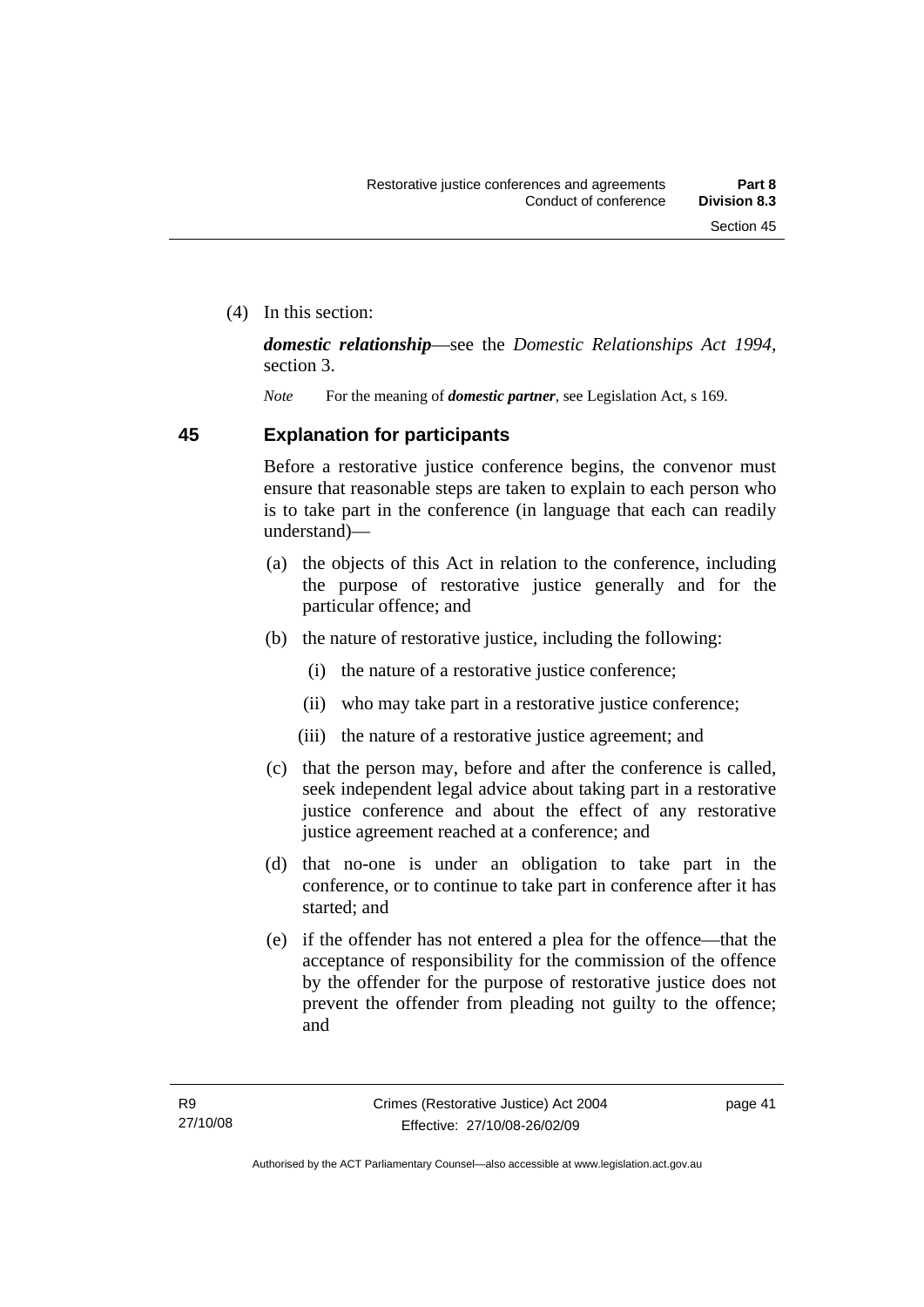- (f) if a sentence-related order has not been made for the offender—that, if the offender is found guilty of the offence, a court, in sentencing the offender—
	- (i) may consider whether the offender accepts responsibility for the offence to take part in restorative justice, but is not required to reduce the severity of any sentence as a result; and
	- (ii) must not consider whether the offender has chosen not to take part, or not to continue to take part, in restorative justice.

## **46 Form of conference**

The convenor of a restorative justice conference may conduct the conference in any form (or combination of forms) consistent with the restorative justice guidelines that would, in the convenor's opinion, best facilitate—

- (a) interaction between the participants; and
- (b) the promotion of the objects of this Act in relation to the conference.

### **Examples of conference forms**

- 1 face-to-face meeting
- 2 exchange of written or emailed statements between participants
- 3 exchange of prerecorded videos between participants
- 4 teleconferencing
- 5 videoconferencing
- *Note* An example is part of the Act, is not exhaustive and may extend, but does not limit, the meaning of the provision in which it appears (see Legislation Act, s 126 and s 132).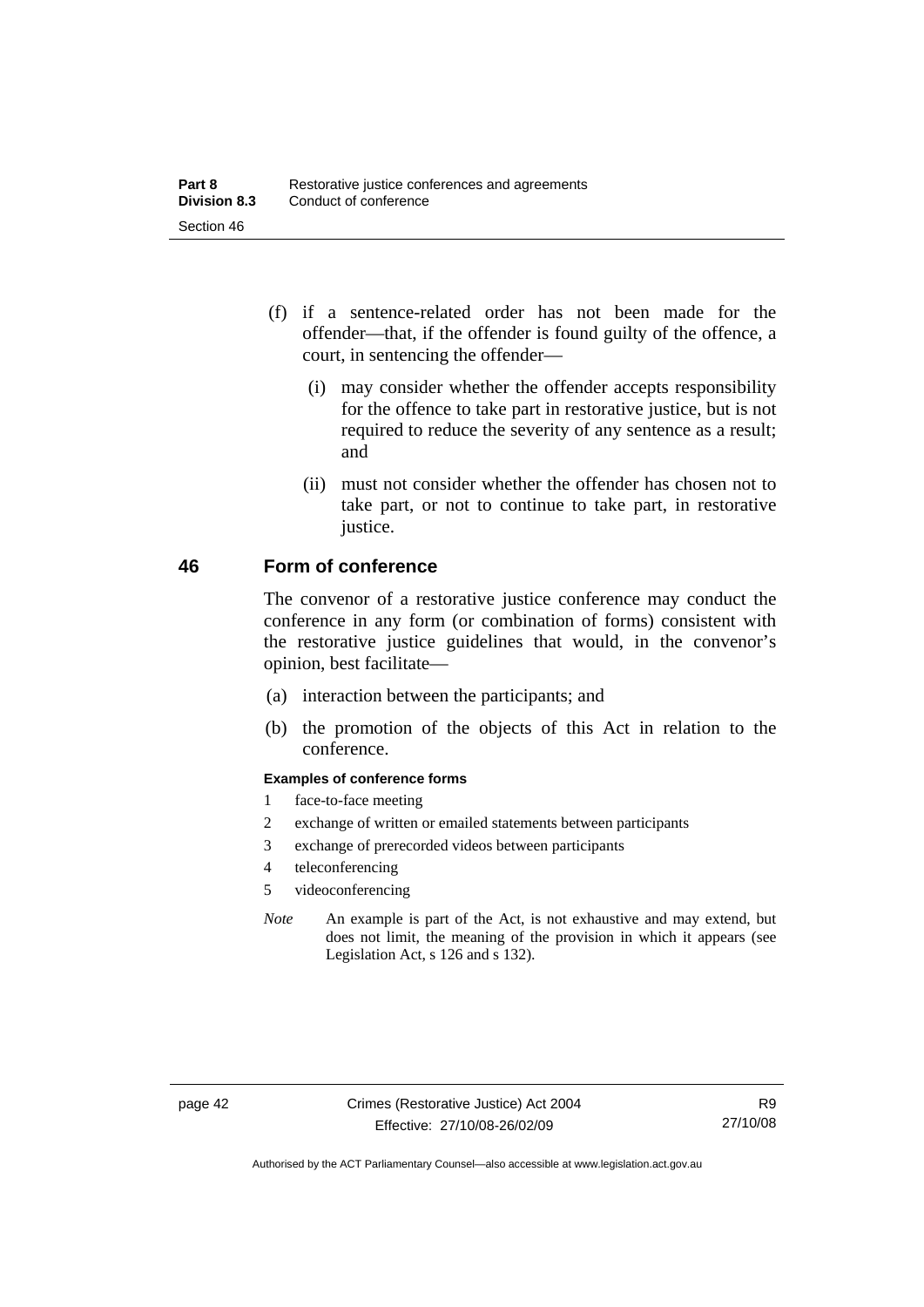## **47 Discontinuance of restorative justice**

- (1) The convenor of a restorative justice conference may decide to—
	- (a) cancel the conference before it is conducted; or
	- (b) discontinue the conference at any time after it has started.
- (2) The convenor may cancel or discontinue the conference only if, in the convenor's opinion based on reasonable grounds, there is no significant prospect of promoting the objects of this Act by conducting, or continuing to conduct, the conference.
- (3) Without limiting subsection (2), the convenor must cancel or discontinue the conference if, in the convenor's opinion based on reasonable grounds, before or during the conference—
	- (a) a suitable victim or parent has withdrawn his or her agreement to take part in the conference, and there is no other suitable victim or parent (or substitute participant for a suitable victim or parent) who agrees to take part in the conference; or
	- (b) the offender has withdrawn his or her agreement to take part in the conference.
- (4) If the convenor decides to cancel or discontinue the conference, the convenor must give notice of the decision to—
	- (a) each required participant in the conference; and
	- (b) the referring entity for the offence.

## **48 Report to referring entity about outcome**

- (1) After the end of a restorative justice conference, the convenor must give a report about the outcome of the conference to the referring entity for the offence.
- (2) The report about the outcome of the conference must include the following information:
	- (a) details of the conference and when it ended; and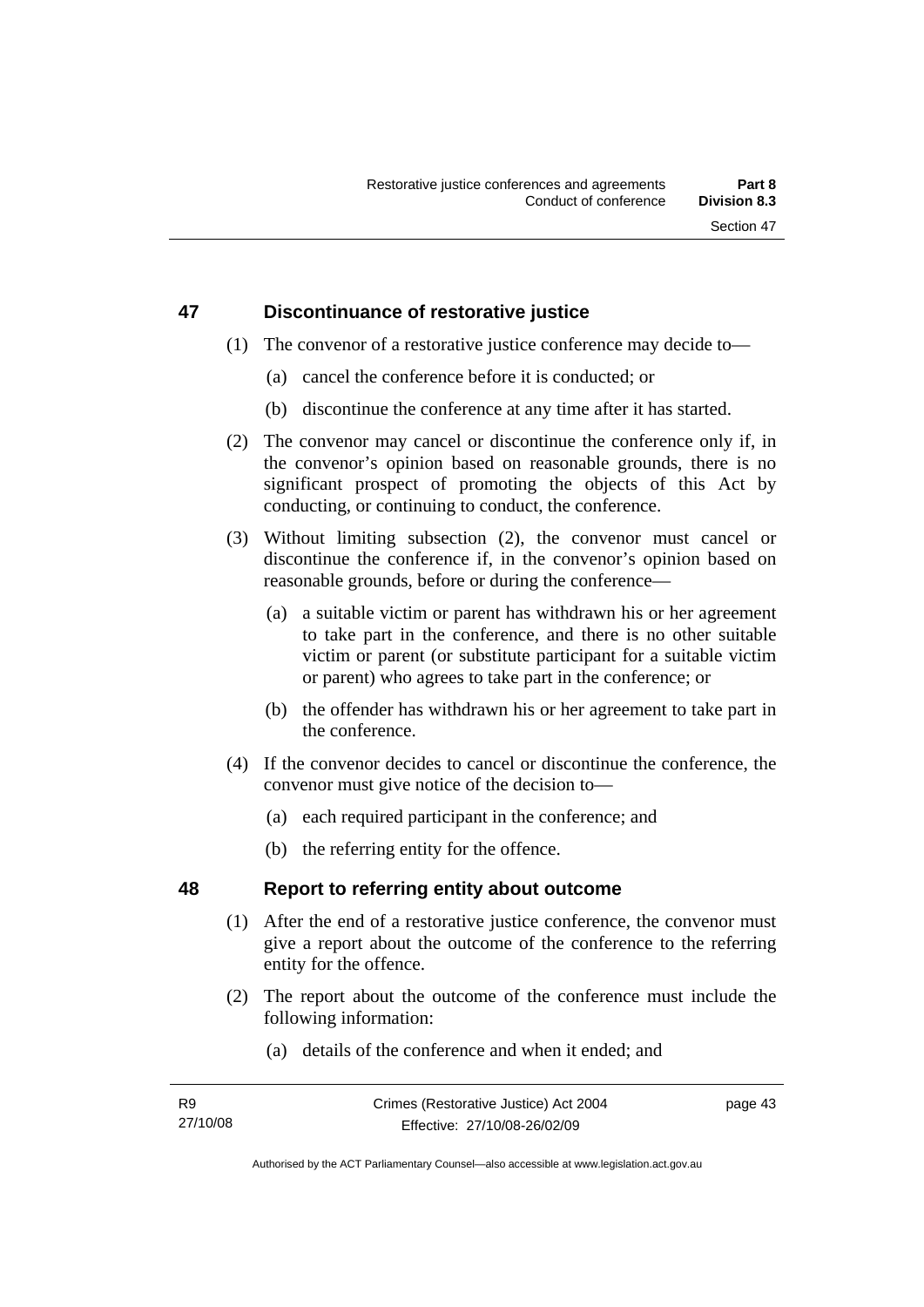- (b) whether the conference resulted in a restorative justice agreement.
- *Note* If the conference resulted in an agreement, the convenor must give a copy of the agreement to the referring entity as well (see s 54).

## **Division 8.4 Restorative justice agreements**

## **49 Application—div 8.4**

This division applies in relation to a restorative justice agreement that results from (or that may result from) a restorative justice conference.

## **50 Agreement as object of conference**

A restorative justice conference has as a primary object the formation of an agreement under this division (a *restorative justice agreement*) between each required participant in the conference.

## **51 Nature of agreement**

- (1) A restorative justice agreement in relation to an offence must include measures intended to repair the harm caused by the offence.
- (2) The agreement may include 1 or more of the following:
	- (a) an apology by the offender to any victim or parent of a victim;
	- (b) a plan to address the offending behaviour of the offender;
	- (c) a work plan to be carried out by the offender for the benefit of any victim or parent of a victim;
	- (d) a work plan to be carried out by the offender for the benefit of the community or a part of the community;
	- (e) financial reparation to be paid by the offender to any victim or parent of a victim;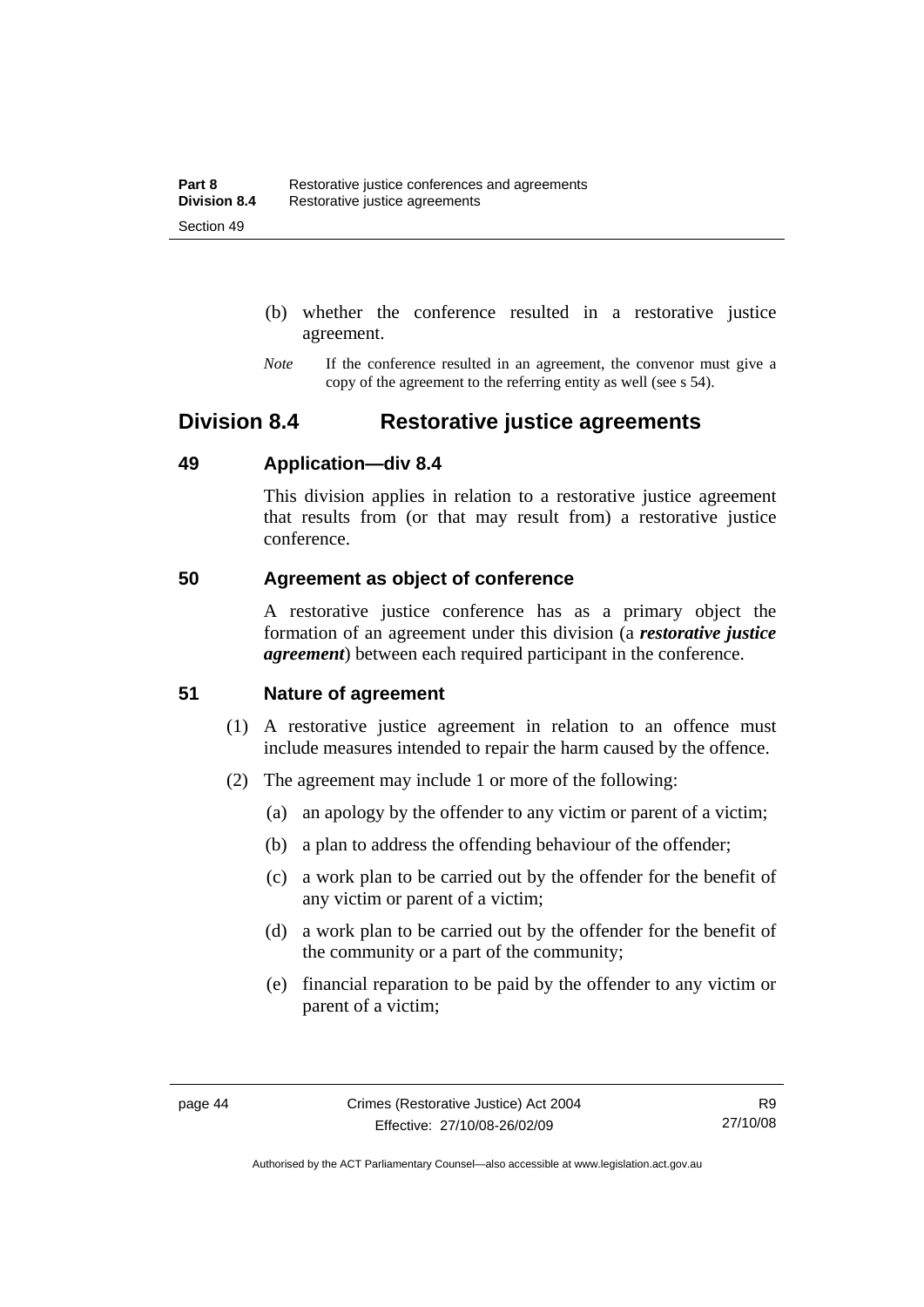- (f) anything else that each required participant and substitute participant in the conference agree would help repair the harm caused by the offence.
- (3) The agreement must be fair and, in the opinion of each required participant and substitute participant in the conference and the convenor, reasonably able to be carried out by the offender.
- (4) The agreement must not require the offender or anyone else to do anything that would—
	- (a) be unlawful; or
	- (b) require the detention of the offender (whether full-time or for any period); or
	- (c) be degrading or humiliating to the offender or anyone else; or
	- (d) cause distress to the offender or anyone else.
- (5) The agreement must be for a term of no longer than 6 months, starting on—
	- (a) the date the agreement is made; or
	- (b) if a later starting date is stated in the agreement—the later date.
	- *Note* The term of the agreement may be extended beyond this period, or reduced, by an amendment under s 55.

## **52 Form of agreement**

- (1) A restorative justice agreement must be—
	- (a) in writing; and
	- (b) signed by each required participant in the conference.
- (2) If a substitute participant for a suitable victim or parent signs a restorative justice agreement—
	- (a) the substitute participant is taken to sign the agreement on behalf of the victim or parent; and

page 45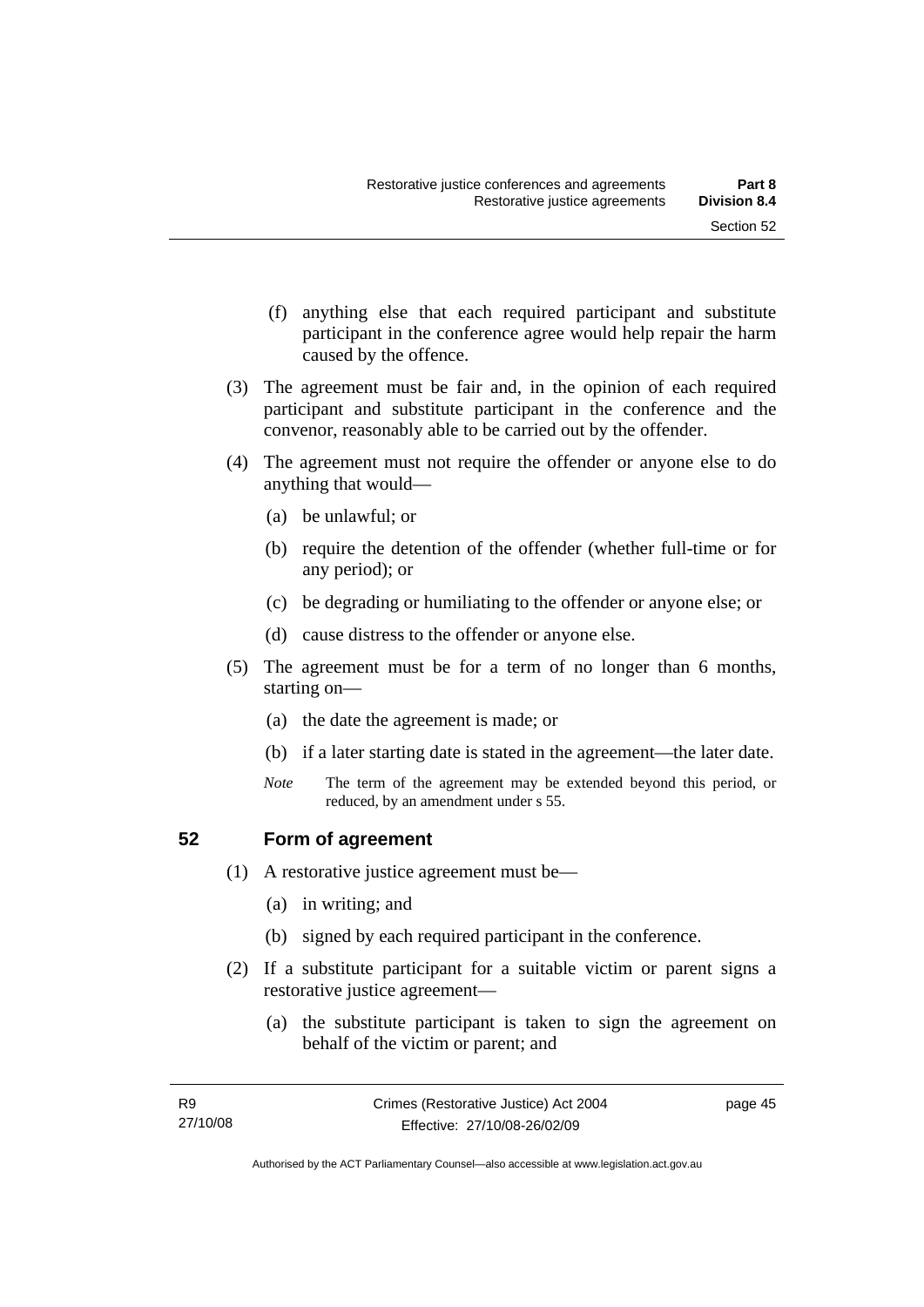- (b) the victim or parent is taken to have consented to the agreement.
- *Note* If there is a substitute victim or parent for a restorative justice conference under s 43, the substitute is a *required participant* in the conference (see s 42), and so may sign a restorative justice agreement under  $s(1)(b)$ .

## **53 Explanation of effect of agreement**

Before a restorative justice agreement is signed, the convenor must ensure that reasonable steps are taken to explain to each required participant in the conference (in language that each can readily understand)—

- (a) the nature, purpose and effect of the agreement; and
- (b) that no-one is under an obligation to sign the agreement; and
- (c) that the participant may, before signing the agreement, seek independent legal advice about the effect of the proposed agreement; and
- (d) if the offender has not entered a plea for the offence—that any statement in the agreement that the offender accepts responsibility for the commission of the offence does not prevent the offender from pleading not guilty to the offence; and
- (e) if a sentence-related order has not been made for the offender—that, if the offender is found guilty of the offence, a court, in sentencing the offender—
	- (i) may consider whether the offender accepts responsibility for the offence to take part in restorative justice, but is not required to reduce the severity of any sentence as a result: and

Authorised by the ACT Parliamentary Counsel—also accessible at www.legislation.act.gov.au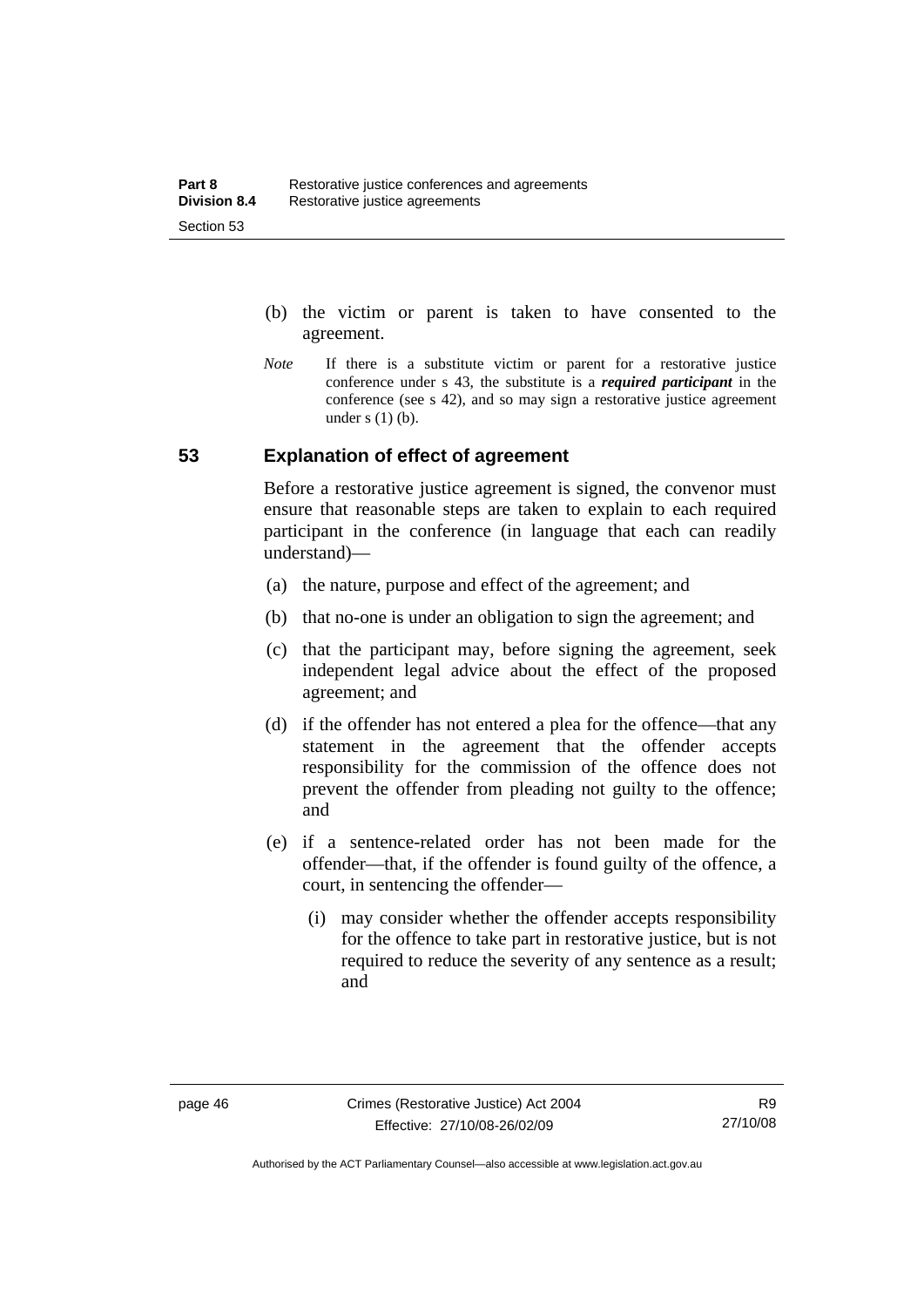(ii) must not consider whether the offender has chosen not to take part, or not to continue to take part, in restorative justice.

## **54 Notice of agreement**

The convenor must give a copy of a restorative justice agreement to—

- (a) each required participant in the conference; and
- (b) the referring entity for the offence.

## **55 Amendment of agreement**

- (1) The convenor may amend a restorative justice agreement on the application of a required participant in the conference, or the convenor's initiative, if the convenor considers that the amendment is necessary or desirable—
	- (a) to respond to a change in the situation of any suitable victim or parent, or the offender; or
	- (b) to correct an error.
- (2) Without limiting subsection (1), the convenor may amend a restorative justice agreement under the subsection in response to a change in the situation of any suitable victim or parent, or the offender—
	- (a) to increase the term of the agreement, including an increase that would provide for the agreement to end more than 6 months after the day it started under section 51 (5); or
	- (b) to reduce the term of the agreement.

#### **Example**

Sam is an offender, and Bella is a victim of Sam's offence. Sam is found guilty of the offence but, under the *Crimes (Sentencing) Act 2005*, section 17 (Non-conviction orders—general), the charge is dismissed and no conviction is recorded. After taking part in a restorative justice conference, Sam and Bella sign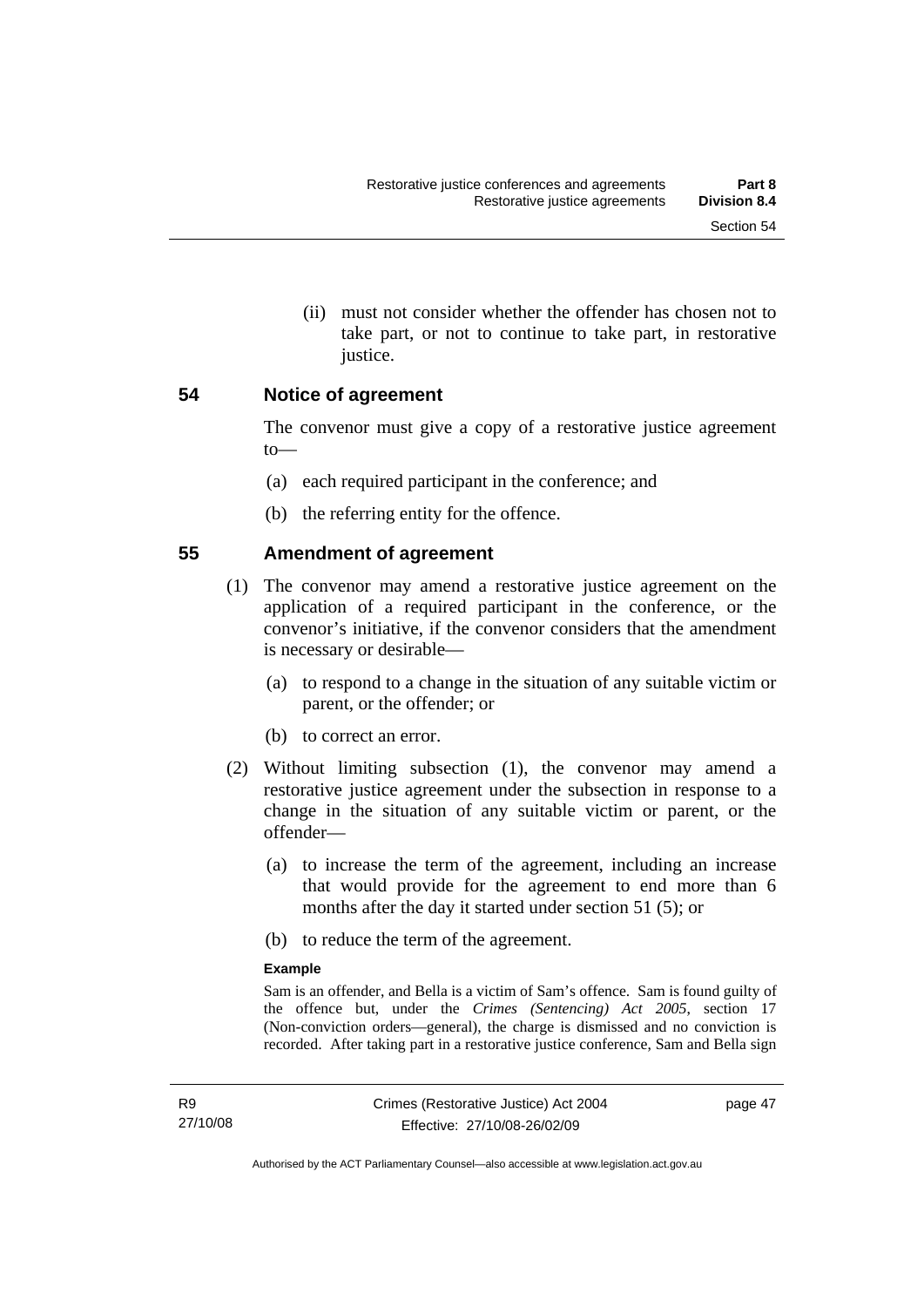a restorative justice agreement under which Sam agrees to work in Bella's garden every Saturday for 6 months.

However, 4 months after the start of the agreement, the company Sam works for moves its head office from Canberra to Brisbane, and Sam is required to move there before the 6 months is over to keep his job. Sam has until then complied fully with the agreement.

The convenor may consider, because of Sam's history of compliance with the agreement, and the change in Sam's situation, there is a change in Sam's situation that would justify an amendment to the agreement to reduce its term so that it will end when Sam has to move to Brisbane.

- *Note 1* See s (5), def *change in the situation*. The definition excludes a change in the offender's, victim's or parent's attitude to compliance with the restorative justice agreement.
- *Note 2* An example is part of the Act, is not exhaustive and may extend, but does not limit, the meaning of the provision in which it appears (see Legislation Act, s 126 and s 132).
- (3) However, any amendment of a restorative justice agreement to respond to a change in the situation of any suitable victim or parent, or the offender, may only be made after the convenor has consulted each required participant in the conference who is a suitable victim or parent, or a substitute participant for a suitable victim or parent.
- (4) If the convenor amends a restorative justice agreement under this section, the convenor must give notice of the amendment and a copy of the agreement, as amended, to—
	- (a) each required participant in the conference; and
	- (b) the referring entity for the offence.
- (5) In this section:

*change in the situation*, of a victim, parent or offender in relation to a restorative justice agreement, does not include a change in the victim's, parent's or offender's attitude to complying with the agreement.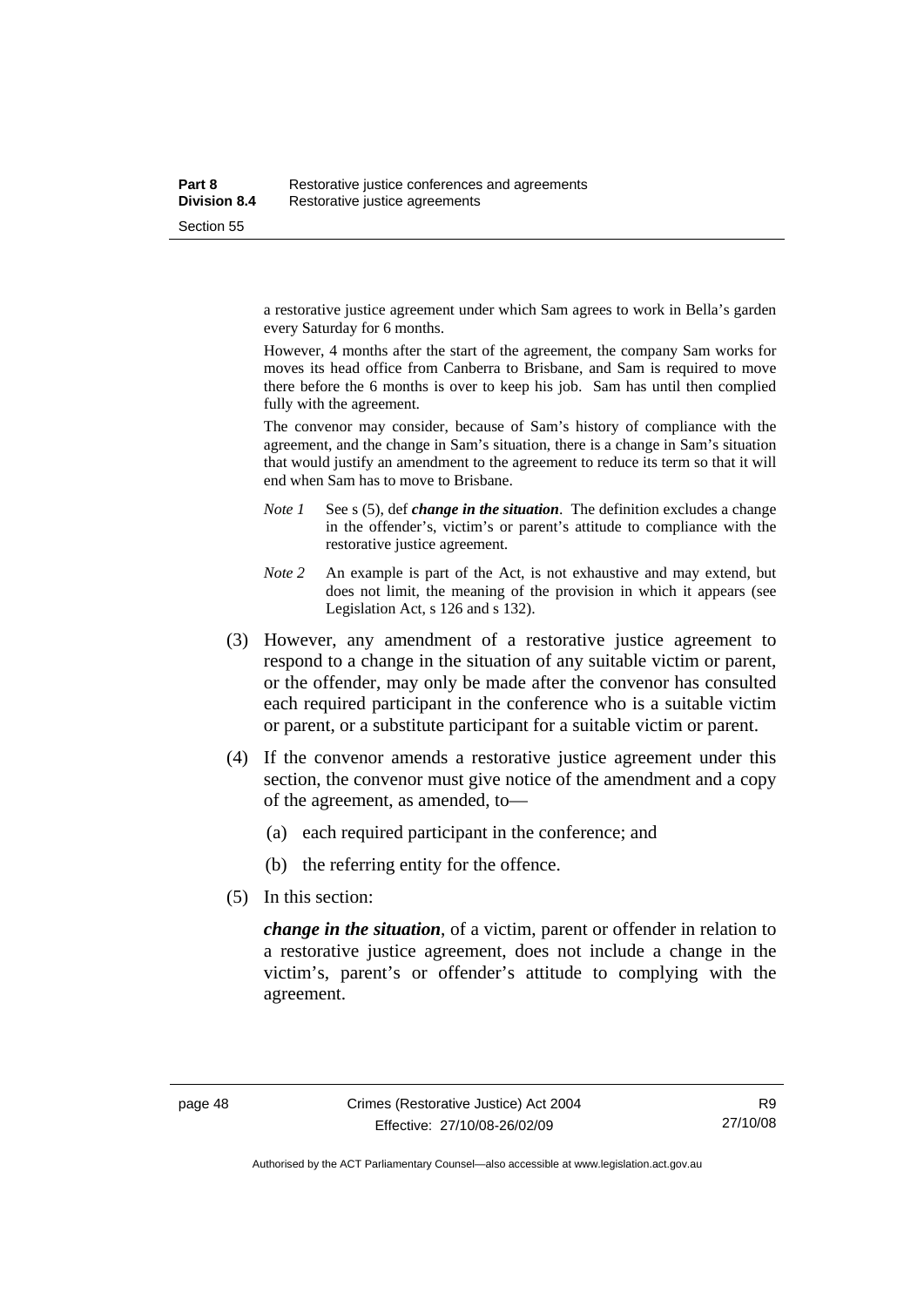## **Division 8.5 Monitoring compliance with restorative justice agreements**

**56 Application—div 8.5** 

This division applies to a restorative justice agreement for an offence that is referred for restorative justice by a referring entity.

## **57 Monitoring compliance—chief executive (restorative justice)**

 (1) The chief executive (restorative justice) may do anything reasonable to check whether the restorative justice agreement is being complied with.

### **Example**

Alex has been convicted and sentenced for an offence. As a condition of the sentence, Alex has taken part in restorative justice. After a restorative justice conference, Alex signed a restorative justice agreement with the victim agreeing to perform 50 hours unpaid work for a charity service organisation. The chief executive (restorative justice) may, under this subsection, contact the organisation at reasonable intervals to make sure that Alex performs the work satisfactorily.

- *Note* An example is part of the Act, is not exhaustive and may extend, but does not limit, the meaning of the provision in which it appears (see Legislation Act, s 126 and s 132).
- (2) If the chief executive (restorative justice) is satisfied on reasonable grounds that there has been a significant failure to comply with the restorative justice agreement, the chief executive must report the noncompliance to the referring entity.
- (3) If the chief executive (restorative justice) is satisfied on reasonable grounds that the restorative justice agreement has been substantially or fully complied with, the chief executive must report the compliance to the referring entity.

page 49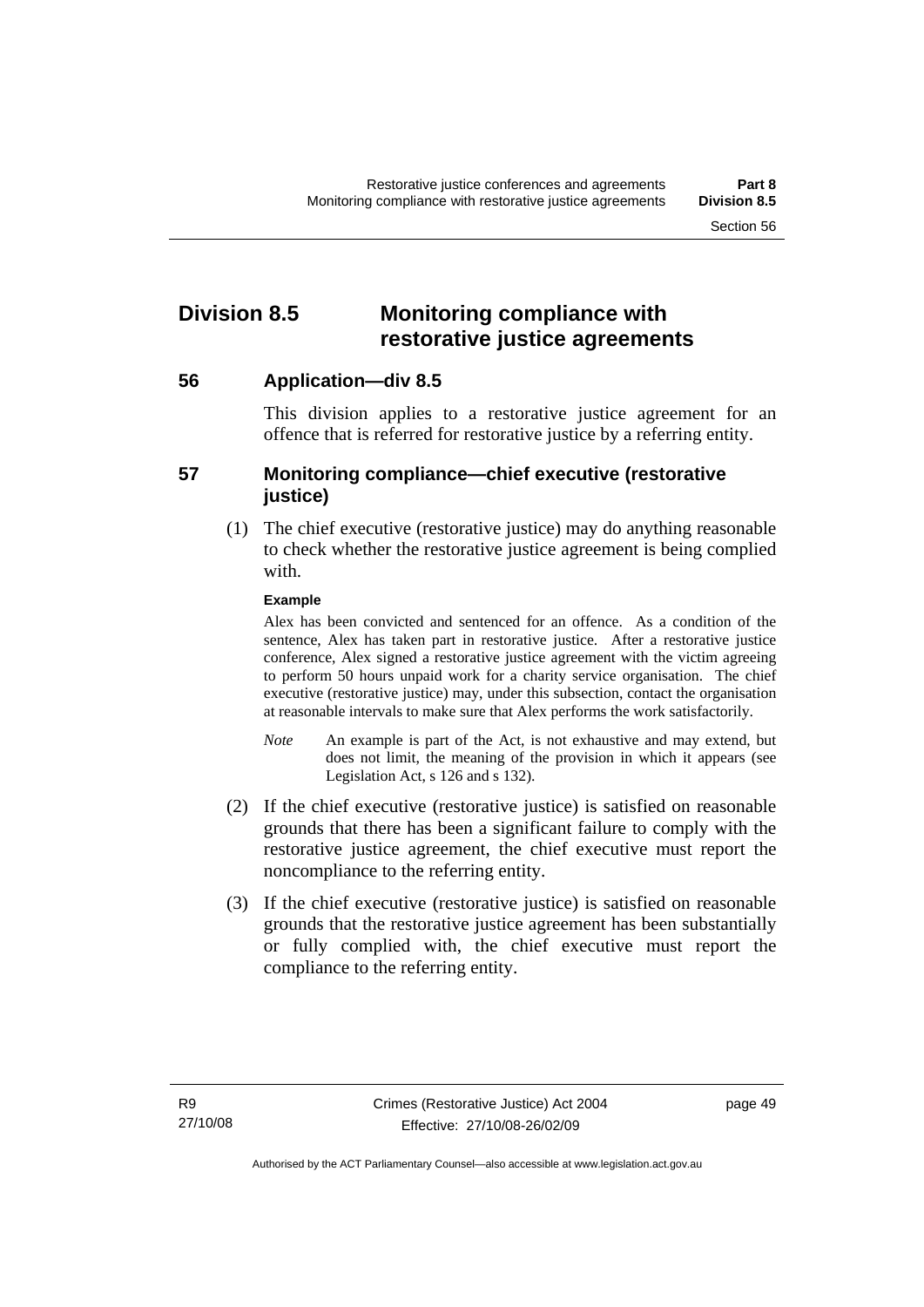- (4) Subsections (2) and (3) do not apply if the referring entity is the chief executive (restorative justice).
	- *Note 1* The referring entity may be the chief executive (restorative justice) under table 22, item 1 or 5.
	- *Note* 2 Section 72 deals with what happens if the referring entity is the same chief executive as the chief executive (restorative justice), but the referring entity is the chief executive in his or her capacity as chief executive (corrections) or chief executive (children and young people).

 That section provides that the chief executive must ensure that appropriate administrative arrangements are made for the report to be given by a delegate of the chief executive as chief executive (restorative justice) to a delegate of the chief executive as chief executive (corrections) or chief executive (children and young people).

### **58 Monitoring compliance—referring entities**

 (1) The referring entity may do anything reasonable to check whether the agreement is being complied with.

#### **Example**

The example for section 57 (1) applies in relation to the checking of compliance by the referring entity.

- *Note* An example is part of the Act, is not exhaustive and may extend, but does not limit, the meaning of the provision in which it appears (see Legislation Act, s 126 and s 132).
- (2) If the referring entity is satisfied on reasonable grounds that there has been a significant failure to comply with the restorative justice agreement, the referring entity must report the noncompliance to the chief executive (restorative justice).
- (3) If the referring entity is satisfied on reasonable grounds that the restorative justice agreement has been substantially or fully complied with, the referring entity must report the compliance to the chief executive (restorative justice).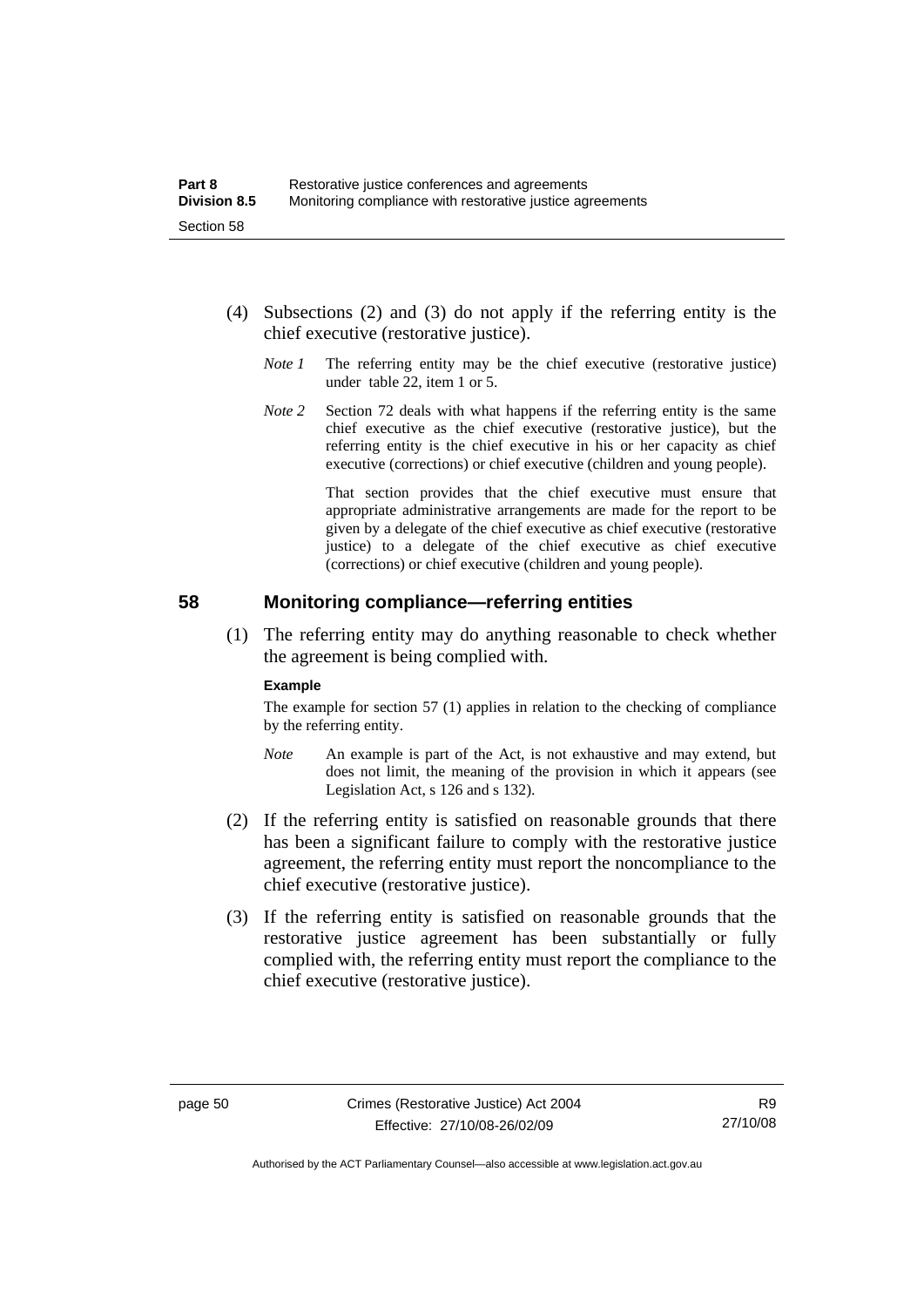- (4) Subsections (2) and (3) do not apply if the referring entity is the chief executive (restorative justice).
	- *Note 1* The referring entity may be the chief executive (restorative justice) under s 22, table 22, item 1 or 5.
	- *Note 2* Section 72 deals with what happens if the referring entity is the same chief executive as the chief executive (restorative justice), but the referring entity is the chief executive in his or her capacity as chief executive (corrections) or chief executive (children and young people).

 That section provides that the chief executive must ensure that appropriate administrative arrangements are made for the report to be given by a delegate of the chief executive as chief executive (corrections) or chief executive (children and young people) to a delegate of the chief executive as chief executive (restorative justice).

## **Division 8.6 Evidence of statements made at conferences**

## **59 Evidence of offences**

- (1) This section applies if a statement is made by an offender (the *conference offender*) during a restorative justice conference, or in a restorative justice agreement, in relation to an offence (the *conference offence*) that has been committed by anyone (including the conference offender).
- (2) Evidence of the statement may not be admitted in court in a proceeding in relation to a less serious offence (including the conference offence, if that is a less serious offence), whether or not the conference offender is accused of the offence.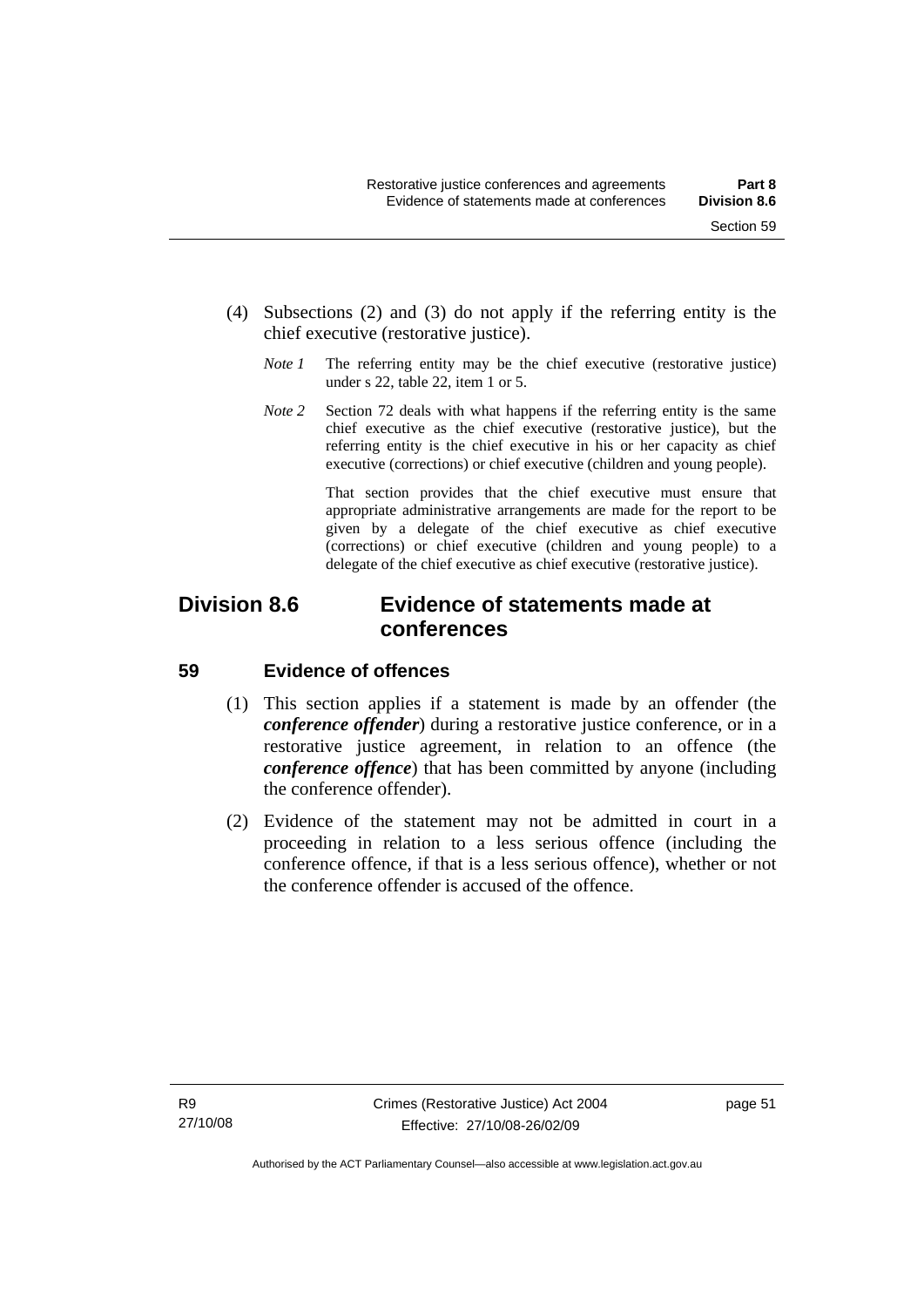- (3) However, subsection (2) does not prevent a court, in sentencing an offender for an offence (whether the offence is a less serious offence or a serious offence), from considering a statement made by the offender during a restorative justice conference, or in a restorative justice agreement, in relation to the offence or any other offence.
	- *Note* There may be circumstances in which evidence of the statement is admissible in court in a proceeding in relation to a serious offence, whether or not the conference offence is a serious offence, or the conference offender is accused of the offence. Territory law that deals generally with the admission of evidence in criminal proceedings would apply.

## **60 Evidence of future offences**

- (1) This section applies if a statement is made by an offender (the *conference offender*) during a restorative justice conference, or in a restorative justice agreement, in relation to an offence (the *conference future offence*) proposed to be committed after the time of the conference or agreement by anyone (including the conference offender).
- (2) This Act does not prevent evidence of the statement being admitted in court in a proceeding in relation to the conference future offence—
	- (a) whether or not the offence is a serious offence; and
	- (b) whether or not the conference offender intends to commit, or is alleged to have committed, the offence.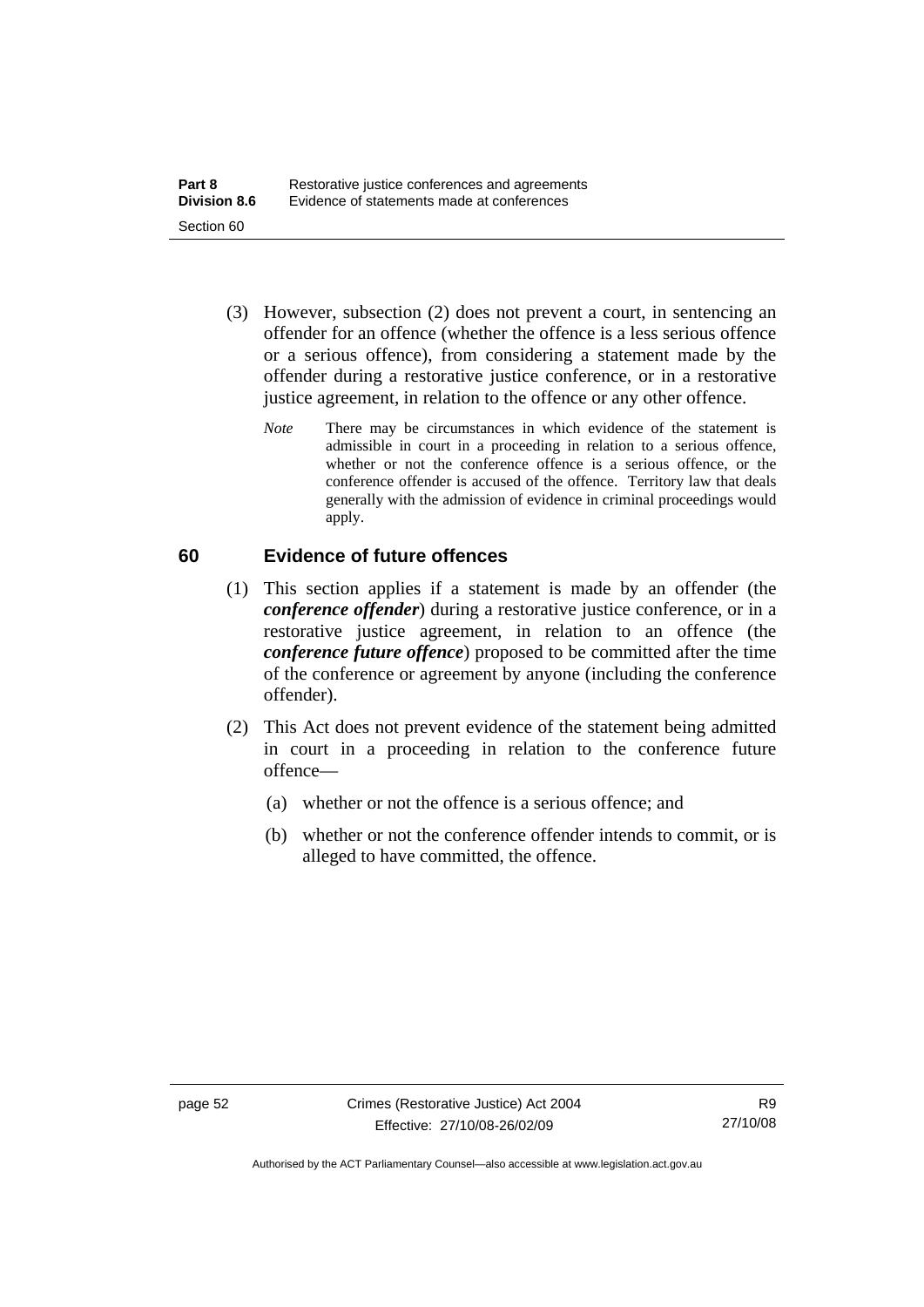## **Part 9 Administration**

## **Division 9.1 General administration**

## **61 Restorative justice guidelines**

- (1) The chief executive may issue guidelines (*restorative justice guidelines*) outlining procedures for the following:
	- (a) the referral of offences for restorative justice, including procedures for making decisions about referrals;
	- (b) the management of restorative justice;
	- (c) the conduct of restorative justice conferences;
	- (d) monitoring the progress of restorative justice;
	- (e) monitoring compliance with restorative justice agreements;
	- (f) any other aspect of the administration of this Act.
- (2) Restorative justice guidelines—
	- (a) may deal with matters also dealt with elsewhere under this Act; but
	- (b) must not be inconsistent with this Act.
- (3) Restorative justice guidelines are disallowable instruments.
	- *Note* A disallowable instrument must be notified, and presented to the Legislative Assembly, under the Legislation Act.
- (4) A referring entity for an offence must comply with the guidelines.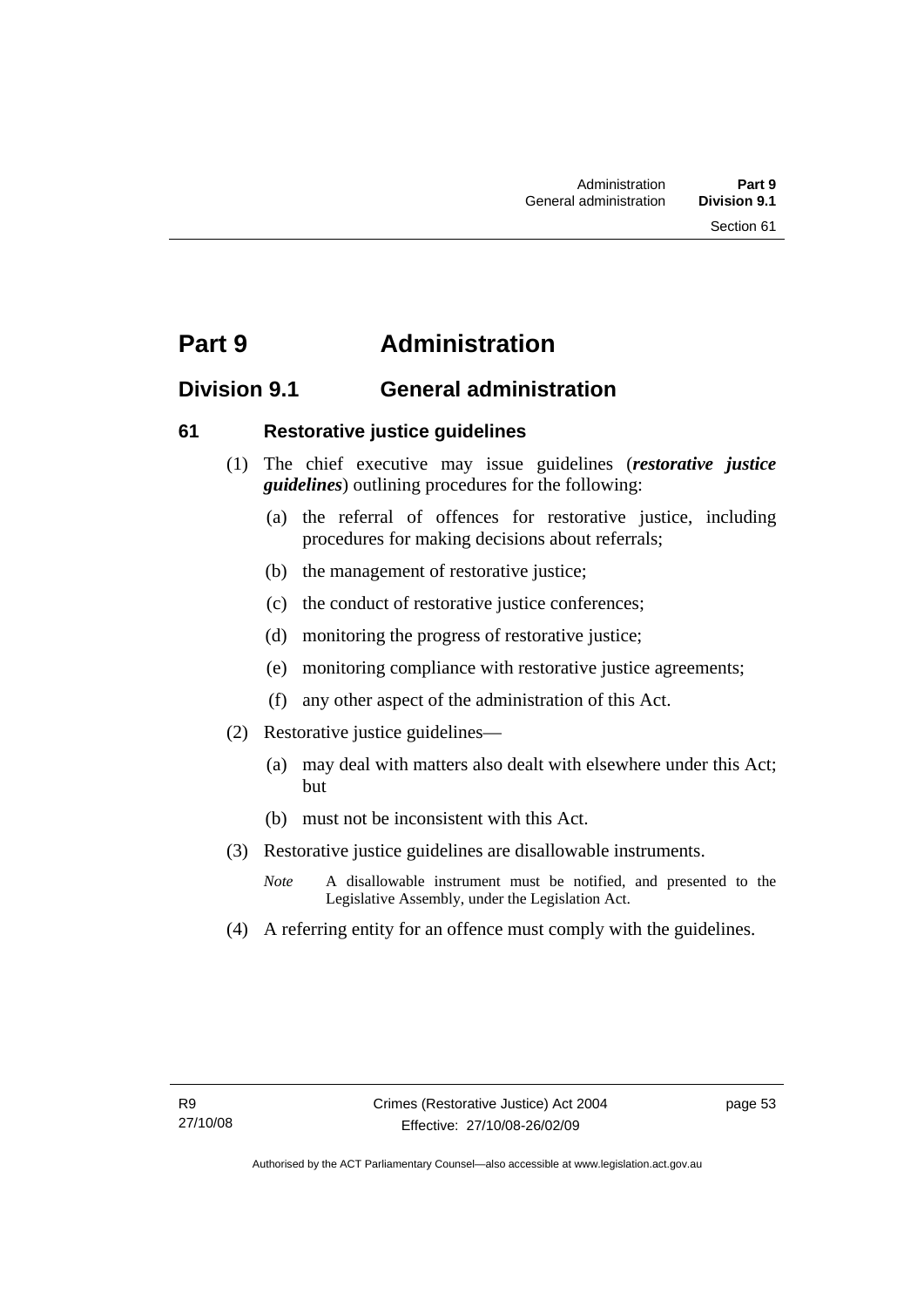## **62 Police participation in restorative justice**

The chief executive may make arrangements with the chief police officer—

- (a) for the participation of police officers in the administration of this Act; and
- (b) for the appointment of police officers to call restorative justice conferences, subject to this Act.

## **63 Information sharing**

- (1) The chief executive may ask a referring entity to give the chief executive information about a victim, the parent of a victim, an offender or anyone else if the information is necessary for the administration of this Act.
- (2) A referring entity must do everything reasonable to comply with a request under subsection (1).

## **64 Secrecy**

(1) In this section:

*secret-keeper* means a person who is exercising, or has exercised, a function under this Act.

#### **Examples**

- 1 a referring entity, or the delegate of a referring entity, if the referring entity or delegate is considering whether to refer an offence for restorative justice
- 2 the chief executive, or a delegate of the chief executive, if the chief executive or delegate is considering whether an offence is suitable for restorative justice, or whether a restorative justice conference for an offence should be called
- 3 the convenor of a restorative justice conference, if the convenor is making preparations for a restorative justice conference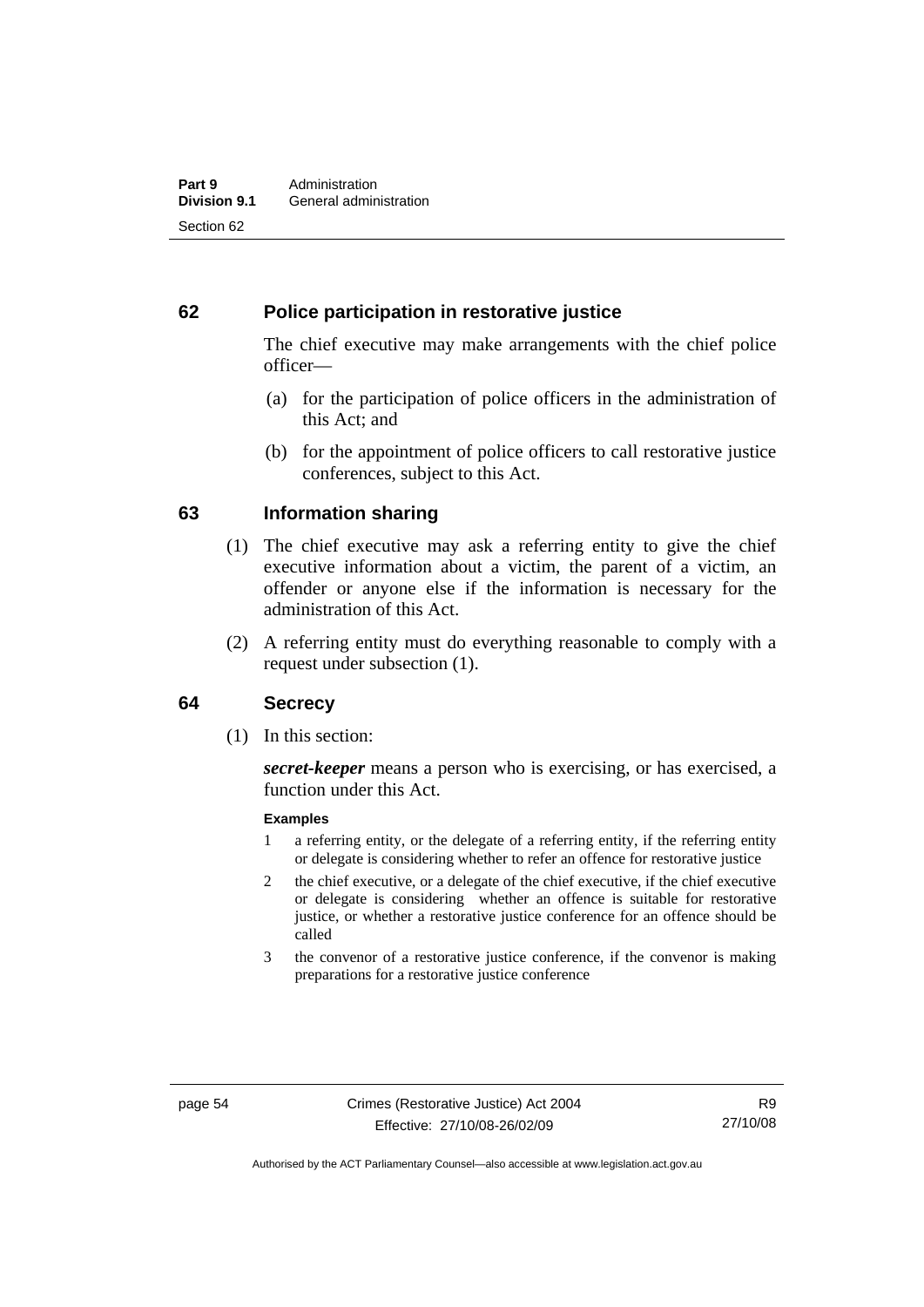- 4 a staff member of an administrative unit, if the staff member is assisting a secret-keeper mentioned in examples 1, 2 or 3 in carrying out the functions mentioned in those examples
- *Note* An example is part of the Act, is not exhaustive and may extend, but does not limit, the meaning of the provision in which it appears (see Legislation Act, s 126 and s 132).

### *protected information*—

- (a) means information about a person that is disclosed to, or obtained by, a secret-keeper because of the exercise of a function by the secret-keeper under this Act; but
- (b) does not include information in a restorative justice agreement or information disclosing who attended a restorative justice conference.

#### **Examples of protected information**

- 1 information obtained by a referring entity or the chief executive in assessing the eligibility of a victim, parent or offender for restorative justice
- 2 information obtained by the convenor of a restorative justice conference in preparing the conference
- 3 a transcript (or other record) of what is said during a restorative justice conference that is kept by the convenor or the chief executive
- (2) A secret-keeper commits an offence if the secret-keeper—
	- (a) makes a record of protected information; or
	- (b) directly or indirectly discloses or communicates protected information about someone to someone else.

Maximum penalty: 50 penalty units, imprisonment for 6 months or both.

- (3) Subsection (2) does not apply if the record is made, or the information is disclosed or communicated—
	- (a) under this or any other Act; or
	- (b) in relation to the exercise of a function, as a secret-keeper, under this or any other Act.

page 55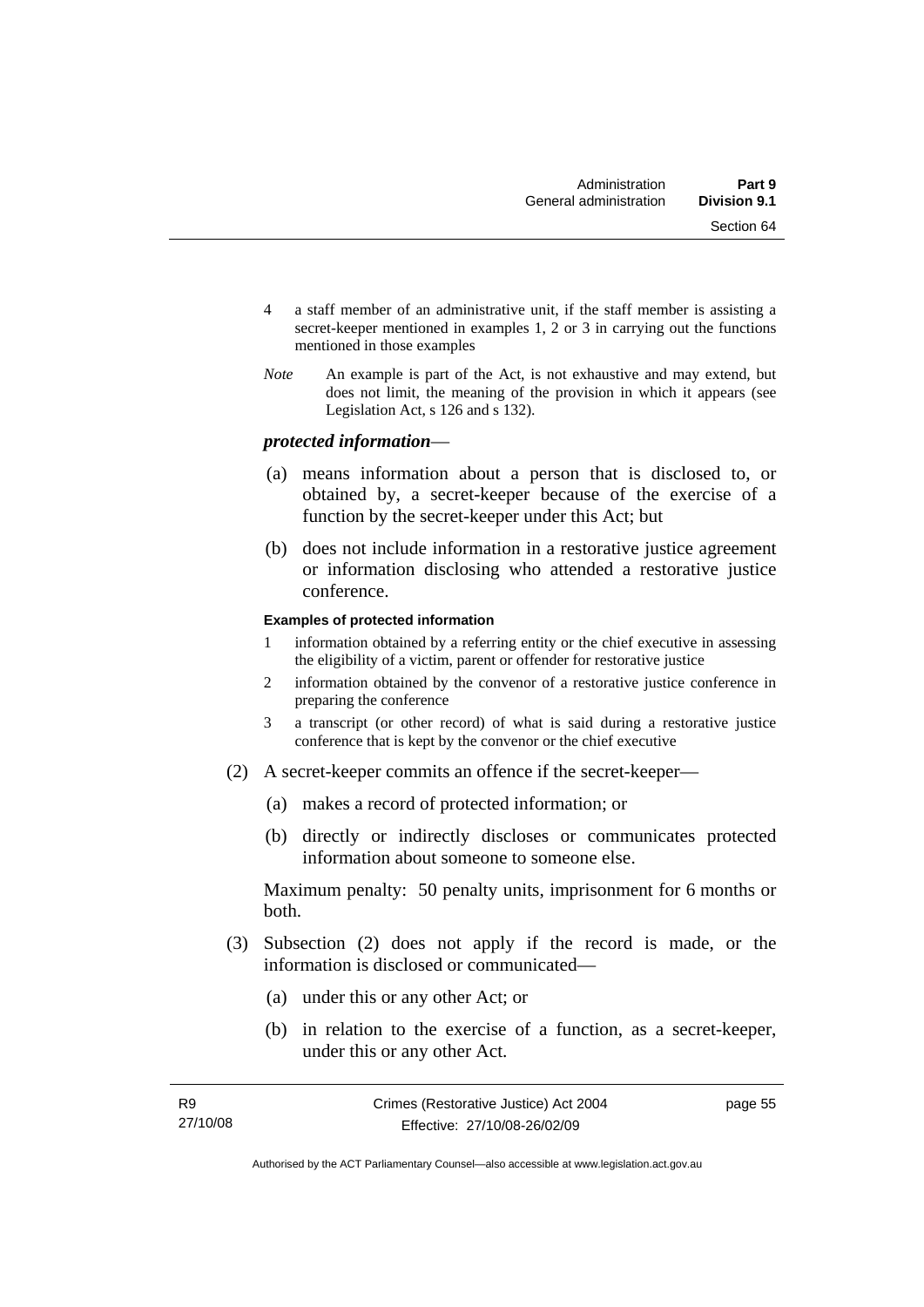- (4) Subsection (2) does not prevent a secret-keeper from divulging or communicating protected information about someone with that person's consent.
- (5) For a civil proceeding, a secret-keeper must not—
	- (a) disclose or communicate protected information to a court; or
	- (b) produce or permit access to a document containing protected information to a court.
- (6) For a criminal proceeding, unless it is necessary to do so to comply with this Act, any other territory law or a law of the Commonwealth, a secret-keeper is not required—
	- (a) to disclose or communicate protected information to a court; or
	- (b) to produce or permit access to a document containing protected information to a court.
	- *Note* The *Freedom of Information Act 1989*, s 38 (Documents to which secrecy provisions of enactments apply) provides that a document is exempt from access requirements under that Act if another Act applies specifically to information of a particular kind in a document and prohibits the disclosure of that information by people mentioned in the other Act. The section is stated to apply whether or not the prohibition is absolute or subject to exceptions or qualification.

## **65 Secrecy about information acquired under other Acts**

- (1) The provisions of another Act imposing restrictions or obligations of secrecy or nondisclosure of information acquired in the administration of that Act apply to a person who, in the exercise of functions under this Act, has access to the information because of the information having been acquired in the administration of the other Act.
- (2) For subsection (1), the person who has access to the information in the exercise of functions under this Act is taken to be a person engaged in the administration of the other Act.

R9 27/10/08

Authorised by the ACT Parliamentary Counsel—also accessible at www.legislation.act.gov.au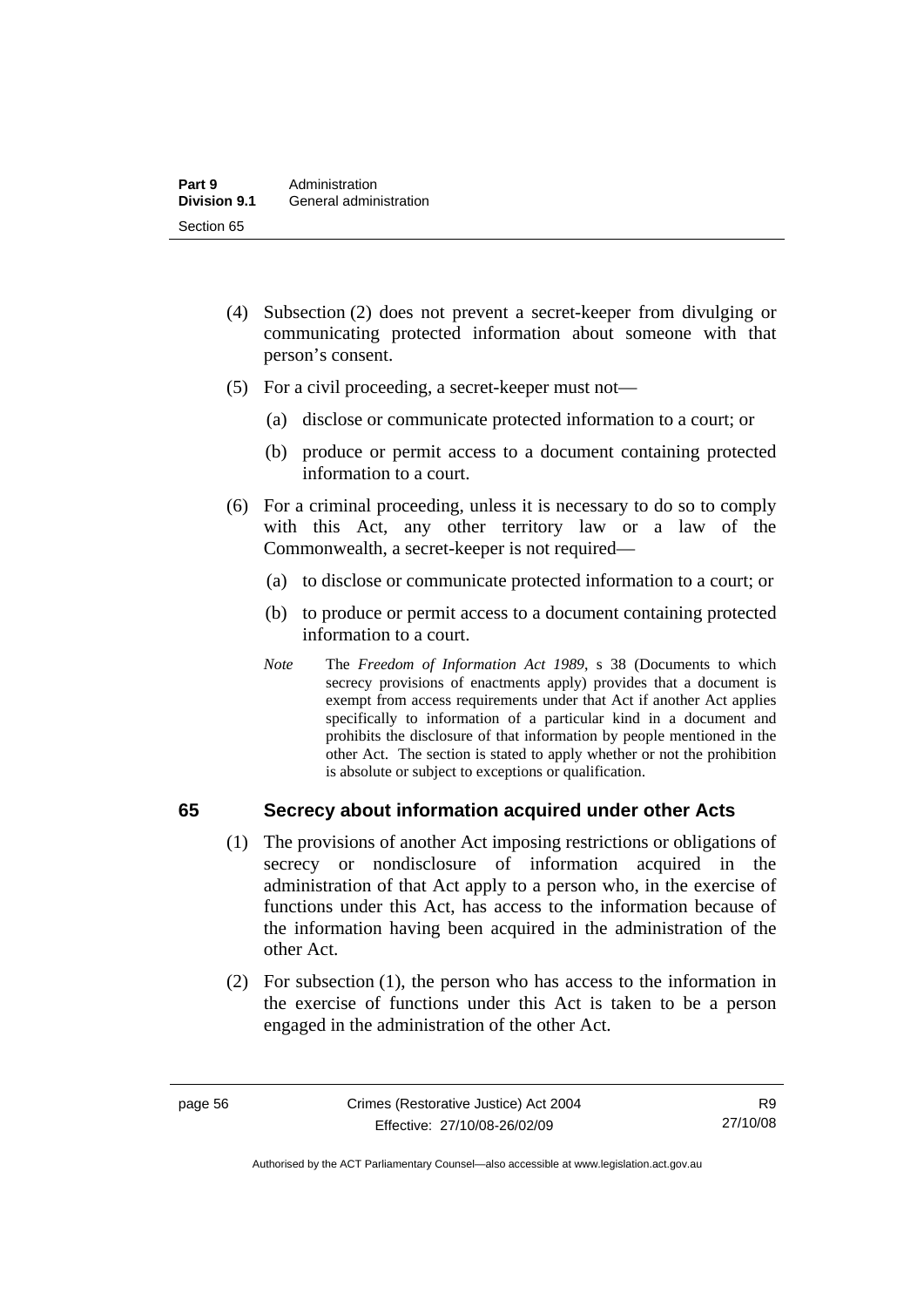- (3) Subsection (1) does not prevent—
	- (a) the giving of access to records under this Act; or
	- (b) the preparation and dissemination of guides and aids to finding information contained in the records.

## **66 Protection from liability**

- (1) A person is not personally liable for anything done or omitted to be done honestly and without negligence—
	- (a) in the exercise of a function under this Act; or
	- (b) in the reasonable belief that the act or omission was in the exercise of a function under this Act.
- (2) Any liability that, apart from subsection (1), would attach to a person attaches instead to the Territory.

## **Division 9.2 Reporting and records**

## **67 Meaning of** *referring entity—***div 9.2**

(1) In this division:

*referring entity*, in relation to an offence—see section 22.

 (2) However, if an offence is referred for restorative justice by a court in making a sentence-related order, *referring entity* means the chief executive (corrections).

## **68 Quarterly reporting by chief executive**

- (1) This section applies in relation to a quarter of a year if—
	- (a) an offence is referred for restorative justice before the start of, or during, the quarter; and
	- (b) restorative justice—
		- (i) has not ended for the offence; or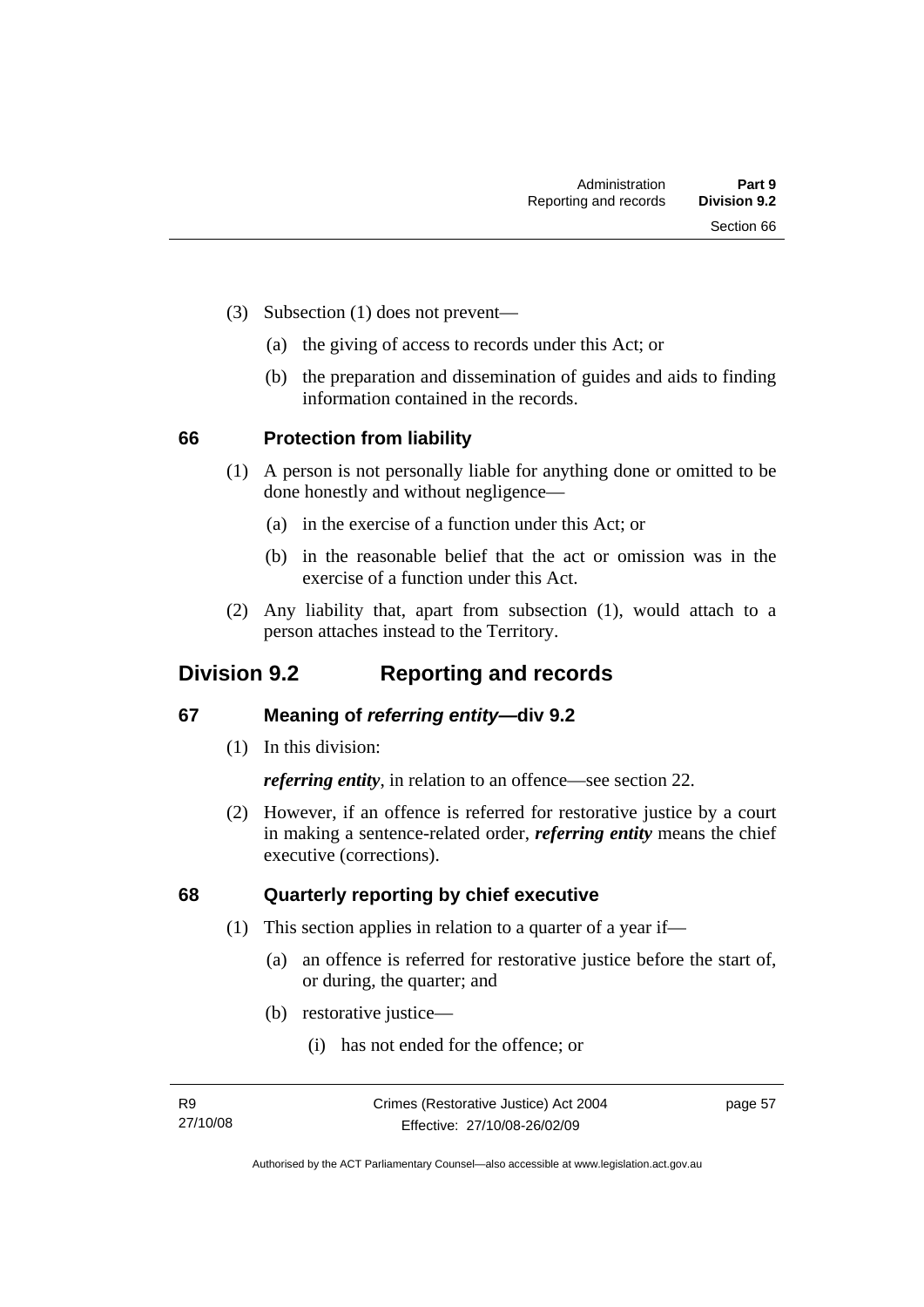- (ii) ended for the offence during the quarter.
- *Note Quarter* is defined in the Legislation Act, dict, pt 1 to mean the 3 months following 1 January, 1 April, 1 July or 1 October in any year.
- (2) Within 7 days after the last day of the quarter, the chief executive (restorative justice) must report to the referring entity on the progress of restorative justice for the offence during the quarter.
	- *Note* Section 72 deals with what happens if the referring entity is the same chief executive as the chief executive (restorative justice), but the referring entity is the chief executive in his or her capacity as chief executive (corrections) or chief executive (children and young people).

 That section provides that the chief executive must ensure that appropriate administrative arrangements are made for the report to be given by a delegate of the chief executive as chief executive (restorative justice) to a delegate of the chief executive as chief executive (corrections) or chief executive (children and young people).

- (3) This section does not apply if the referring entity is the chief executive (restorative justice).
	- *Note* The referring entity may be the chief executive (restorative justice) under table 22, item 1 or 5.
- (4) In this section:

*ends*—restorative justice *ends* for an offence if—

- (a) the chief executive decides that restorative justice is not suitable for the offence; or
- (b) the convenor of a restorative justice conference for the offence discontinues the conference under section 47; or
- (c) a restorative justice conference for the offence is concluded.
- *Note Restorative justice* means the process of restorative justice provided under this Act, including a restorative justice conference (see s 10). Restorative justice, apart from the process provided under this Act that is mentioned in the definition, does not necessarily end as provided in the definition of *ends* for this section.

Authorised by the ACT Parliamentary Counsel—also accessible at www.legislation.act.gov.au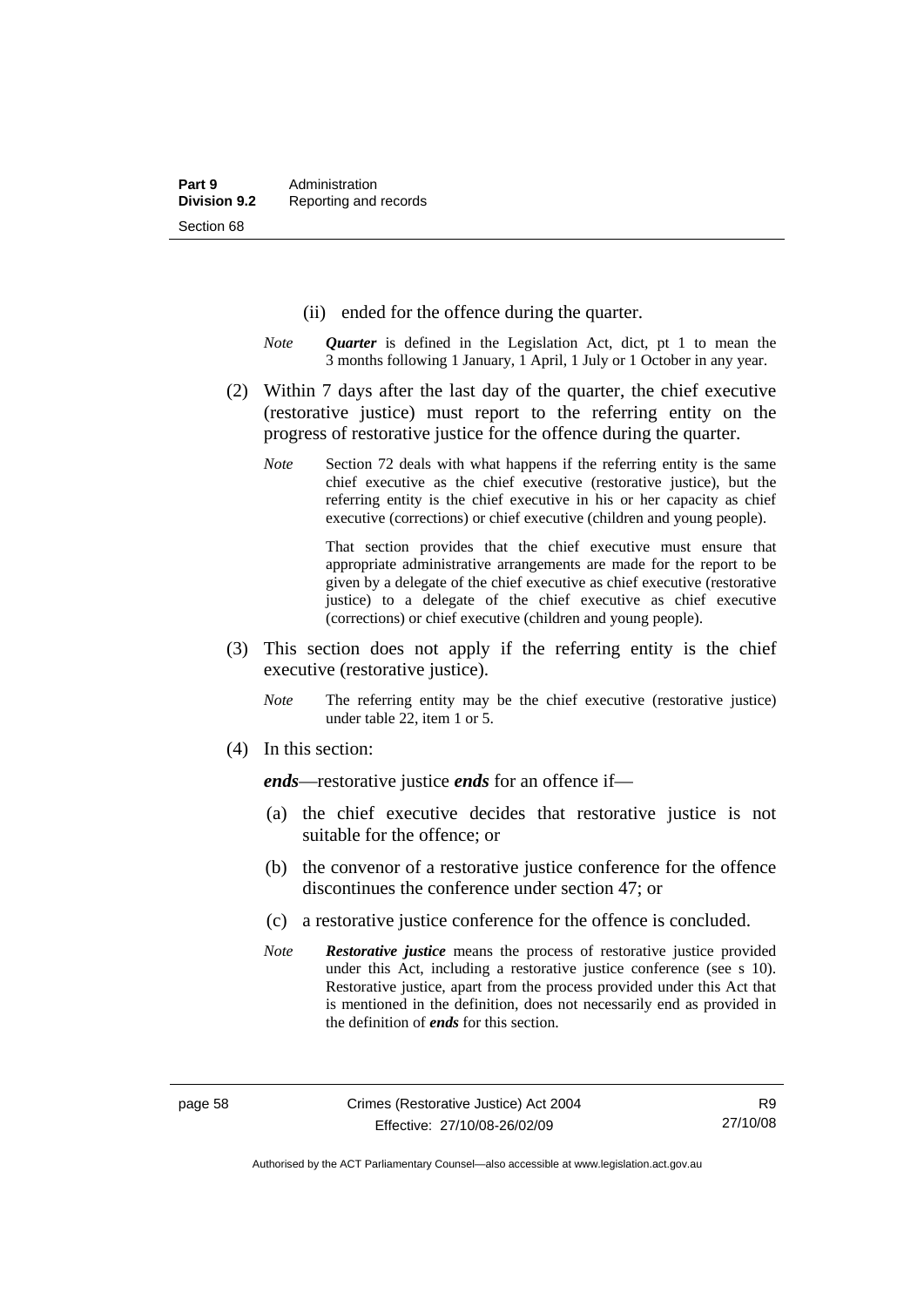## **69 Record-keeping by referring entities**

- (1) If an offence is referred to the chief executive for restorative justice, the referring entity must ensure that appropriate records are kept in relation to—
	- (a) the circumstances in which the referral was made; and
	- (b) the progress of restorative justice for the offence; and
	- (c) the outcome of restorative justice for the offence.
- (2) The referring entity must also ensure that a copy of any restorative justice agreement for the offence (as amended, if at all, under section 55) is kept as part of the records.
- (3) The records mentioned in subsection (1) must be kept as part of the administrative or court records normally kept by the referring entity in relation to the offence.

## **70 Record-keeping by chief executive**

- (1) The chief executive must keep records of—
	- (a) each referral of an offence to the chief executive for restorative justice; and
	- (b) any assessment of suitability for restorative justice under part 7, whether because of a referral of an offence for restorative justice or in other circumstances; and
	- (c) each offence for which a restorative justice conference is called; and
	- (d) each restorative justice conference that is conducted; and
	- (e) each restorative justice conference that is cancelled or discontinued; and
	- (f) each restorative justice agreement that is reached at a conference; and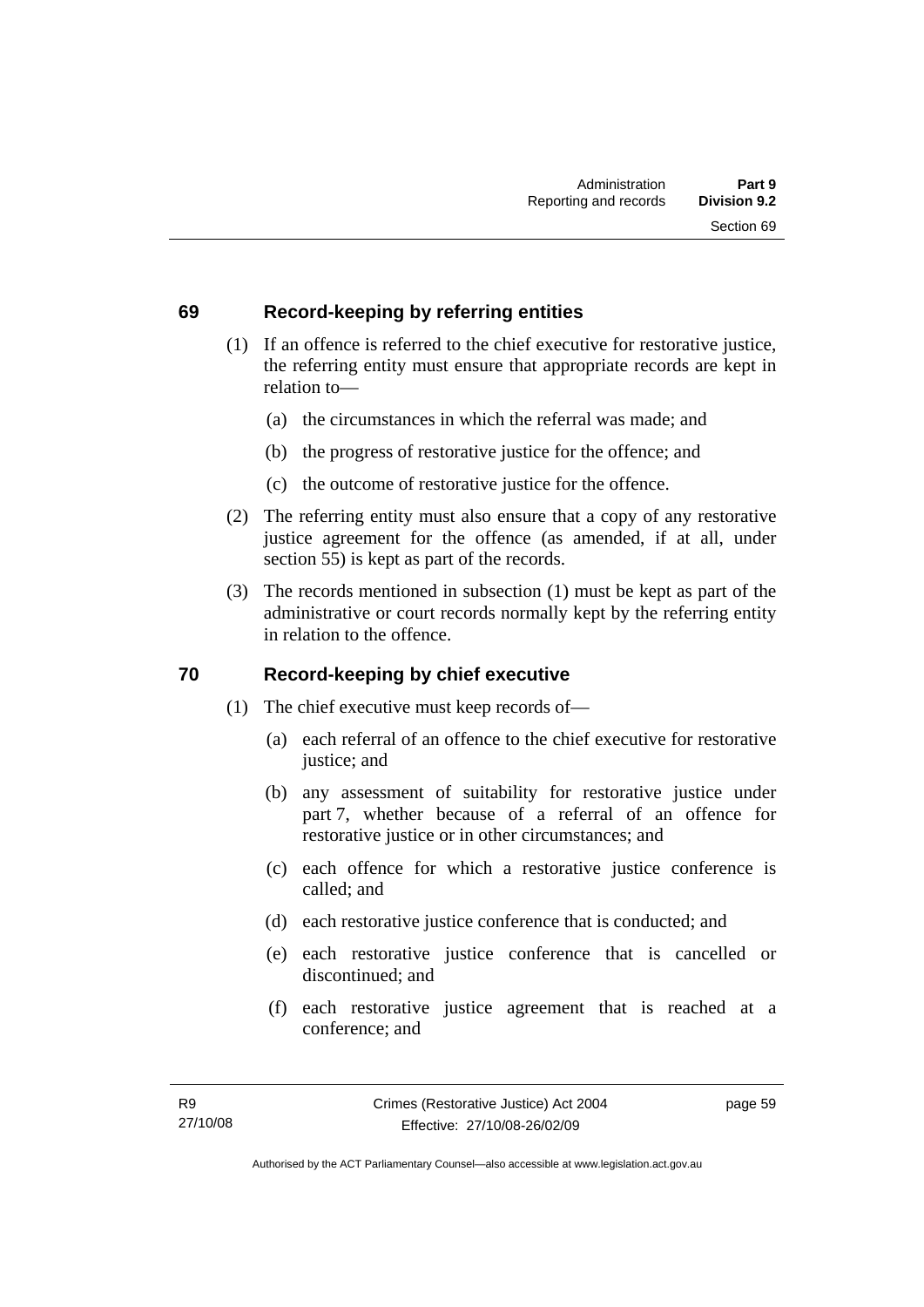- (g) the offender's compliance with each restorative justice agreement.
- (2) The records mentioned in subsection (1) (g) must be kept in consultation with the relevant referring entity.
- (3) A record of an offence for which a restorative justice agreement is reached must include a copy of the restorative justice agreement (as amended, if at all, under section 55).

## **71 Restorative justice database**

- (1) The chief executive must ensure that a database is kept of information in the records required to be kept under section 70 to enable research, analysis and evaluation of restorative justice.
- (2) The database must be kept as required by regulation.
- (3) A regulation made for this section—
	- (a) may allow access to the information in the database by anyone for research, analysis and evaluation of restorative justice; but
	- (b) must not allow access to the information in the database in any form that would allow the identity of anyone taking part in restorative justice to be worked out.

Authorised by the ACT Parliamentary Counsel—also accessible at www.legislation.act.gov.au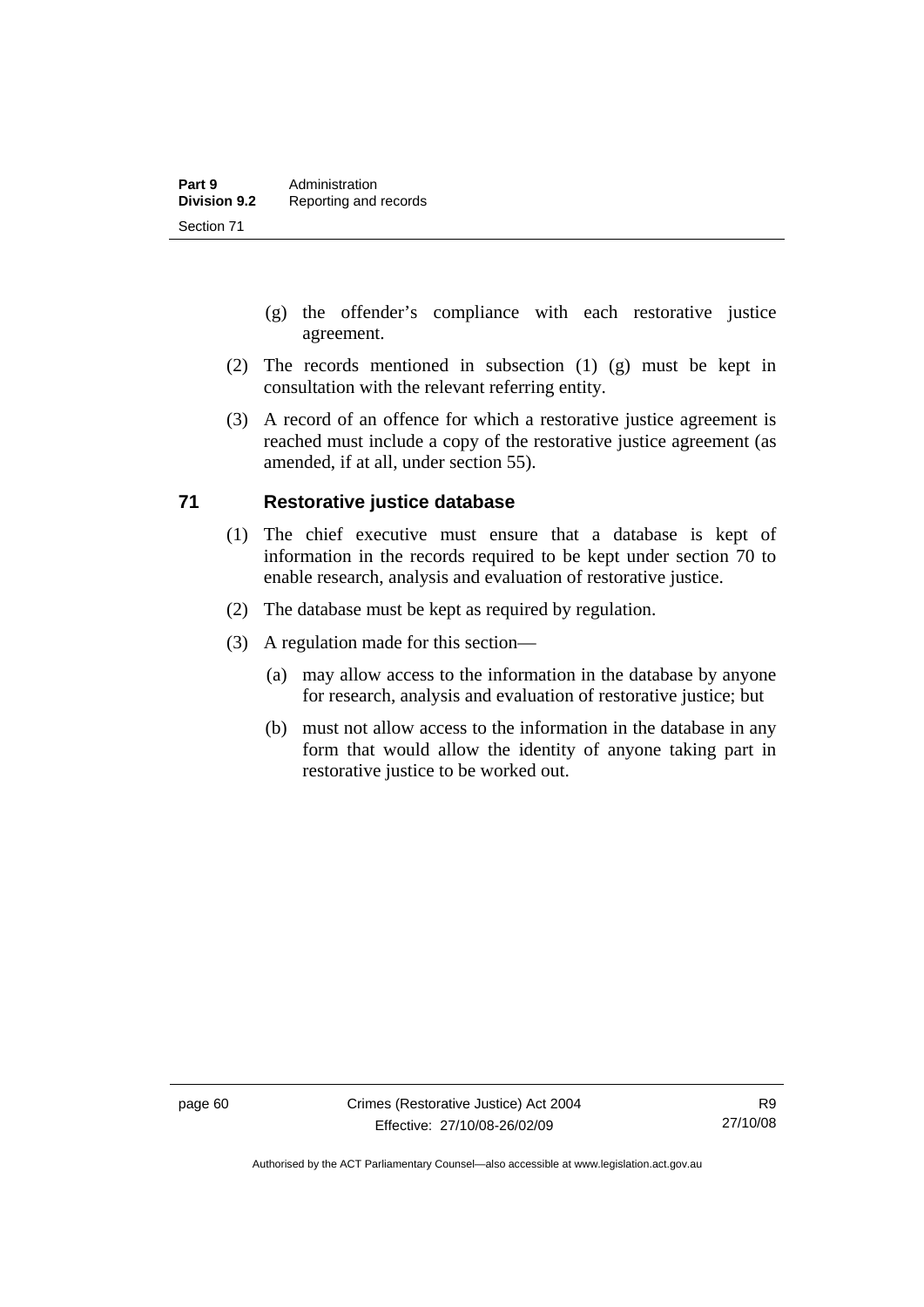## **Part 10 Miscellaneous**

## **72 Exercise of functions by chief executive**

- (1) This section applies if—
	- (a) section 23, section 57, section 58 or section 68 requires a chief executive, in the chief executive's capacity as responsible for a particular matter (the *first capacity*) to give a referral or report to a chief executive, in the chief executive's capacity as responsible for another matter (the *second capacity*); and
	- (b) a single chief executive acts in both the first and second capacities.
- (2) A chief executive mentioned in subsection (1) must ensure that administrative arrangements are made for a delegate of the chief executive in the first capacity to give the referral or report to a delegate of the chief executive in the second capacity who is a different person from the delegate in the first capacity.

#### **Example**

Pat has been found guilty of an offence but, without convicting Pat, the court makes a good behaviour order under the *Crimes (Sentencing) Act 2005*, section 17 (Non-conviction orders—general). The offence is referred for restorative justice by the chief executive (corrections).

After a restorative justice conference, Pat enters into a restorative justice agreement with the victim of the offence. Under the agreement, Pat promises to attend a rehabilitation program on a particular night of the week for 3 months. However, after 2 weeks, Pat breaches the agreement by stopping to attend the program.

The chief executive (restorative justice) becomes aware of the breach of the agreement. Under section 57 (2), the chief executive (restorative justice) must report the breach to the referring entity, the chief executive (corrections). However, the chief executive (restorative justice) is the same person as the chief executive (corrections).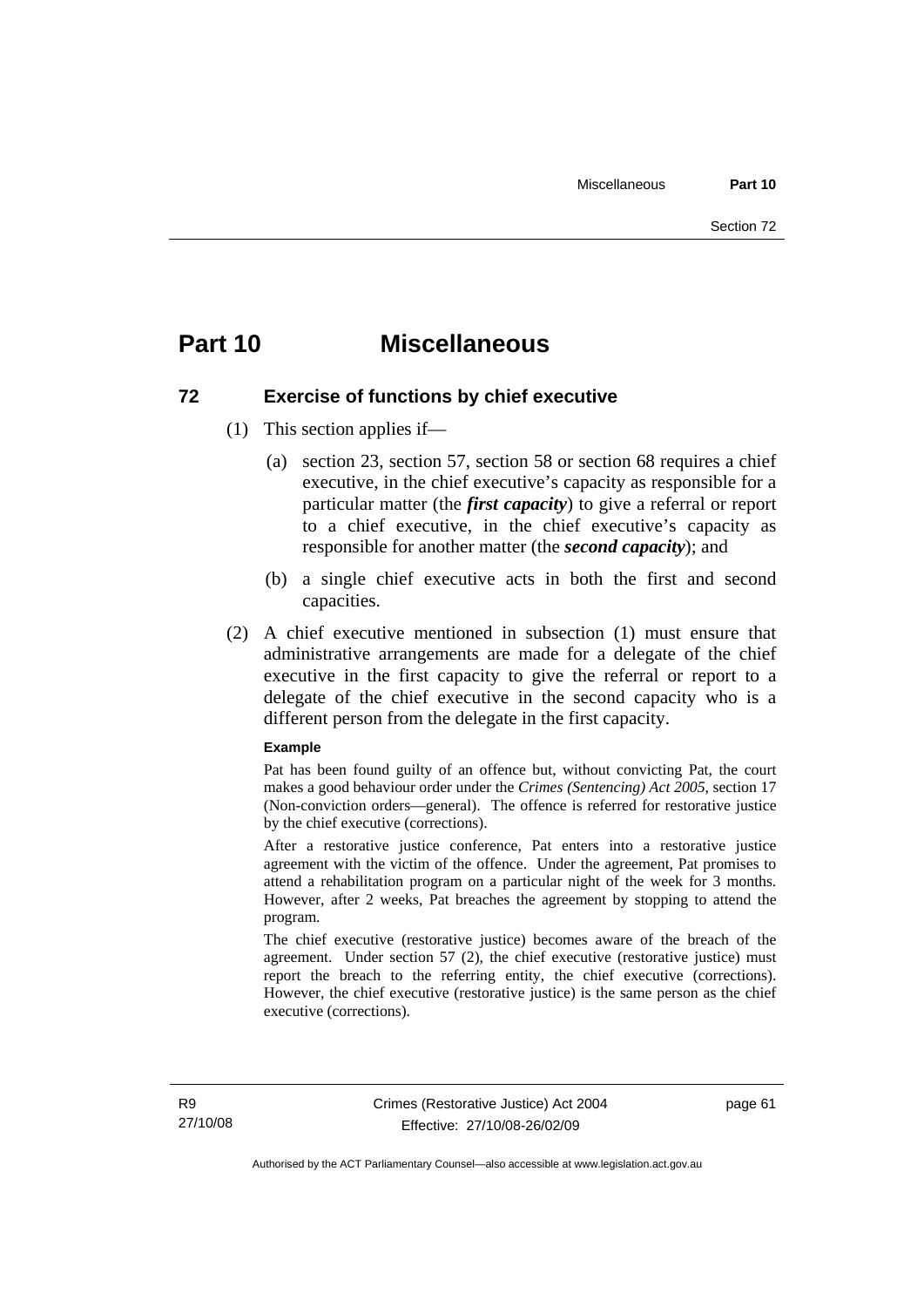#### **Part 10** Miscellaneous

Section 73

This section requires the chief executive to ensure that administrative arrangements are made for the report to be given by a delegate of the chief executive in the chief executive's capacity as administering this Act to someone else who is a delegate of the chief executive in the chief executive's capacity as administering sentence-related orders such as the order for Pat.

*Note* An example is part of the Act, is not exhaustive and may extend, but does not limit, the meaning of the provision in which it appears (see Legislation Act, s 126 and s 132).

## **73 Approved forms**

- (1) The Minister may, in writing, approve forms for this Act.
- (2) If the Minister approves a form for a particular purpose, the form must be used for that purpose.
	- *Note* For other provisions about forms, see the Legislation Act, s 255.
- (3) An approved form is a notifiable instrument.

*Note* A notifiable instrument must be notified under the Legislation Act.

### **74 Regulation-making power**

- (1) The Executive may make regulations for this Act.
	- *Note* A regulation must be notified, and presented to the Legislative Assembly, under the Legislation Act.
- (2) Without limiting subsection (1), a regulation may make provision in relation to the following:
	- (a) referring entities for table 22, item 6;
	- (b) the qualifications and experience of convenors, for section 40 (2) (a);
	- (c) the functions of convenors, for section 41 (1) (k);
	- (d) the keeping of a database of restorative justice information, for section 71.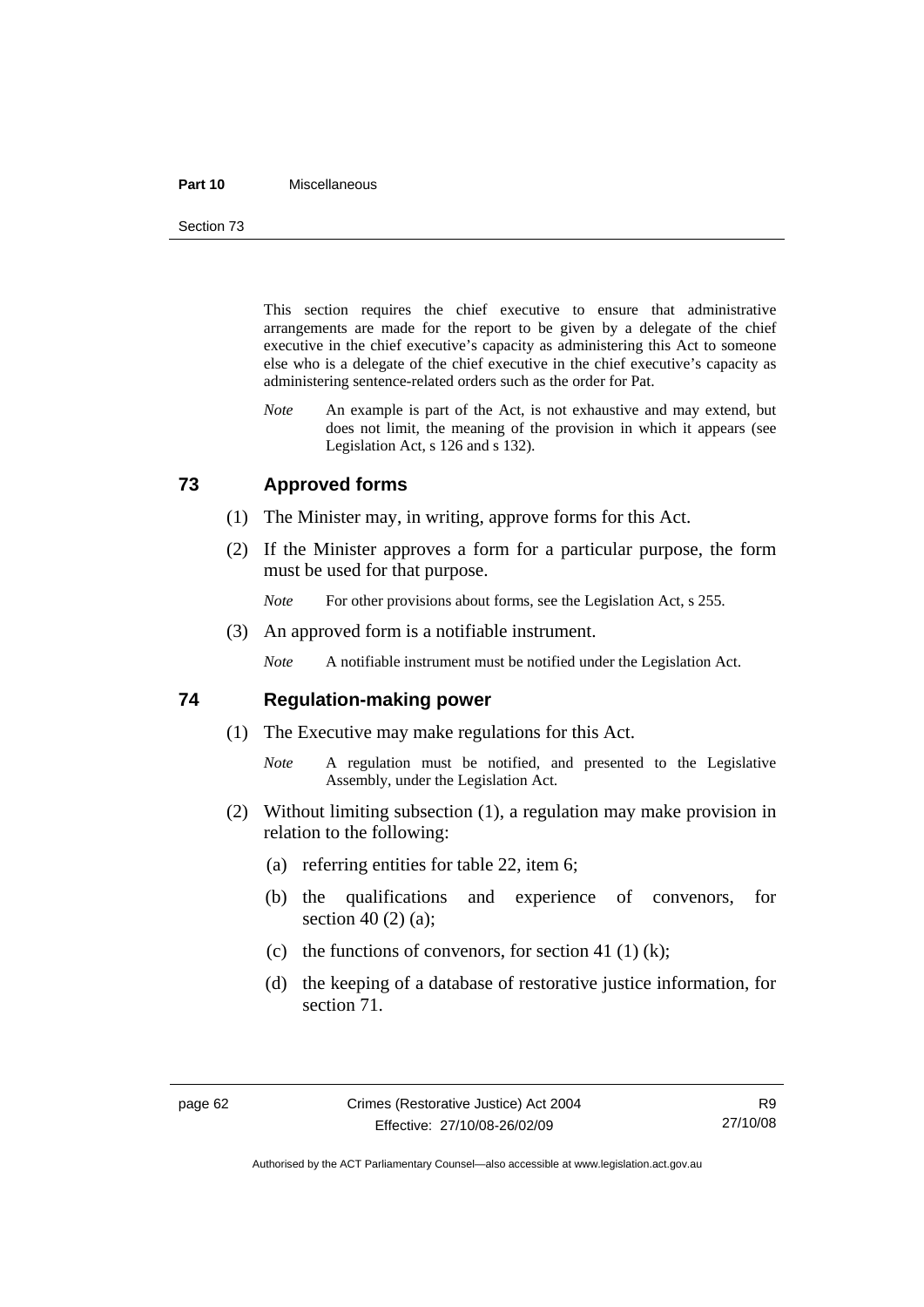# **Dictionary**

(see s 3)

*Note 1* The Legislation Act contains definitions and other provisions relevant to this Act.

*Note 2* For example, the Legislation Act, dict, pt 1 defines the following terms:

- ACT
- adult
- amend
- chief executive (see s 163)
- chief police officer
- child
- Childrens Court
- director of public prosecutions (or DPP)
- domestic partner (see s 169 (1))
- found guilty (of an offence)
- Legislative Assembly
- **Magistrates Court**
- property
- quarter
- sentence administration board
- sitting day
- Supreme Court
- the Territory.

*adult offender*—see section 12.

*chief executive (children and young people)*—see section 22 (2).

*chief executive (corrections)*—see section 22 (2).

*chief executive (restorative justice)*—see section 22 (2).

*Note* If this Act refers simply to *the chief executive*, this is a reference to the chief executive of the administrative unit responsible for the administration of this Act (see Legislation Act, s 163).

| <b>R9</b> | Crimes (Restorative Justice) Act 2004 | page 63 |
|-----------|---------------------------------------|---------|
| 27/10/08  | Effective: 27/10/08-26/02/09          |         |

Authorised by the ACT Parliamentary Counsel—also accessible at www.legislation.act.gov.au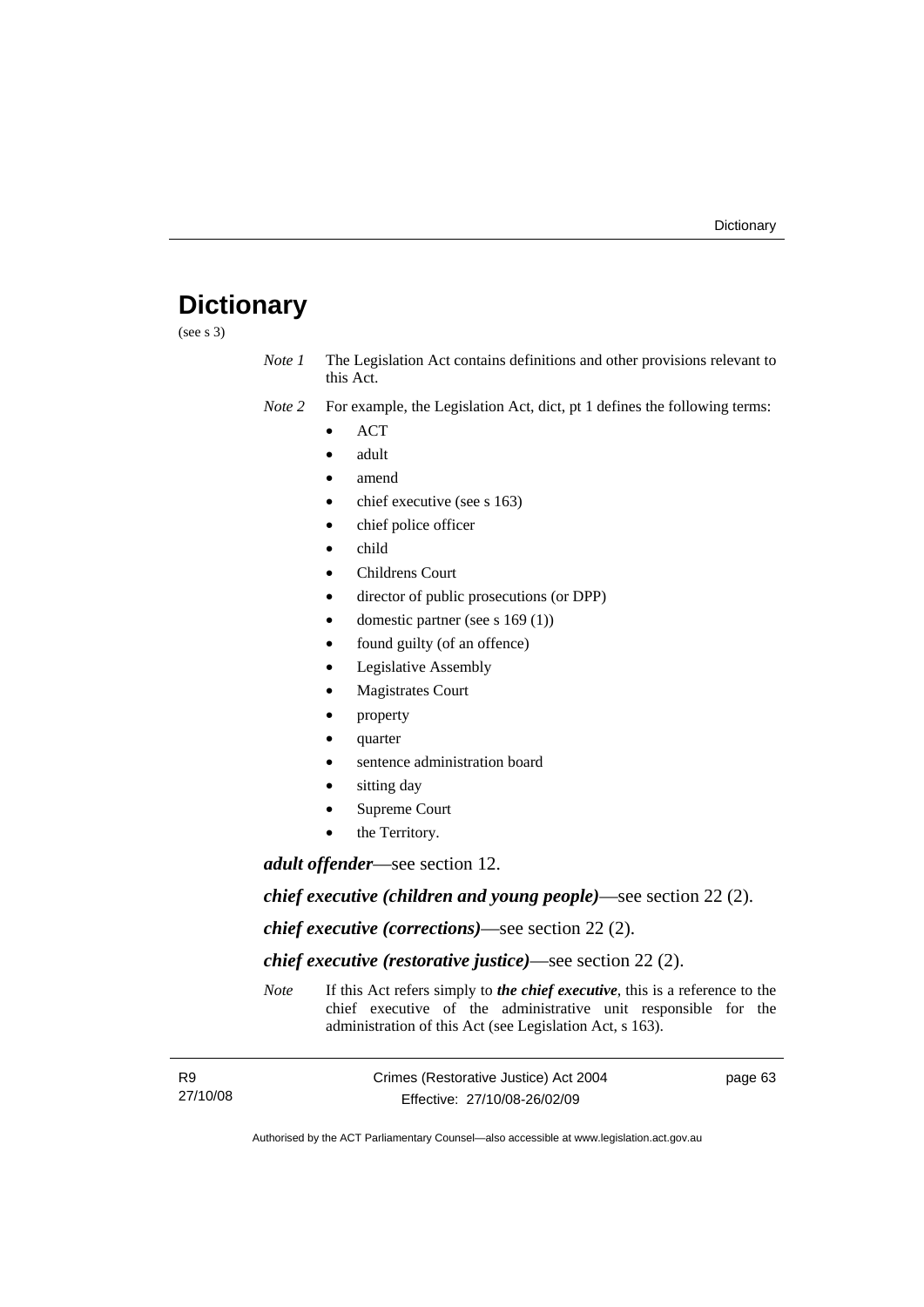*child victim*—see section 11.

*commission*, of an offence that is alleged to have been committed see section 12.

*convenor* means a person appointed as a convenor for part 8 (Restorative justice conferences and agreements) under section 40.

*court referral order*—see section 27 (2) (Referral during court proceeding).

*domestic violence offence*—see section 12.

*eligible offender*—see section 19.

*eligible parent*—see section 18.

*eligible victim*—see section 17.

*less serious offence*— see section 12.

*objects*, of this Act—see section 6.

*offence*—see section 12.

*offender*—see section 12.

*parent*—see section 11.

*personal characteristics*, of a victim, parent of a victim, or offender, for part 7 (Suitability for restorative justice)—see section 29.

*referred*—see section 10.

*referring entity*—

- (a) see section 22; but
- (b) for part 8 (Restorative justice conferences and agreements) see section 38; and
- (c) for division 9.2 (Reporting and records)—see section 67.

*required participant*, in a restorative justice conference, for part 8 (Restorative justice conferences and agreements)—see section 42.

R9 27/10/08

Authorised by the ACT Parliamentary Counsel—also accessible at www.legislation.act.gov.au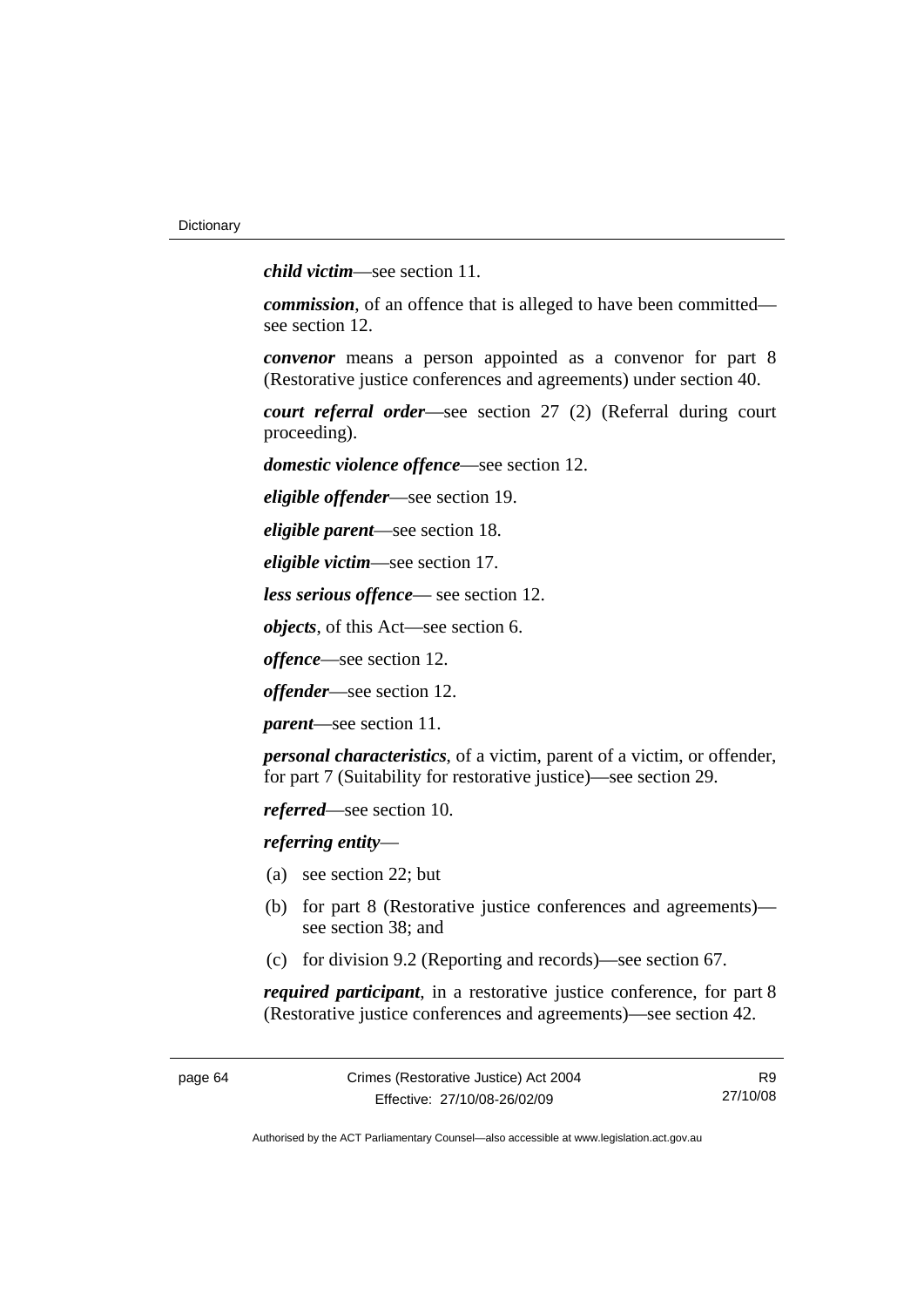*restorative justice*—see section 10.

*restorative justice agreement*—see section 50 (Agreement as object of conference).

*restorative justice conference* means a conference called for part 8 (Restorative justice conferences and agreements).

*restorative justice guidelines*—see section 61.

*section 24 referral conditions*—see section 24 (Referral power).

*sentence-related order*, for an offender who is found guilty of an offence—see section 13.

*serious offence*—see section 12.

*substitute participant*, for part 8 (Restorative justice conferences and agreements)—see section 43.

*suitable*—section 10.

*suitable parent*—see section 35.

*suitable victim*—see section 34.

*victim*—see section 11.

*young offender*—see section 12.

page 65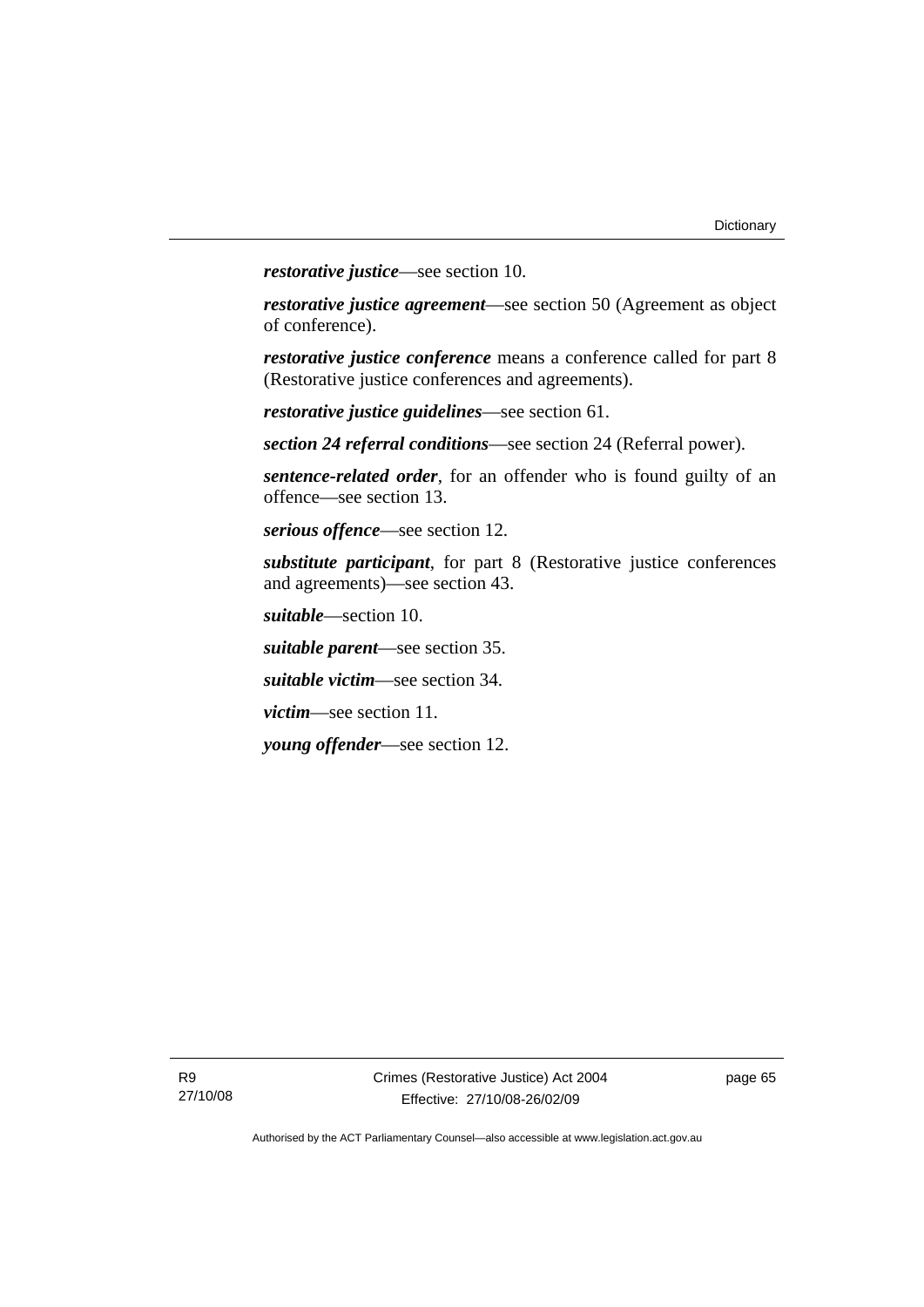1 About the endnotes

# **Endnotes**

# **1 About the endnotes**

Amending and modifying laws are annotated in the legislation history and the amendment history. Current modifications are not included in the republished law but are set out in the endnotes.

Not all editorial amendments made under the *Legislation Act 2001*, part 11.3 are annotated in the amendment history. Full details of any amendments can be obtained from the Parliamentary Counsel's Office.

Uncommenced amending laws and expiries are listed in the legislation history and the amendment history. These details are underlined. Uncommenced provisions and amendments are not included in the republished law but are set out in the last endnote.

If all the provisions of the law have been renumbered, a table of renumbered provisions gives details of previous and current numbering.

The endnotes also include a table of earlier republications.

| $am = amended$                               | $ord = ordinance$                           |
|----------------------------------------------|---------------------------------------------|
| $amdt = amendment$                           | $orig = original$                           |
| $ch = chapter$                               | $par = paragraph/subparagraph$              |
| $def = definition$                           | $pres = present$                            |
| $dict = dictionary$                          | $prev = previous$                           |
| disallowed = disallowed by the Legislative   | $(\text{prev}) = \text{previously}$         |
| Assembly                                     | $pt = part$                                 |
| $div = division$                             | $r = rule/subrule$                          |
| $exp = expires/expired$                      | $remum = renumbered$                        |
| $Gaz = gazette$                              | $reloc = relocated$                         |
| $hdg =$ heading                              | $R[X]$ = Republication No                   |
| $IA = Interpretation Act 1967$               | $RI = reissue$                              |
| $ins = inserted/added$                       | $s = section/subsection$                    |
| $LA =$ Legislation Act 2001                  | $sch = schedule$                            |
| $LR =$ legislation register                  | $sdiv = subdivision$                        |
| $LRA =$ Legislation (Republication) Act 1996 | $sub =$ substituted                         |
| $mod = modified/modification$                | SL = Subordinate Law                        |
| $o = order$                                  | underlining $=$ whole or part not commenced |
| $om = omitted/repealed$                      | or to be expired                            |
|                                              |                                             |

# **2 Abbreviation key**

page 66 Crimes (Restorative Justice) Act 2004 Effective: 27/10/08-26/02/09

R9 27/10/08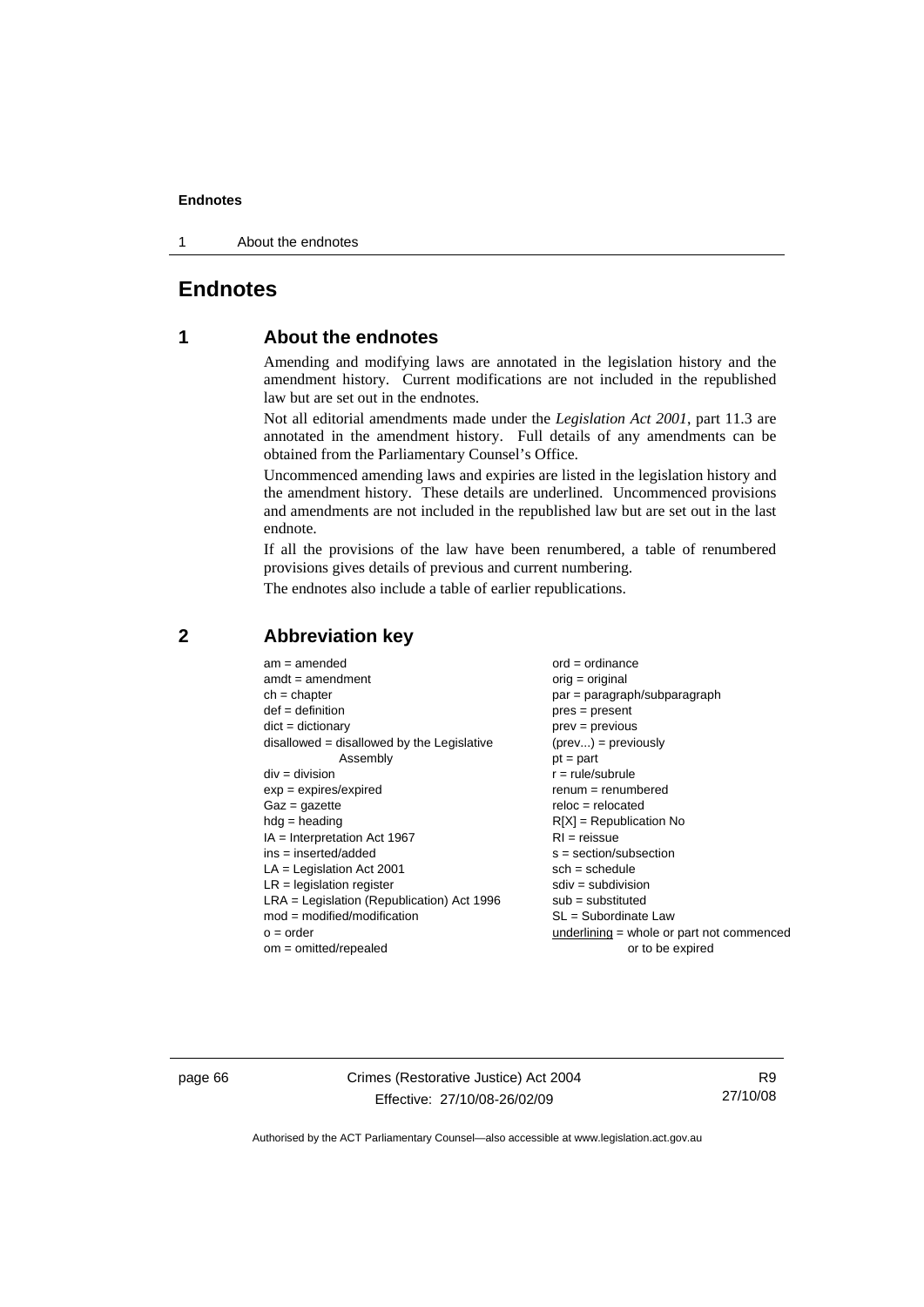## **3 Legislation history**

#### **Crimes (Restorative Justice) Act 2004 A2004-65**

notified LR 6 September 2004

s 1, s 2 commenced 6 September 2004 (LA s 75 (1))

remainder commenced 31 January 2005 (s 2 and CN2004-28)

as amended by

### **Domestic Violence and Protection Orders Amendment Act 2005 A2005-13 sch 1 pt 1.5**

notified LR 24 March 2005 s 1, s 2 commenced 24 March 2005 (LA s 75 (1)) sch 1 pt 1.5 commenced 25 March 2005 (s 2)

### **Justice and Community Safety Legislation Amendment Act 2005 (No 4) A2005-60 sch 1 pt 1.12**

notified LR 1 December 2005

s 1, s 2 taken to have commenced 23 November 2005 (LA s 75 (2)) sch 1 pt 1.12 commenced 22 December 2005 (s 2 (4))

#### **Civil Unions Act 2006 A2006-22 sch 1 pt 1.8**

notified LR 19 May 2006 s 1, s 2 commenced 19 May 2006 (LA s 75 (1))

sch 1 pt 1.8 never commenced

*Note* Act repealed by disallowance 14 June 2006 (see Cwlth Gaz 2006 No S93)

### **Sentencing Legislation Amendment Act 2006 A2006-23 sch 1 pt 1.10**  notified LR 18 May 2006

s 1, s 2 commenced 18 May 2006 (LA s 75 (1)) sch 1 pt 1.10 commenced 2 June 2006 (s 2 (1) and see Crimes (Sentence Administration) Act 2005 A2005-59 s 2, Crimes (Sentencing) Act 2005 A2005-58, s 2 and LA s 79)

### **Statute Law Amendment Act 2007 A2007-3 sch 3 pt 3.26**  notified LR 22 March 2007

s 1, s 2 taken to have commenced 1 July 2006 (LA s 75 (2)) sch 3 pt 3.26 commenced 12 April 2007 (s 2 (1))

R9 27/10/08 page 67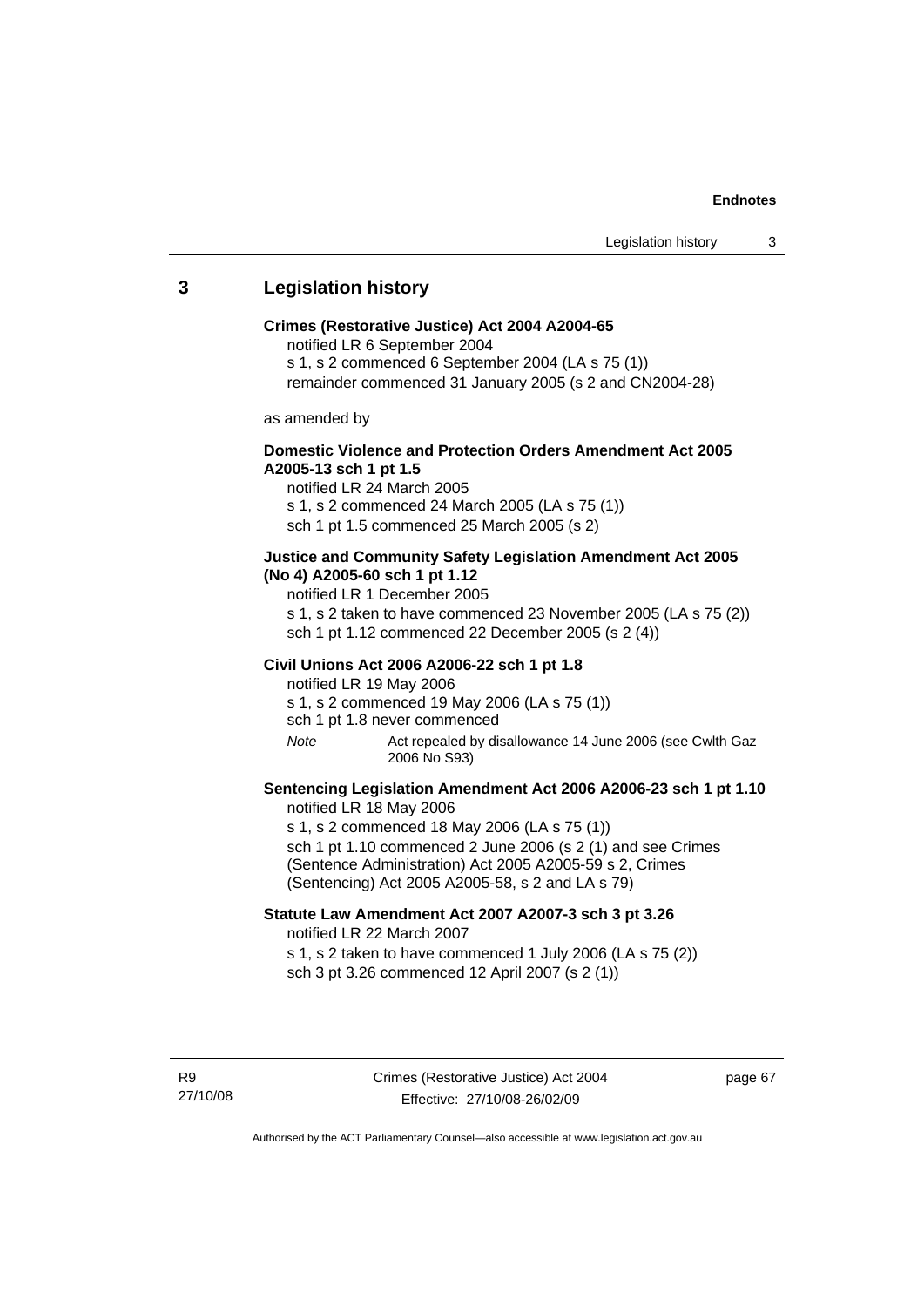4 Amendment history

## **Children and Young People (Consequential Amendments) Act 2008 A2008-20 sch 3 pt 3.8, sch 4 pt 4.10**

notified LR 17 July 2008

s 1, s 2 commenced 17 July 2008 (LA s 75 (1)) s 3 commenced 18 July 2008 (s 2 (1)) sch 3 pt 3.8 commenced 27 October 2008 (s 2 (4) and see Children and Young People Act 2008 A2008-19, s 2 and CN2008-13) sch 4 pt 4.10 commences 27 February 2009 (s 2 (5) and see Children and Young People Act 2008 A2008-19, s 2 and CN2008-13)

### **Justice and Community Safety Legislation Amendment Act 2008 (No 2) A2008-22 sch 1 pt 1.3**

notified LR 8 July 2008

s 1, s 2 commenced 8 July 2008 (LA s 75 (1))

sch 1 pt 1.3 commenced 29 July 2008 (s 2)

#### **Justice and Community Safety Legislation Amendment Act 2008 (No 3) A2008-29 sch 1 pt 1.6**

notified LR 13 August 2008 s 1, s 2 commenced 13 August 2008 (LA s 75 (1)) sch 1 pt 1.6 commenced 27 August 2008 (s 2)

#### **Court Legislation Amendment Act 2008 A2008-42 pt 2**

notified LR notified LR 8 September 2008

s 1, s 2 commenced 8 September 2008 (LA s 75 (1))

pt 2 awaiting commencement (s 2)

*Note* default commencement under LA s 79: 8 March 2009

### **Domestic Violence and Protection Orders Act 2008 A2008-46 sch 3 pt 3.5**

notified LR 10 September 2008 s 1, s 2 commenced 10 September 2008 (LA s 75 (1)) sch 3 pt 3.5 commences 30 March 2009 (s 2)

### **4 Amendment history**

**Commencement** 

s 2 om LA s 89 (4)

**Definitions—***child victim***,** *parent* **and** *victim* s 11 def *parent* am A2008-20 amdt 3.17

page 68 Crimes (Restorative Justice) Act 2004 Effective: 27/10/08-26/02/09

R9 27/10/08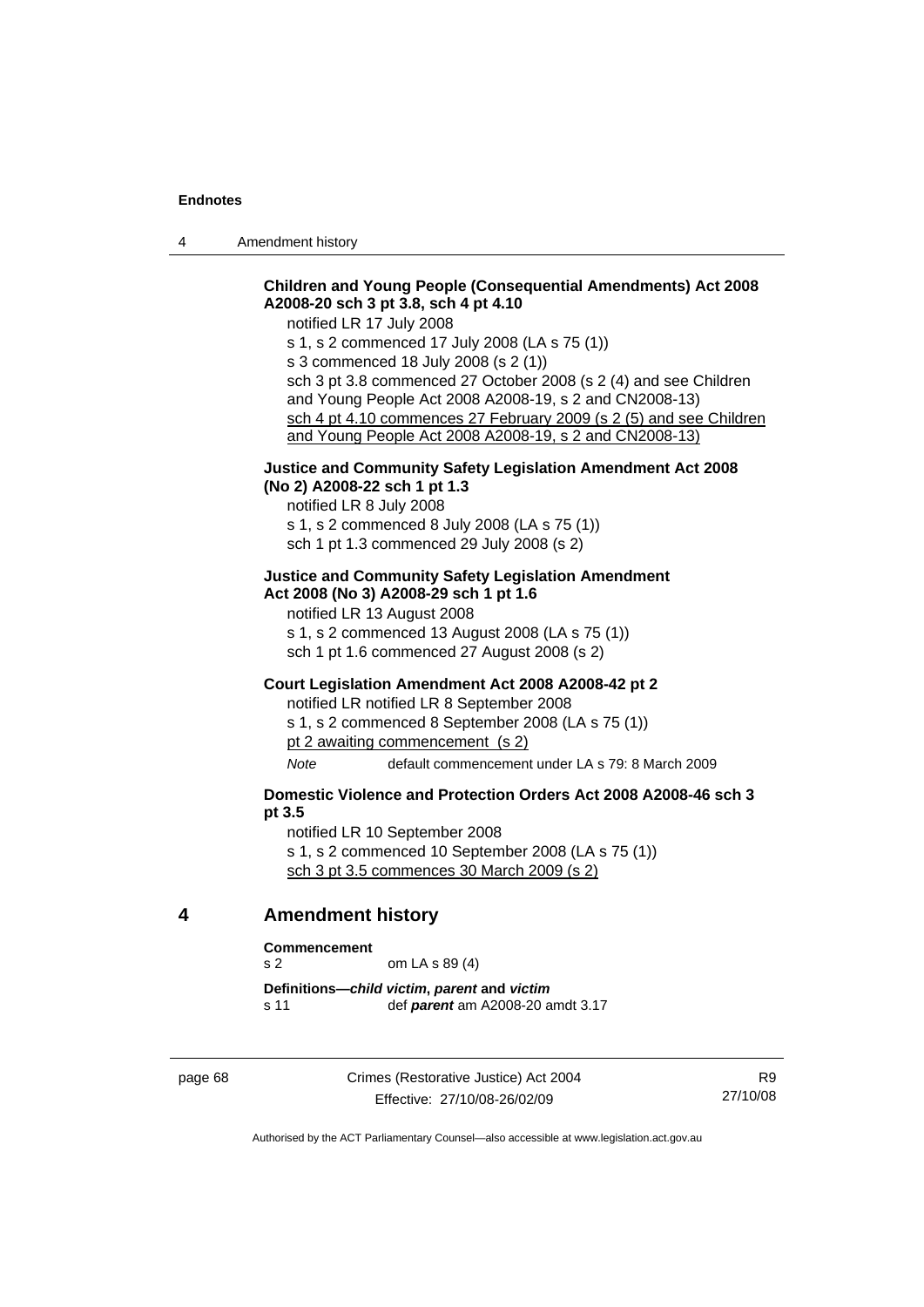**Definitions—offences and offenders**  s 12 def *domestic violence offence* am A2005-13 amdt 1.28; A2008-46 amdt 3.14 **Definition—***sentence-related order*  s 13 sub A2006-23 amdt 1.100; A2008-20 amdt 4.30 **Application of Act—young offenders and less serious offences**  s 14 (2)-(6) exp on the *phase 2 application day* (s 14 (4)) **Application of Act—generally**  s 15 (4)-(9) exp on the *phase 2 application day* (s 15 (8)) **Application of Act—domestic violence offences**  s 16 (4)-(9) exp on the *phase 2 application day* (s 16 (7)) **Accepting responsibility for offences**  s 20 am A2006-23 amdt 1.101 **Referring entities**  s 22 am A2005-60 amdt 1.53; A2008-22 amdt 1.17; A2008-20 amdt 4.31, amdt 4.32; A2008-42 s 4 **Referral power**  s 24 am A2008-29 amdt 1.14 **Explanation of restorative justice**  s 25 am A2008-29 amdt 1.15, amdt 1.16 **Referral by DPP—domestic violence offences committed by young offenders**  s 26 (3)-(8) exp on the *phase 2 application day* (s 26 (6)) **Referral during court proceeding**  s 27 am A2008-29 amdt 1.17 (5)-(10) exp on the *phase 2 application day* (s 27 (8)) **Court referral orders—reports**  s 28 am A2008-29 amdt 1.18 **Suitability—decision**  s 32 am A2008-29 amdt 1.19 **Explanation of restorative justice––before consent**  s 32A ins A2008-29 amdt 1.20 **Suitability—general considerations**  s 33 (3)-(8) exp on the *phase 2 application day* (s 33 (6)) **Definitions—pt 8**  s 37 def *referring entity* ins A2008-22 amdt 1.18 **Decision to call conference**  s 39 am A2008-22 amdt 1.19

R9 27/10/08 Crimes (Restorative Justice) Act 2004 Effective: 27/10/08-26/02/09

page 69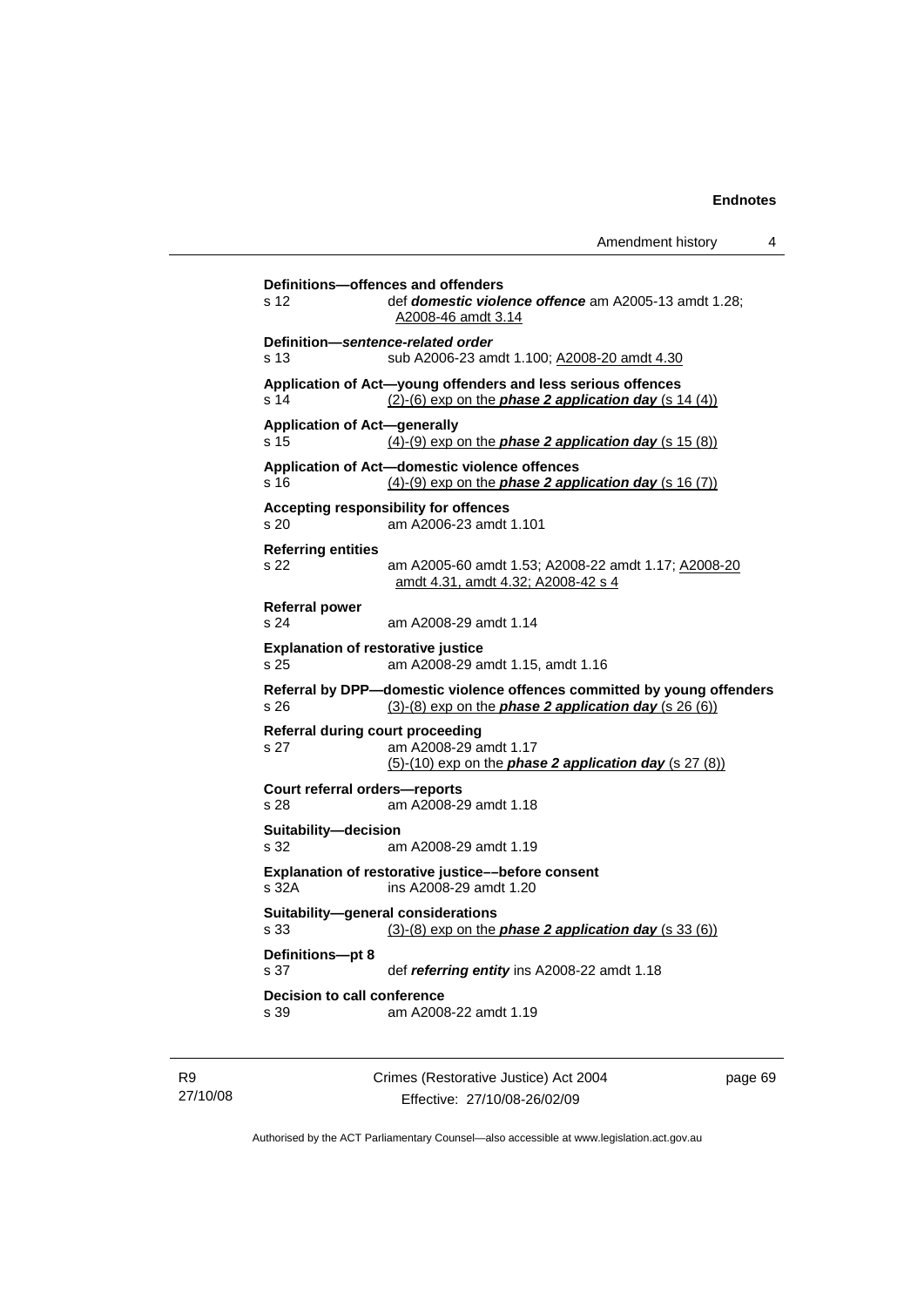| 5 | Earlier republications |  |
|---|------------------------|--|
|---|------------------------|--|

**Appointment of convenors**  s 40 am A2008-22 amdt 1.20, amdt 1.21; A2008-29 amdt 1.21 **Invited participants**  s 44 am A2006-22 amdt 1.28, amdt 1.29 (A2006-22 rep before commenced by disallowance (see Cwlth Gaz 2006 No S93)); A2007-3 amdt 3.135 **Amendment of agreement**  s 55 am A2006-23 amdt 1.102 **Exercise of functions by chief executive**  s 72 am A2006-23 amdt 1.103 **Ministerial reviews**  s 75 exp 1 July 2008 (s 75 (4) (LA s 88 declaration applies)) **Administrative Decisions (Judicial Review) Act 1989, schedule 1, new clause 9**  s 76 om LA s 89 (3) **Crimes Act 1900, section 342 (1) (u)**  s 77 om LA s 89 (3) **Crimes Act 1900, section 344 (1) (f)**  s 78 om LA s 89 (3) **Crimes Act 1900, section 364 (1) (k)**  s 79 om LA s 89 (3)

### **5 Earlier republications**

Some earlier republications were not numbered. The number in column 1 refers to the publication order.

Since 12 September 2001 every authorised republication has been published in electronic pdf format on the ACT legislation register. A selection of authorised republications have also been published in printed format. These republications are marked with an asterisk (\*) in column 1. Electronic and printed versions of an authorised republication are identical.

| <b>Republication</b><br>No and date | <b>Effective</b>                      | Last<br>amendment<br>made by | <b>Republication</b><br>for |
|-------------------------------------|---------------------------------------|------------------------------|-----------------------------|
| R <sub>1</sub><br>31 Jan 2005       | 31 Jan 2005-<br>24 Mar 2005           | not amended                  | new Act                     |
| R <sub>2</sub>                      | 25 Mar 2005-                          | A2005-13                     | amendments by               |
|                                     |                                       |                              |                             |
|                                     | Crimes (Restorative Justice) Act 2004 |                              | R9                          |
| Effective: 27/10/08-26/02/09        |                                       |                              | 27/10/08                    |

page 70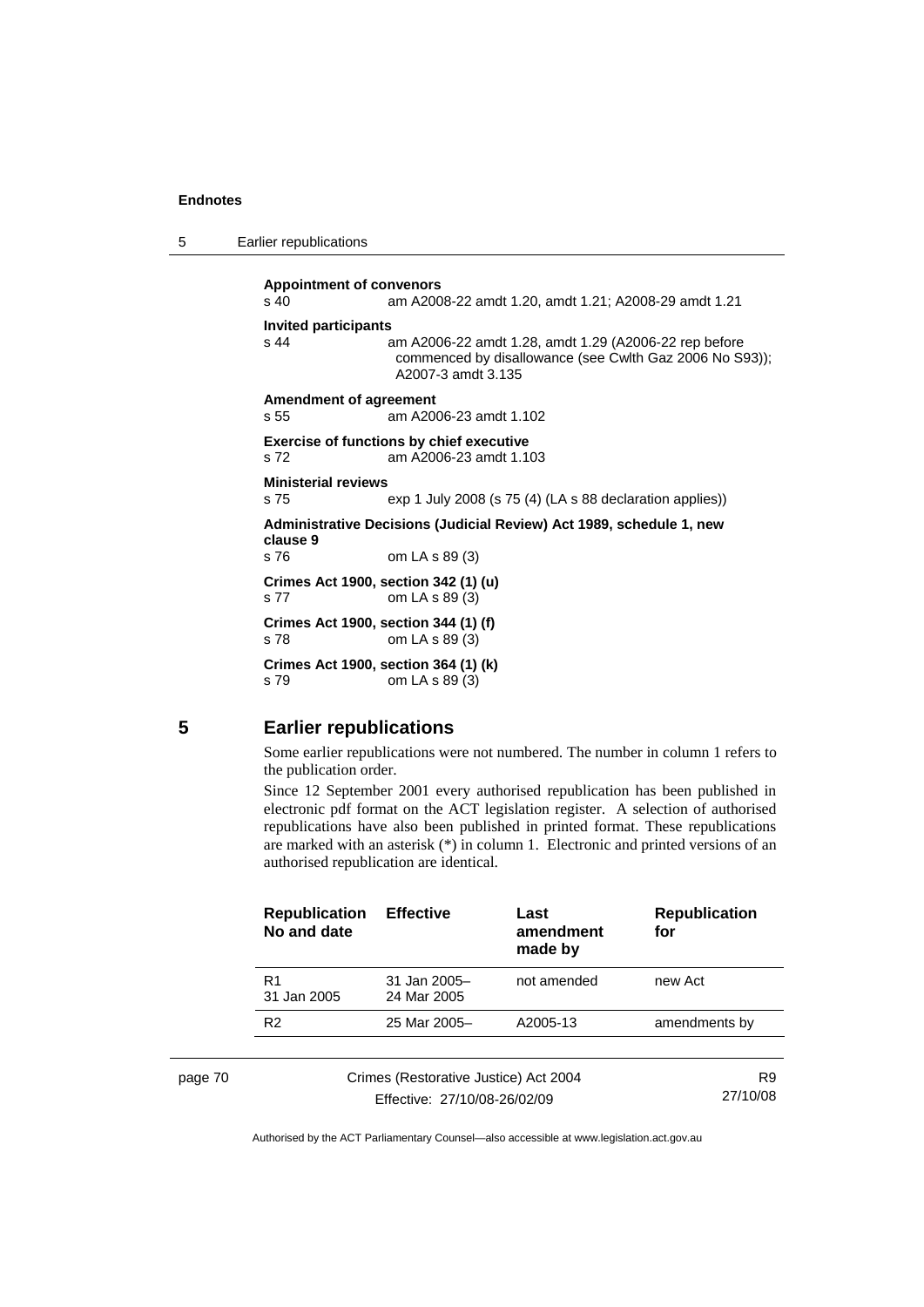Earlier republications 5

| <b>Republication</b><br>No and date | <b>Effective</b>             | Last<br>amendment<br>made by | <b>Republication</b><br>for |
|-------------------------------------|------------------------------|------------------------------|-----------------------------|
| 25 Mar 2005                         | 21 Dec 2005                  |                              | A2005-13                    |
| R3                                  | 22 Dec 2005-                 | A2005-60                     | amendments by               |
| 22 Dec 2005                         | 1 June 2006                  |                              | A2005-60                    |
| R4                                  | 2 June 2006-                 | A2006-23                     | amendments by               |
| 2 June 2006                         | 11 Apr 2007                  |                              | A2006-23                    |
| R5                                  | 12 Apr 2007-                 | A2007-3                      | amendments by               |
| 12 Apr 2007                         | 1 July 2008                  |                              | A2007-3                     |
| R6<br>2 July 2008                   | 2 July 2008-<br>28 July 2008 | A2007-3                      | commenced expiry            |
| R7                                  | 29 July 2008-                | A2008-22                     | amendments by               |
| 29 July 2008                        | 26 Aug 2008                  |                              | A2008-22                    |
| R8                                  | 27 Aug 2008-                 | A2008-29                     | amendments by               |
| 27 Aug 2008                         | 26 Oct 2008                  |                              | A2008-29                    |

R9 27/10/08 Crimes (Restorative Justice) Act 2004 Effective: 27/10/08-26/02/09

page 71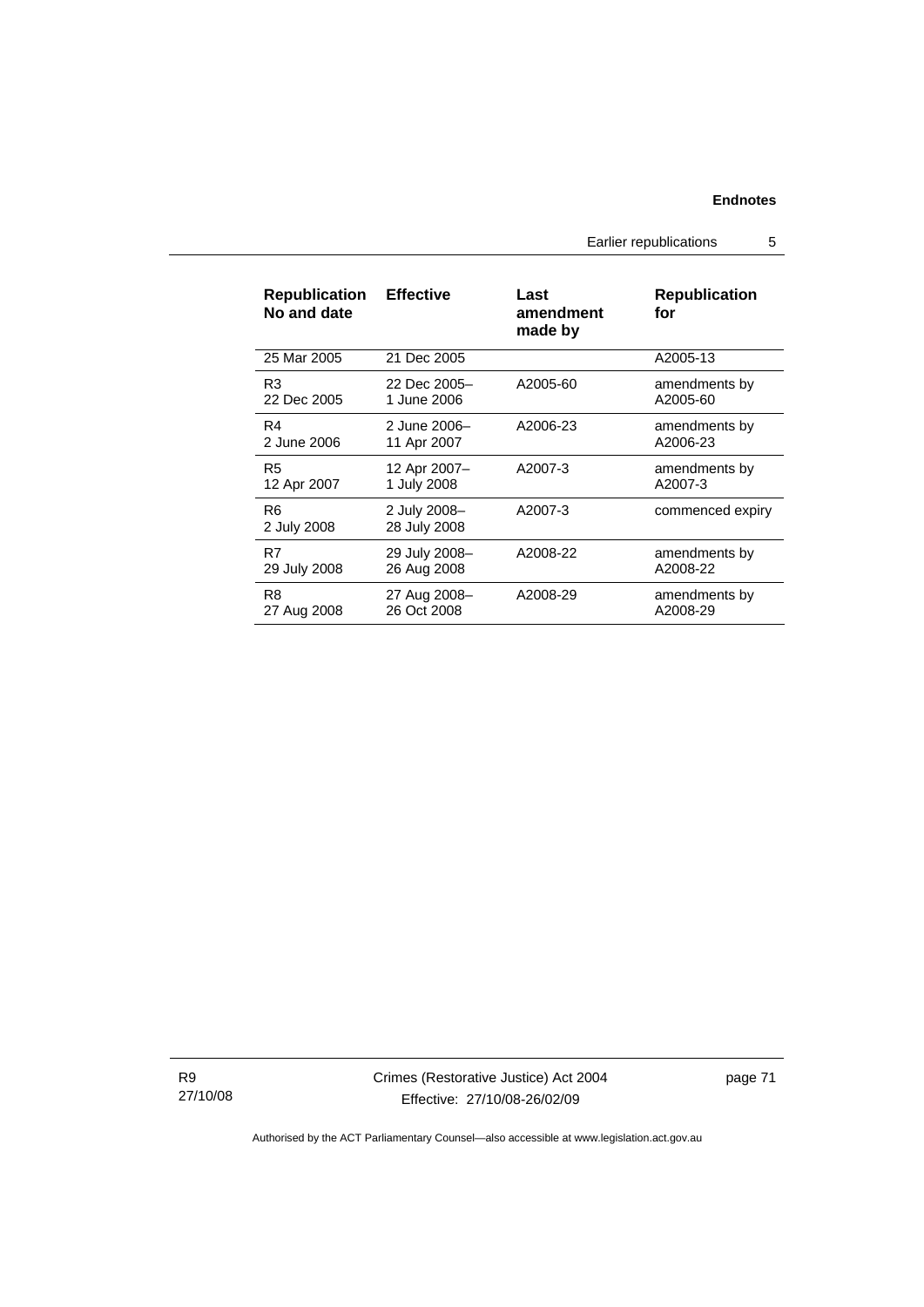6 Uncommenced amendments

# **6 Uncommenced amendments**

The following amendments have not been included in this republication because they were uncommenced at the republication date:

# **Children and Young People (Consequential Amendments) Act 2008 A2008-20 sch 4 pt 4.10**

# **Part 4.10 Crimes (Restorative Justice) Act 2004**

## **[4.30] Section 13, definition of** *sentence-related order*

### *substitute*

*sentence-related order*, for an offender who is found guilty of an offence, means any of the following orders of the court:

- (a) an order sentencing the offender;
- (b) an order under the *Crimes (Sentencing) Act 2005*, section 12 (Suspended sentences) or section 17 (Non-conviction orders general).

#### **Examples—par (a)**

- 1 an order for a sentence of imprisonment
- 2 an order for periodic detention under the *Crimes (Sentencing) Act 2005*
- 3 a good behaviour order under the *Crimes (Sentencing) Act 2005*, including an order subject to a community service condition
- *Note 1* Orders under the *Crimes Act 1900*, s 402 (Conditional release of offenders without proceeding to conviction) (repealed) and s 403 (Conditional release of offenders) (repealed) are taken to be orders under the *Crimes (Sentencing) Act 2005*, s 12 or s 17 (see *Crimes (Sentence Administration) Act 2005*, s 336 to s 338).
- *Note 2* An example is part of the Act, is not exhaustive and may extend, but does not limit, the meaning of the provision in which it appears (see Legislation Act, s 126 and s 132).

| Crimes (Restorative Justice) Act 2004<br>page 72 |                              | R9.      |
|--------------------------------------------------|------------------------------|----------|
|                                                  | Effective: 27/10/08-26/02/09 | 27/10/08 |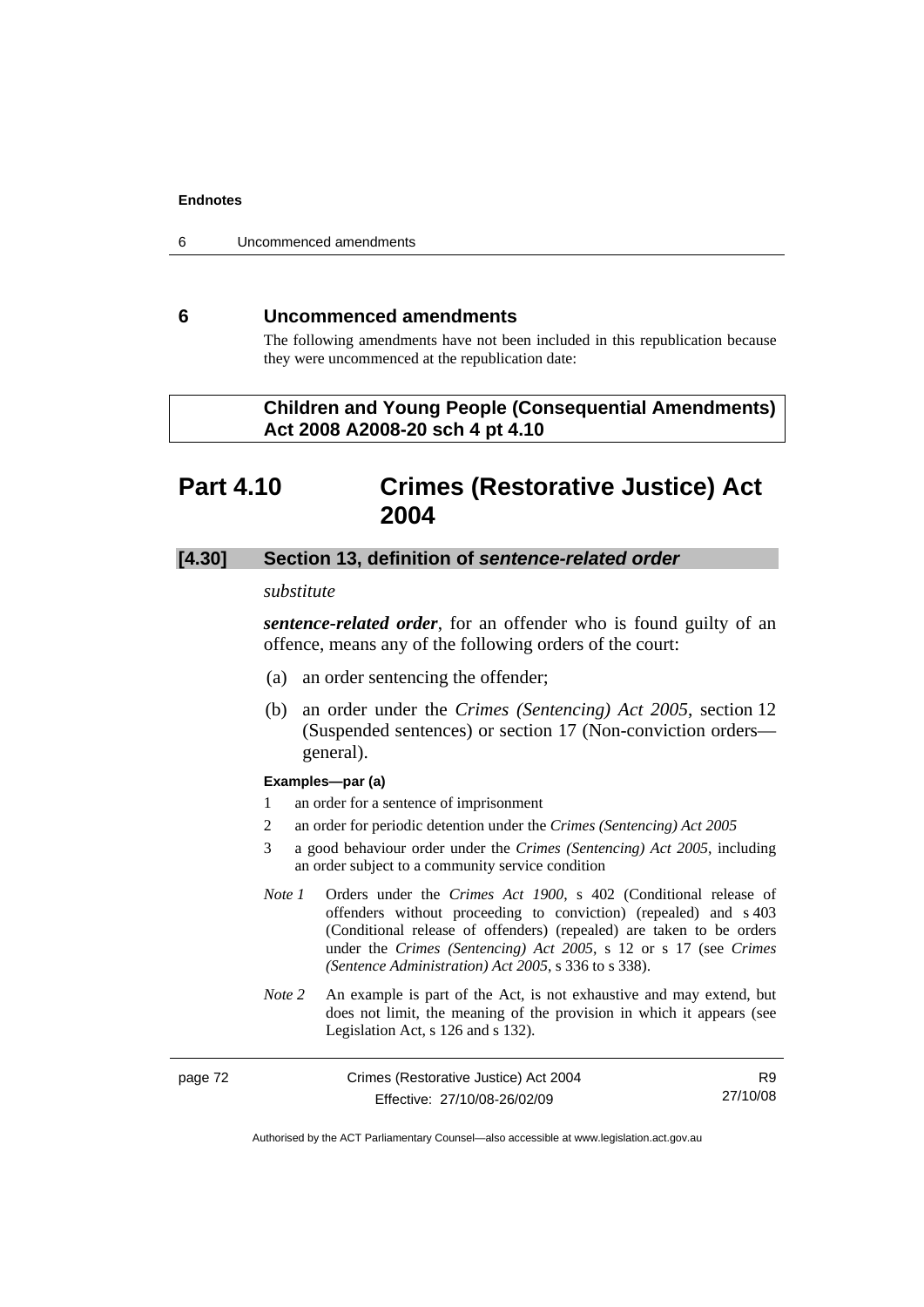Uncommenced amendments 6

# **[4.31] Section 22 (2), definition of chief executive (children and young people)**

*omit* 

*Children and Young People Act 1999* 

*substitute* 

*Children and Young People Act 2008*

# **[4.32] Section 22 (2), definition of** *chief executive (restorative justice)***, example**

*omit* 

*Children and Young People Act 1999* 

*substitute* 

*Children and Young People Act 2008*

# **Court Legislation Amendment Act 2008 A2008-42 pt 2**

# **Part 2 Crimes (Restorative Justice) Act 2004**

# **3 Legislation amended––pt 2**

This part amends the *Crimes (Restorative Justice) Act 2004*.

# **4 Referring entities Section 22 (2), definition of** *prosecution referral***, paragraph (b)**

## *substitute*

(b) a court attendance notice under the *Magistrates Court 1930*.